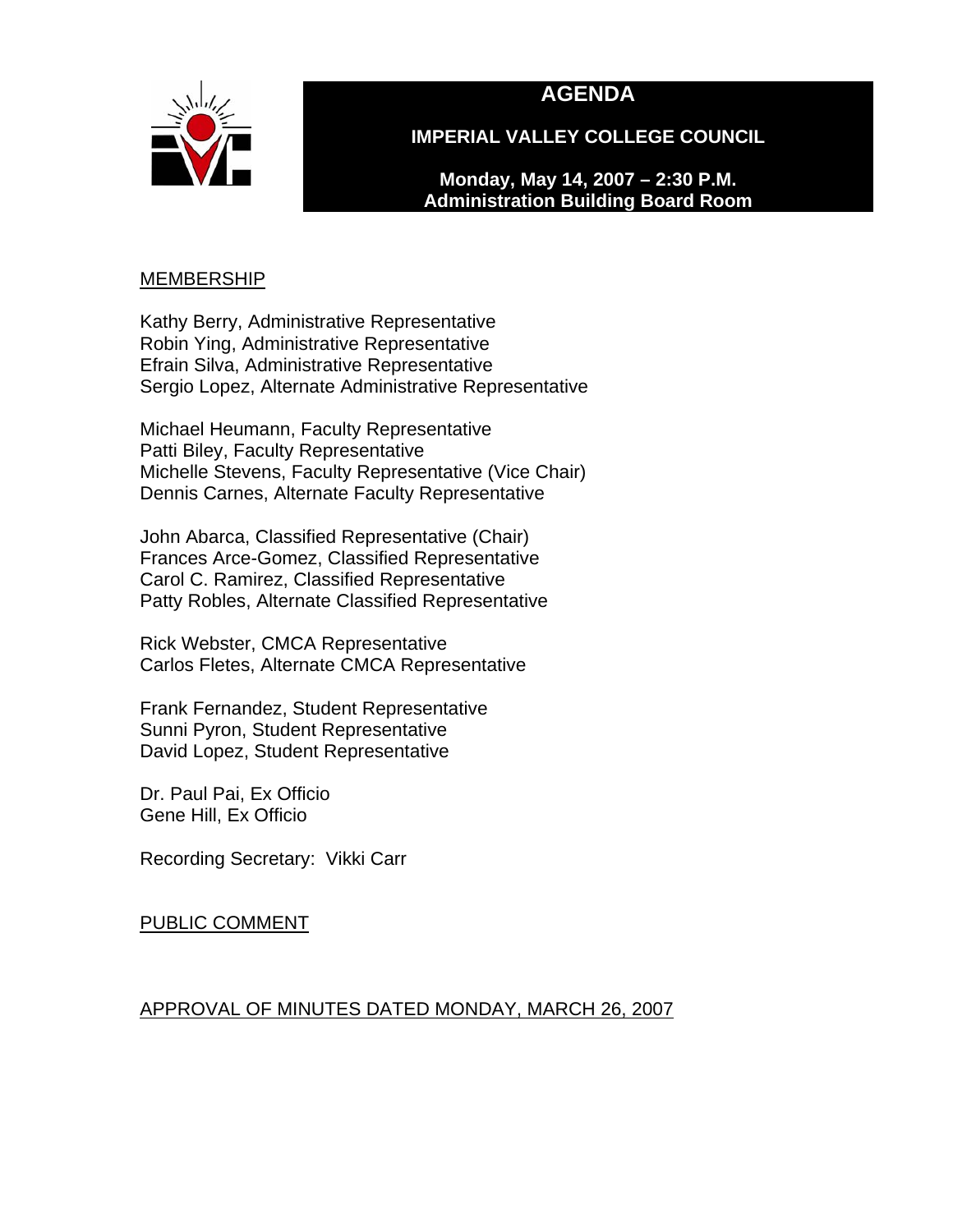# REPORT FROM THE PRESIDENT – DR. PAUL PAI

# AREA REPORTS/UPDATES

Instruction – Gary Rodgers Accreditation Process – Gary Rodgers Business Services/Bond Projects Update – Dick Fragale Student Services (March & April attachments) – Dr. Victor Jaime ACCESO – Dawn Chun Title V Cooperative Grant – Dr. Lianna Zhao Learning Services – Dr. Robin Ying Associated Student Government – Frank Fernandez

# MINUTES FROM STANDING AND AD HOC COMMITTEES

- 1. Academic Senate, 3/21/07, 4/4/07, and 4/18/07
- 2. Administrative Council, 4/24/07
- 3. Curriculum & Instruction, 3/1/07 and 3/15/07
- 4. Insurance Committee, 4/2/07
- 5. Planning and Budget Committee, 3/28/07
- 6. Student Affairs Committee, 3/5/07

# DISCUSSION AND INFORMATION ITEMS

- 1. Code of Ethics (attachment) John Abarca
- 2. Strategic Planning Dr. Paul Pai

# ACTION ITEMS

None.

# ADJOURNMENT

**2006-2007 College Council Meeting Schedule at 2:30 p.m. in the Board Room** 

| May 14  |  |
|---------|--|
| June 25 |  |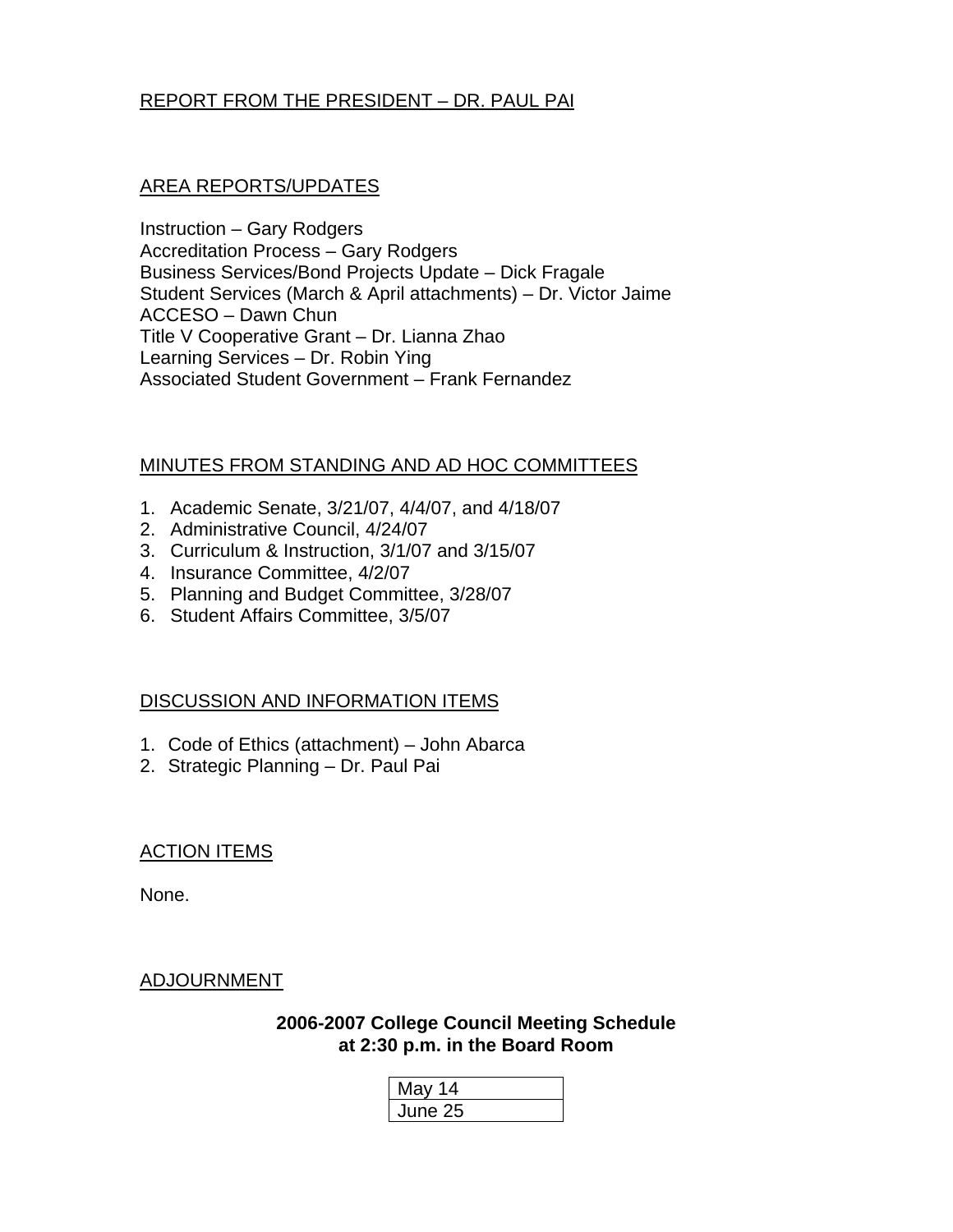

# **IMPERIAL VALLEY COLLEGE COUNCIL**

# **MINUTES**

# **MONDAY, MARCH 26, 2007**

College Council Chair, John Abarca, called the meeting to order at 2:34 P.M.

Council members in attendance were as follows:

Kathy Berry, Administrative Representative Robin Ying, Administrative Representative Sergio Lopez, Alternate Administrative Representative

Michael Heumann, Faculty Representative Michelle Stevens, Faculty Representative Dennis Carnes, Alternate Faculty Representative

John Abarca, Classified Staff Representative (Vice Chair) Frances Arce-Gomez, Classified Representative Carol C. Ramirez, Classified Staff Representative

Carlos Fletes, Alternate CMCA Representative

Frank Fernandez, Student Representative Sunni Pyron, Student Representative David Lopez, Student Representative

Gene Hill, Ex Officio

Recording Secretary: Vikki Carr

Council members not in attendance were as follows: Efrain Silva, Administrative Representative Patti Biley, Faculty Representative Patty Robles, Alternate Classified Representative Rick Webster, CMCA Representative Mirella Cobarruvia, Alternate Student Representative Paul Pai, Ex Officio

Others present were: Marilyn Boyle; Travis Gregory; Bill Gay; Ted Ceasar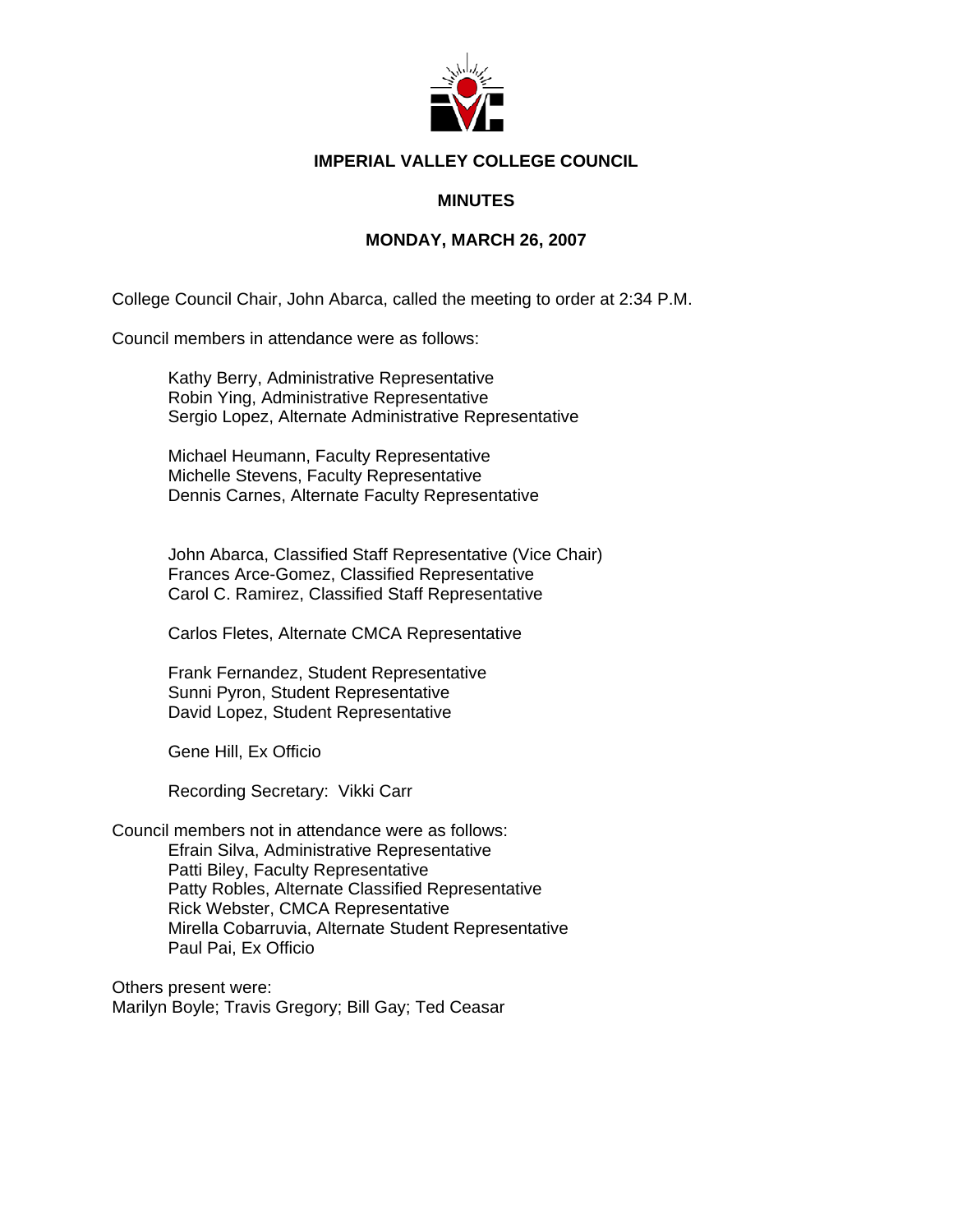# PUBLIC COMMENTS

There was no public comment.

# APPROVAL OF MINUTES

M/S/C Michael Heumann/Dr. Michelle Stevens to approve the minutes dated March 12, 2007. Motion carried.

# REPORT FROM THE PRESIDENT

Tabled due to Dr. Pai being out of the office on business.

# AREA REPORTS/UPDATES

# **INSTRUCTION/ACADEMIC SERVICES**

Tabled due to Gary Rodgers being out of the office.

# **ACCREDITATION UPDATE**

Tabled due to Gary Rodgers being out of the office.

# **BUSINESS SERVICES**

Dick Fragale reported the following:

- The Board approved the contract for Parking Lot Improvement Project, Phase II. The contract was awarded to Granite Construction in the amount of \$3,234,820.00. He stated that \$700,000 of that contract was for underground utilities for the Science Building.
- Renovations are underway to the gym and dance floors.

# **STUDENT SERVICES**

Dr. Victor Jaime was not present but provided a report that was attached to the agenda.

# **ACCESO**

Michael Heumann reported the following:

- 7 mini technology grants in the amount of about \$3,000 each were awarded to faculty members. The ACCESO team is happy with the outcome.
- ACCESO is accepting Technology Camp applications for faculty members. The Tech Camp will take place August 14-16, with two additional days in the fall semester.

# **TITLE V COOPERATIVE GRANT**

Tabled due to Dr. Lianna Zhao being out of the office.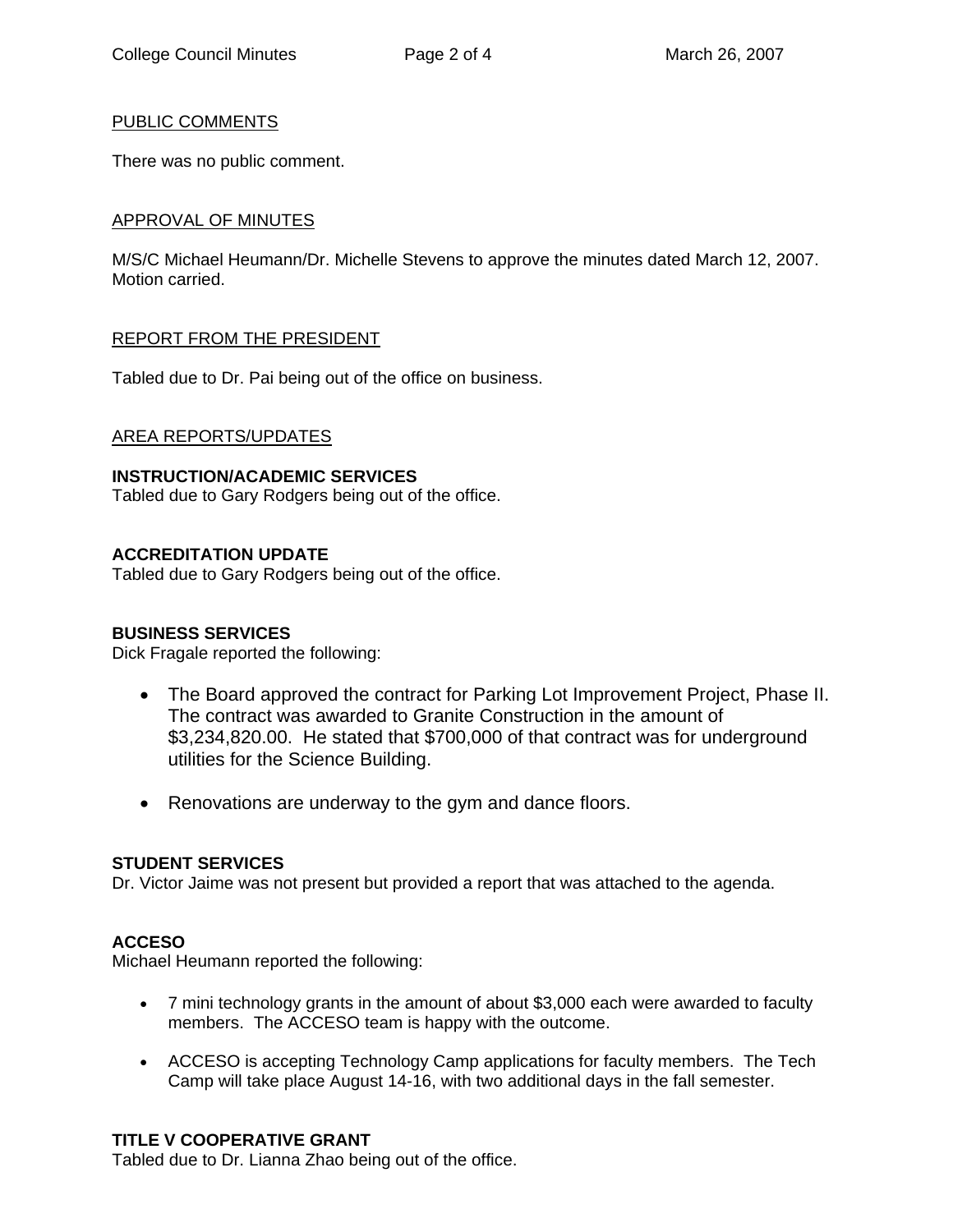# **LEARNING SERVICES**

Dr. Robin Ying reported the following:

- The first two weeks of the conversion have gone well. Last minute testing was done for new programs that were needed due to the conversion.
- There is a current need for a wider bandwidth for the program that tests students.

Sergio Lopez asked if there was a timeline for the upgrade. Dr. Ying stated it needed funding.

Dr. Dennis Carnes stated that he would advise that the bandwidth be corrected instead of restricting the use of the Internet Café. He stated that his opinion was that staff should be open to students instead of being judgmental towards them. Dr. Ying agreed and stated that currently the Casbah access has been minimized to alleviate part of the problem.

Dick Fragale stated that the appropriate fix will be done using Bond modernization monies and has received an estimate from Dr. Ying for a request of \$1 million.

# **ASSOCIATED STUDENT GOVERNMENT**

Frank Fernandez reported the following:

• He announced that the ASG and a few student clubs are helping Ted Ceasar with Disability Awareness Day to be held on Wednesday, March 28, 2007. He encouraged everyone to attend.

Dr. Michelle Stevens stated that the disabled students do the recycling around campus and asked that others thank the students when they see them around campus.

# MINUTES FROM STANDING AND AD HOC COMMITTEES

- 1. Academic Senate, March 7, 2007
- 2. Planning and Budget Committee, March 7, 2007 (Special Meeting)

# DISCUSSION AND INFORMATION ITEMS

# **Strategic Plan**

Bill Gay announced the Strategic Planning Project Mission for 2008-2011. He stated that the process has been modified to incorporate the best aspects of the Visioning process used four years ago while at the same time simplifying the project and ensuring the outcomes are true institutional goals. It will begin with three on-campus meetings in late April; community focus groups will follow in May and a Stakeholders' Summit will be in September. He is seeking volunteers from all campus constituencies to serve on a steering committee that will help coordinate the project.

Dr. Michelle Stevens stated that the process might combine green area and renewable energy discussion for the community. She stated that she along with an SDSU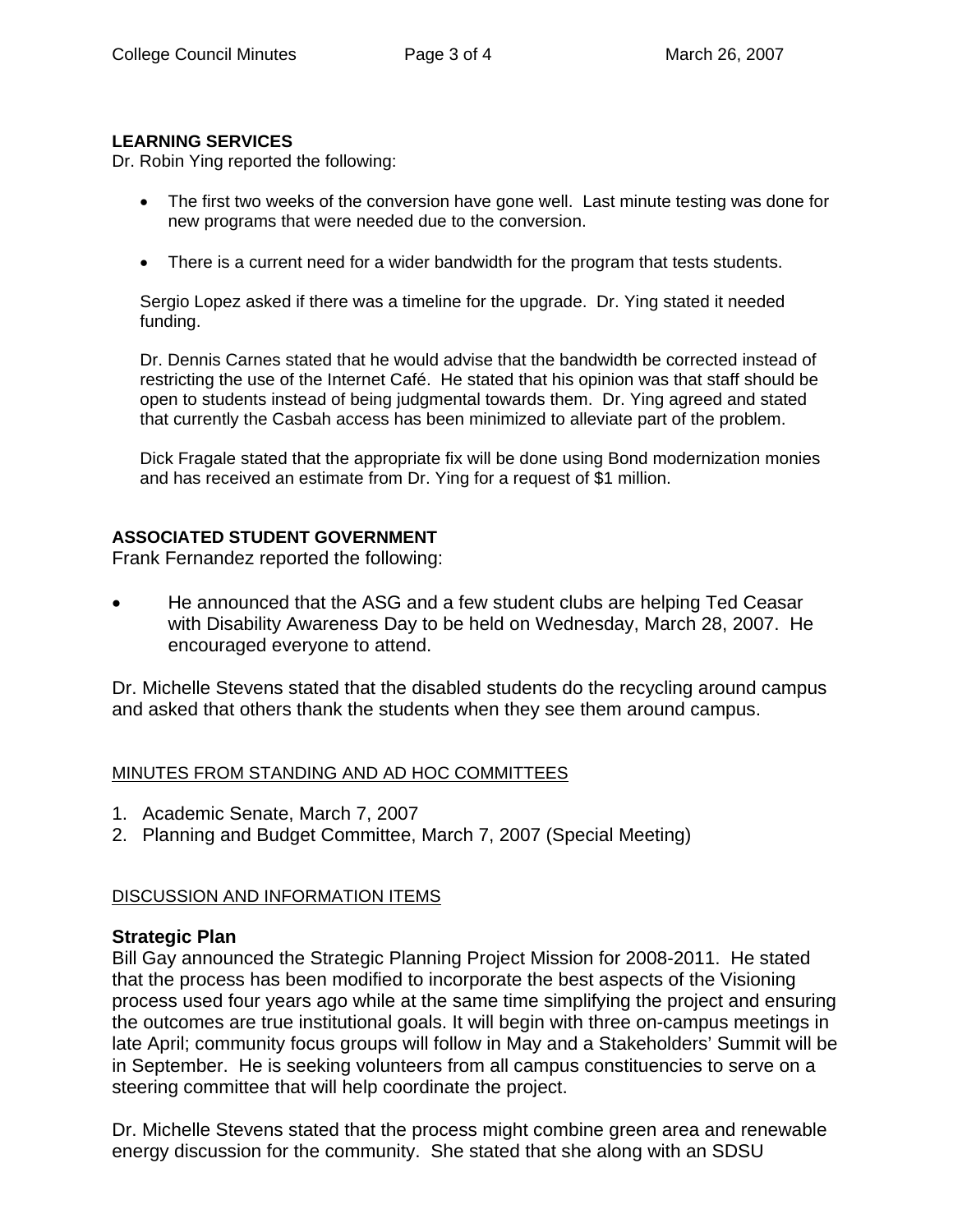colleague are writing an awareness grant for that purpose and this community involvement would be a good way to get the message disseminated. Bill Gay stated it was a good idea and asked her if she would serve on the internal steering committee which would meet about three times during this process. He asked for other staff to volunteer on the committee and stated that it would be ideal to have two representatives from each constituency. Chair John Abarca stated that he would announce it to his CSEA members.

# **Environmental Lecture Series**

Dr. Michelle Stevens announced that Diane Lindsay, author of several books on the Anza Borrego/Colorado Desert Ecosystem would be doing the next Environmental Lecture Series on Tuesday, April 3<sup>rd</sup>. She stated that the IVC Foundation was sponsoring the event. She stated that on Wednesday, April 25<sup>th</sup>, Preston Arrowweed, a Native American Elder and Author would be speaking on the themed lecture "A Voice in the Desert," and encouraged everyone to attend.

# ACTION ITEMS

# **Majors on Diploma**

ASG President Frank Fernandez announced that the ASG is asking for College Council's support in adding the major earned by a student on the diploma. He stated that currently the Associate is indicated along with the honor or distinction. He stated that only 30 students received a distinction last year and it would seem more appropriate to have the major in which the degree was earned.

M/S/C Sergio Lopez/Michael Heumann to endorse the change to the diplomas.

There was discussion as to when this change would take affect, samples of other degrees were shown, and discussion on how the diplomas currently used would be changed to fit the major.

Frank Fernandez stated that this year the major could be added to the diploma and leave out the honor/distinction and go to a bigger diploma next year to fit both the major and distinction.

The motion moved unanimously.

# ADJOURNMENT

M/S/C Sergio Lopez/Dr. Michelle Stevens to adjourn the meeting at 2:58 p.m.

**2006-2007 College Council Meeting Schedule at 2:30 P.M. in the Board Room** 

| April 23 |  |
|----------|--|
| May 14   |  |
| June 25  |  |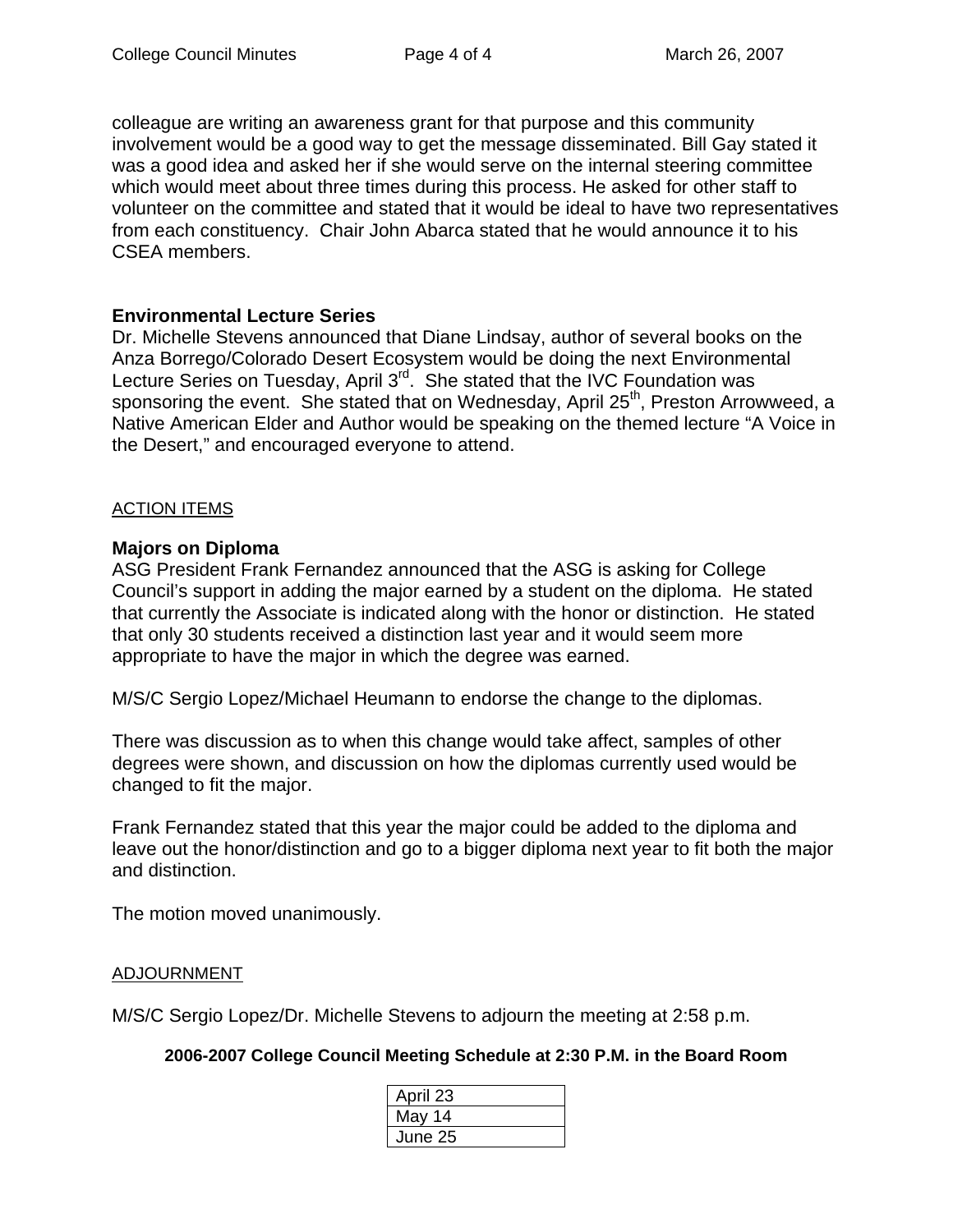# **IMPERIAL VALLEY COLLEGE OFFICE OF THE VICE PRESIDENT FOR STUDENT SERVICES**

# **STUDENT SERVICES UPDATE March 2007**

# **District Counseling**

- District counselors have been working very hard advising students at the High Schools. We have completed advising at Imperial (75 students), Central (124). Desert Oasis (14), and Southwest (136). We will be at Calexico (269) the first week of April and waiting for the test results for Brawley, Calipatria, Imperial, Desert Valley, Aurora, and Vincent Memorial.
- Our Nursing Counselor has been advising Nursing students this month and recommending course suggestions. She will be reviewing Nursing applications for the month of April.
- Our Career Counselor and I went to the Career Tech luncheon meeting held by  $\bullet$ ICROP where discussion was given on job trends and current working relationships with Jr Highs, High Schools, and IVC.
- All of the summer and fall Personal Development 100 courses have been place on  $\bullet$ the class schedules with instructors assigned.
- Extended Campus Counselors have been part of our high school advising team at all of the schools visited.
- We will soon be gearing up for Summer/Fall 2007 registration which will begin on May 16<sup>th</sup> and I am currently adding overload assignments to improve our delivery of counseling services for this registration cycle.

# **Matriculation**

During the month of March orientations/assessments took place at the following high schools for a total of 657 in the month of March:

| Southwest High School | Feb. 26-March 2, 2007 | 136 students |
|-----------------------|-----------------------|--------------|
| Desert Oasis          | March 6, 2007         | 14 students  |
| Calexico H.S.         | March 12-16, 2007     | 269 students |
| Holtville H.S.        | March 19-23, 2007     | 98 students  |
| Desert Valley H.S.    | March 27, 2007        | 23 students  |
| Brawley Union H.S.    | March 29-30, 2007     | 117 students |

70 students took the ACCUPLACER at IVC 26 students took the CELSA 21 students took the GED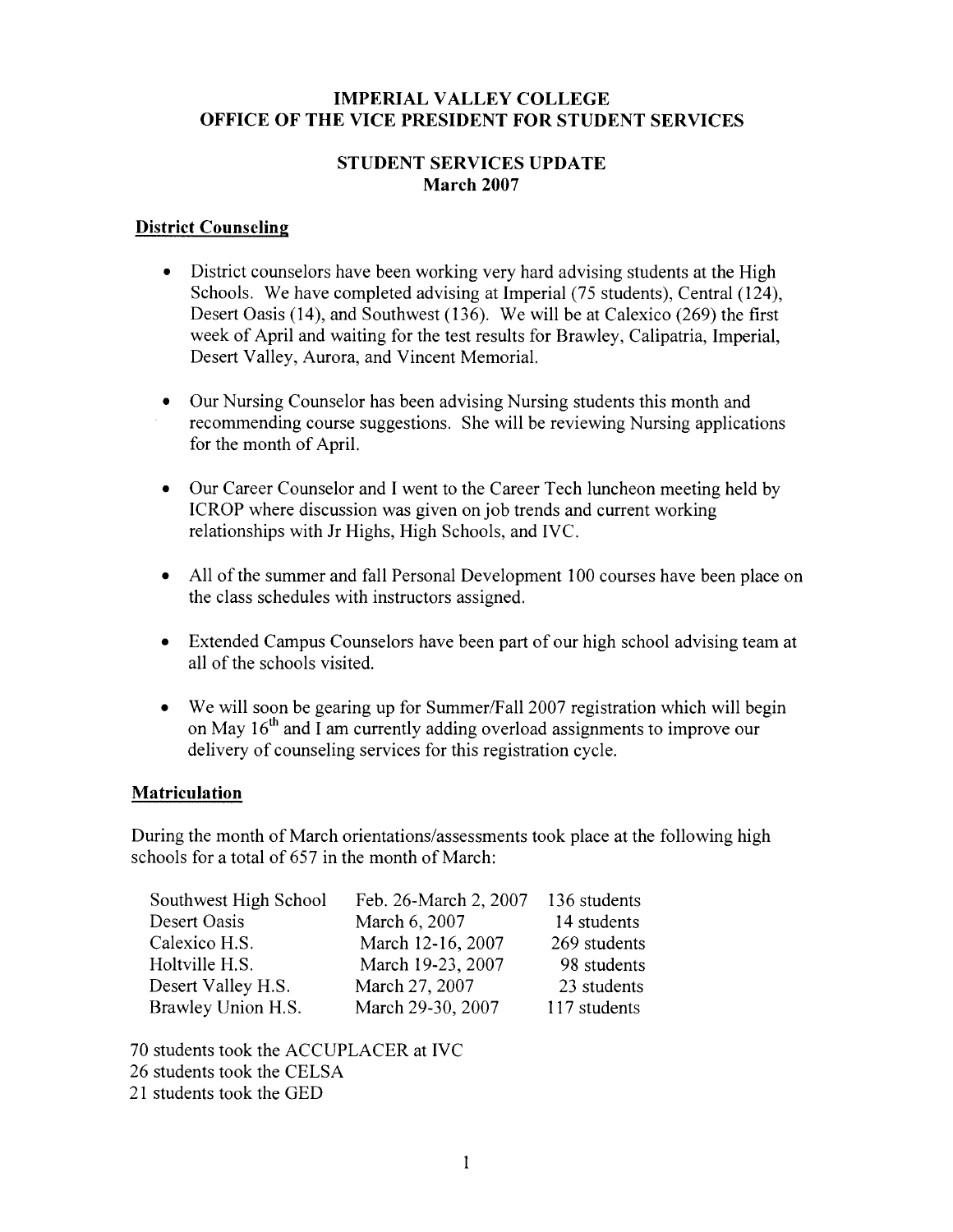Counselors also had scheduled appointments on campus assisting students with Early Alert referrals and classes for summer and fall.

# **Transfer Center/Articulation Services**

- Student appointments
- Class presentations: Spanish courses
- Curriculum course outlines of record review many faculty contacts (all divisions)
- Transfer Center file review of students in program
- Event: William Pederson, BSW Coordinator awarded Region 1 Social Worker of the Year (2007) Award
- Meetings: Nursing Programs Review, Academic Senate, Curriculum & Instruction, IVC/SDSU-IV Brochur, CAC & TCD meeting - Region X, Student Services Council, Counseling Meetings/In-service trainings, and NAU BSW Application Review and Articulation Review for 07-08.
- Title 5 Grant BSN applications in progress with SDSU/IV, liaison with SDSU/main visitors,
- Campus representatives: Northern Arizona University (BSW Program Coordinator), San Diego State University/IV Campus and University of California San Diego

# **Student Support Services**

- March 2-4, 2007 (28) students participated on the educational/cultural field  $\bullet$ trip to College of the Desert and Redlands University then students were taken to Big Bear to learn how to ski and snowboard
- March 23, 2007 (5) students participated on the educational field trip to San Diego State University (Main Campus)
- March 28, 2007 (15) students will attend the cultural event "VIVA" Luis Valdez
- Students are being call to set-up appointments for course suggestions for Summer 2007 and Fall 2007
- On going academic monitoring for Spring  $2007$

# **Disabled Students Programs and Services (DSPS)**

| <b>Test Proctoring</b>     | 16 |
|----------------------------|----|
| <b>Reader Services</b>     | 8  |
| Sign Language Interpreters | 29 |
| Notetakers                 | 74 |
| Scribes                    | 11 |
| Tutoring                   | 88 |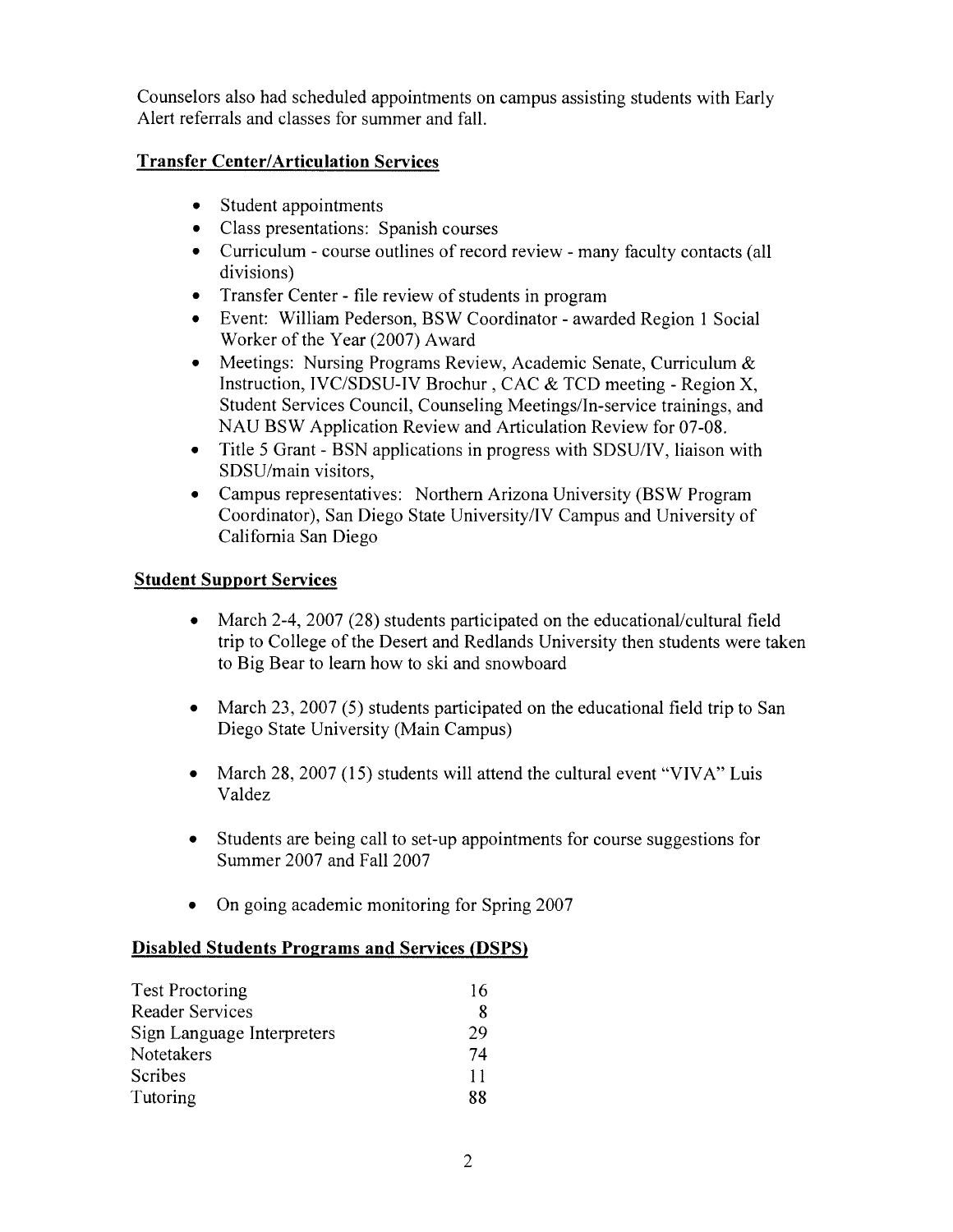| <b>Adaptive Furniture</b>     |     |
|-------------------------------|-----|
| Tape Recorders                | 2   |
| <b>Counselor Appointments</b> | 246 |
| <b>New Student Intakes</b>    | 15  |
| <b>Workability III</b>        |     |
| Appointments w/students       | 33  |
| Students placed               |     |

Disability Awareness Day was March 28<sup>th</sup>. Approximately 1,000 children from the Valley came to enjoy the festivities. Forty agencies that provide services to the disabled also participated.

# **CalWORKS Assessment and Counseling**

Other than the increased load in Assessment, I have no updates for March.

# **EOPS**

No report submitted.

# **Financial Aid**

- Our Financial Aid Staff is actively working on 2007-08 with major changes in  $\bullet$ development. Since our newly developed SLO's for Financial Aid require students to complete their own FAFSA, we will be moving to on-line group workshops to assist students with the process.
- We continue to struggle with Banner 7, trying to figure out why it does what it  $\bullet$ does.

# **Educational Talent Search**

- March 3: ETS Saturday College Prep Workshop; all ETS participants invited.
- March 8: Director attended the Customer Service Committee; preparations for the Ice Cream Social were discussed.
- March 8: Director and Dr. Jaime visited San Pasqual High School.
- March 10: ETS staff and participants attended the AChA Conference at SDSU Main Campus. Girls only!!
- March 15: Director attended an IVCRA meeting to discuss the Counselor's Conference in Fall 2007.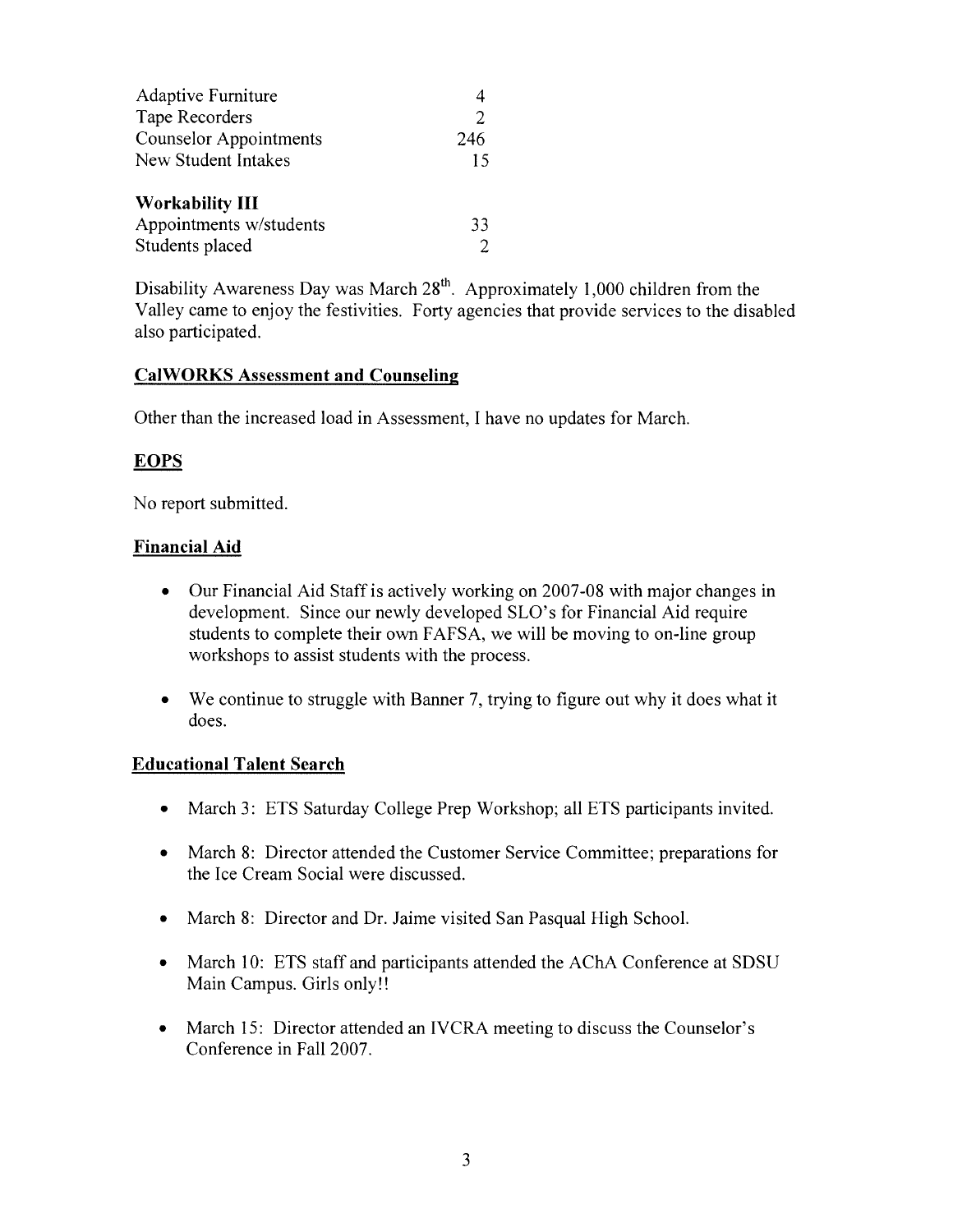- March 15: Director attended a meeting with AVID, MESA and EAOP for the preparations with the March 31 workshops and administration of ACT Explore and ACT Plan tests.
- March 17: Cultural and Fun Day; ETS participants were invited who have completed most of program objectives for the year. Students were taken to the Pioneers Museum and then bowling at the Navy Base.
- March 22-23: Director, Nadia Cervera (data entry) and Tere Jauregui (office  $\bullet$ assistant) attend the Blumen training sessions in Las Vegas. This was a two day workshop on the new Blumen program. The database contains many new features that are beneficial to ETS and the APR report at the end of the year.
- March 24: MESA Day at IVC; ETS hosted event.  $\bullet$
- March 28: Director attended another Customer Service Committee to finalize preparations for Ice Cream Social.
- March 31: ACT Seminar for juniors, Explore test for 7,8, and 9<sup>th</sup> graders, and  $\bullet$ Plan for the 10<sup>th</sup> graders. AVID, MESA, and EAOP partnered in these activities. ETS hosted event at IVC.
- All of March:  $\bullet$

ETS Tutorial Centers available to all students. Saturday tutorial session is also available  $\omega$  Spencer Library from 9:00a-1:00p.

Actively recruiting at all program school sites.

# **Admissions and Registrar**

**Students Served**  $\bullet$ 

Worked intensively on:

Processing petitions for graduation for Spring 2007.

Processing hundreds of requests for official transcripts and GE certifications to be sent to other institutions and employers.

Evaluating and articulating transcripts from other institutions for current and new students.

Responding to requests for verifications of prerequisites based on high school and college transcripts.

Evaluating records and documents for requests to change students' status from nonresident to resident for tuition and fee purposes.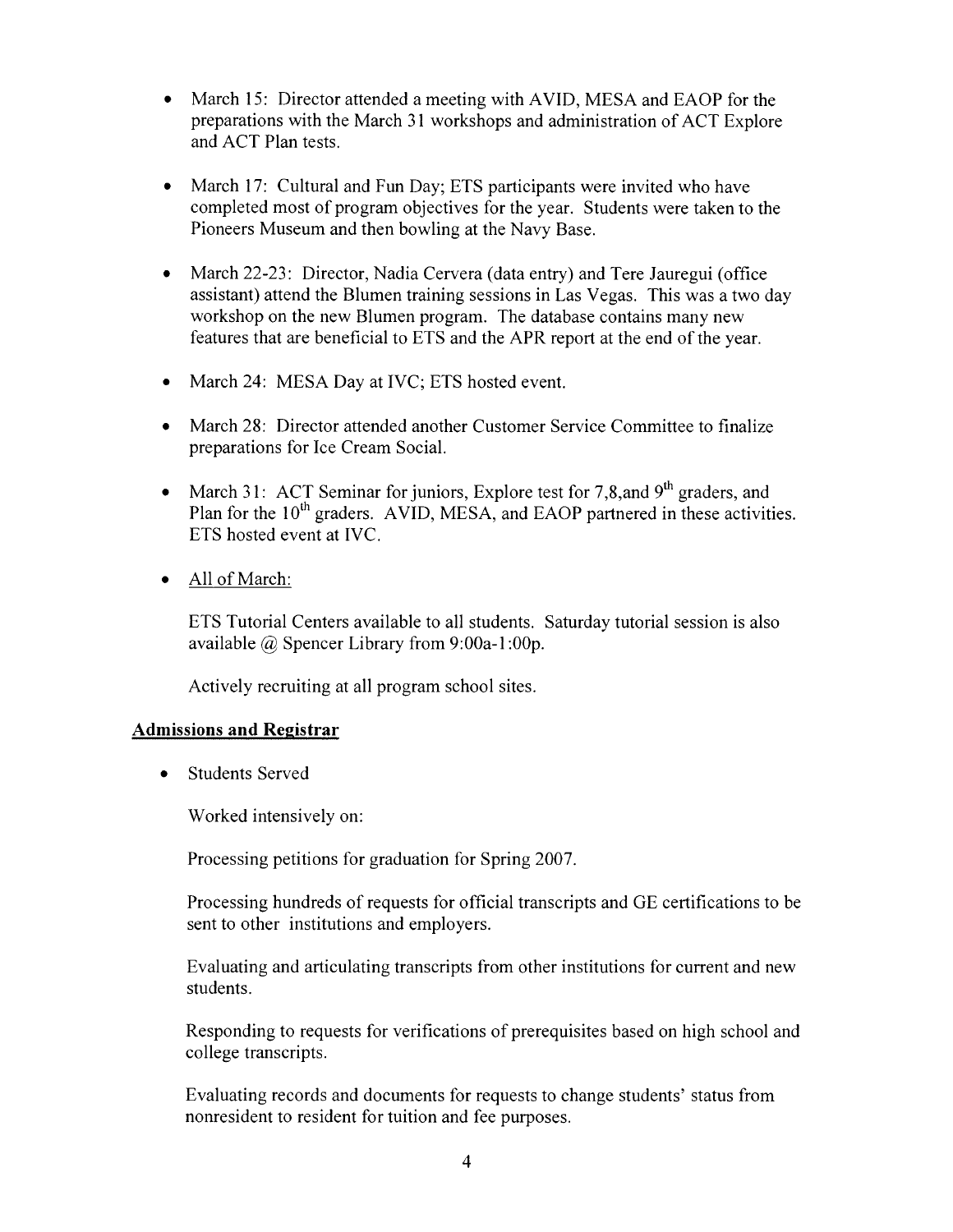Downloaded applications approximately 60 times (2-3 times/day).

Approximately 300 applications were processed.

Errors were corrected on approximately 50 applications so the download could be completed.

Participating in the conversion to Banner 7.3, learning, understanding and adapting to the changes in the programs.

Registration  $\bullet$ 

Facilitated the registration of 200 students for Spring Semester.

Manually processed over 115 problem registrations for students and faculty.

Manually processed 115 requests for late registration for Spring Semester after the deadline to register had passed.

• Census Rosters

Processed 900 census rosters.

# **Student Affairs**

- Fridays Weekly Student Affairs Staff meeting (Student Affairs Conference  $\bullet$ Room, 9:00 a.m.)
- Mondays Weekly Associated Student Government meetings (Board Room, 1:00  $\bullet$  $p.m.$
- March  $5 -$  Student Affairs Committee meeting (Board Room, 3:00 p.m.)
- March  $6$  Met with Admission & Counseling Personnel regarding cap & gown ordering deadlines
- March  $7 Mr$ . Lopez gave a presentation to the English Department regarding the Drop Policy at IVC
- March 8 Approximately 400 letters were mailed to Prospective Graduates Regarding Cap & Gown Order Dates
- March  $14 Mr$ . Lopez gave another presentation regarding the IVC Drop Policy  $\bullet$ to the Math/Science & Engineering Department.
- March  $15$  Campus Operations Committee Meeting (Board Room, 2:00 p.m.)  $\bullet$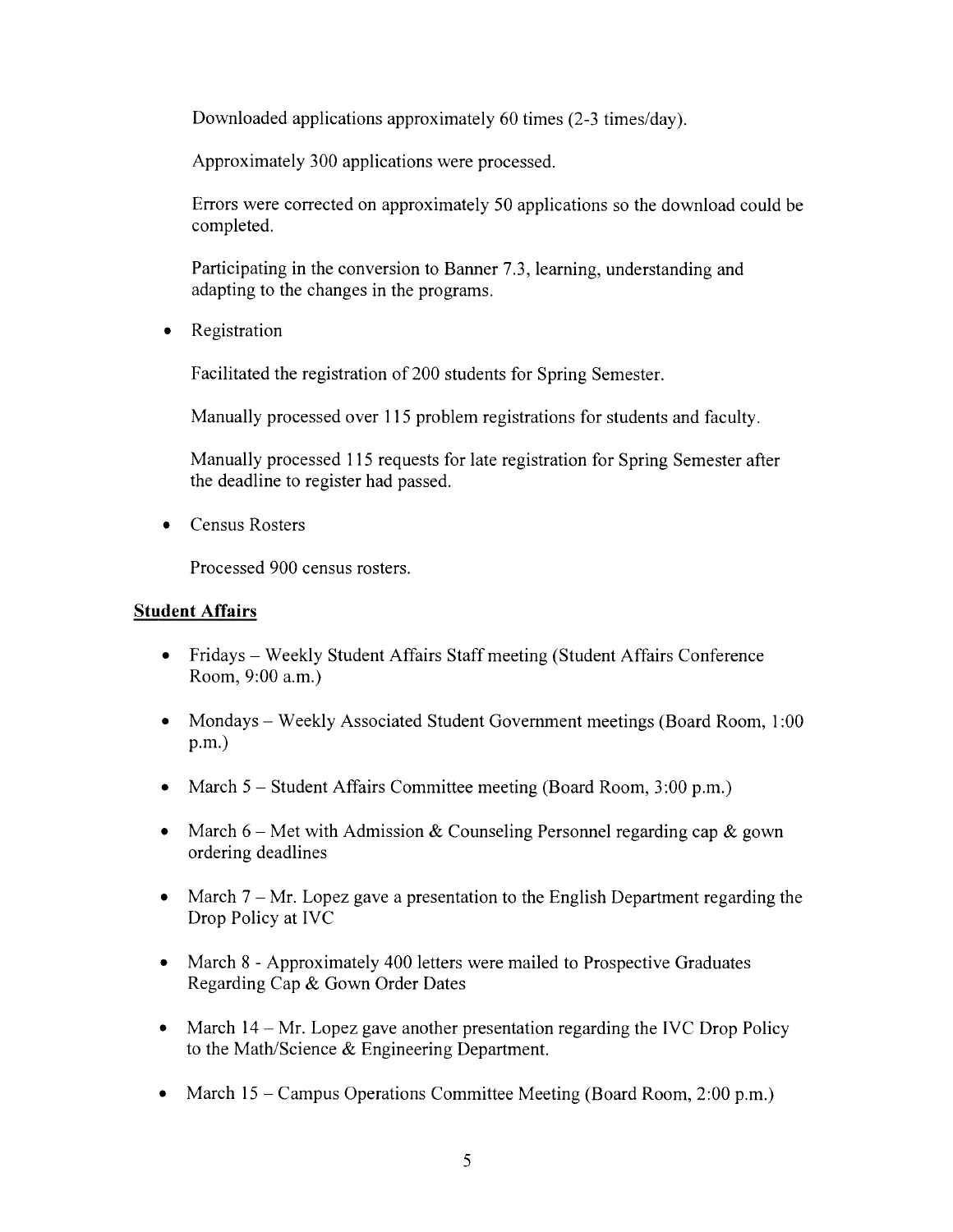- March  $15 ASG$  Annual Gold Nugget Hunt
- March 19 Began taking Cap & Gown Orders (Orders will be taken through  $\bullet$ Friday, April  $6^{\text{th}}$ ) The rental fee, \$25
- March 28 The ASG sponsored a dance during Disability Awareness Day (College Center, 10:00 a.m. to 1:00 p.m.)
- March 28-30 Mr. Lopez attended the CCCSAA Professional Conference for  $\bullet$ Student Affairs Advisors in Napa, CA
- $\bullet$ March 29 - Parking Control Appeal Hearings – Four (4) cases were reviewed. Three appeals were denied and one appeal was accepted due to valid evidence.
- March 30 ASG President Frank Fernandez attended a Region X meeting at  $\bullet$ MiraCosta College in Oceanside, CA

# **Upward Bound**

- $\bullet$ Telephone meeting with ABT Associates staff on the New National Evaluation of Upward Bound:
- Appointment with congressional members (Filner) in Washington D.C during the  $\bullet$ 27<sup>th</sup> Annual Policy Seminar:
- San Diego State University Fieldtrip Presentation by Cynthia Torres.  $\bullet$ Admissions Counselor;
- University of San Diego Fieldtrip Three workshops on group participation;  $\bullet$
- The Reuben H. Fleet Science Center Fieldtrip to see the IMAX film: "Hurricane"  $\bullet$ On the Bayou" and the "ALKS";
- Group social get-together at the "Corvette Diner";  $\bullet$
- Cal-SOAP Scholarship Applications mail to San Diego;
- Blumen Workshop in Las Vegas for the performances Report;  $\bullet$
- Visit Upward Bound Centers;
- Meeting at the University of California San Deigo.  $\bullet$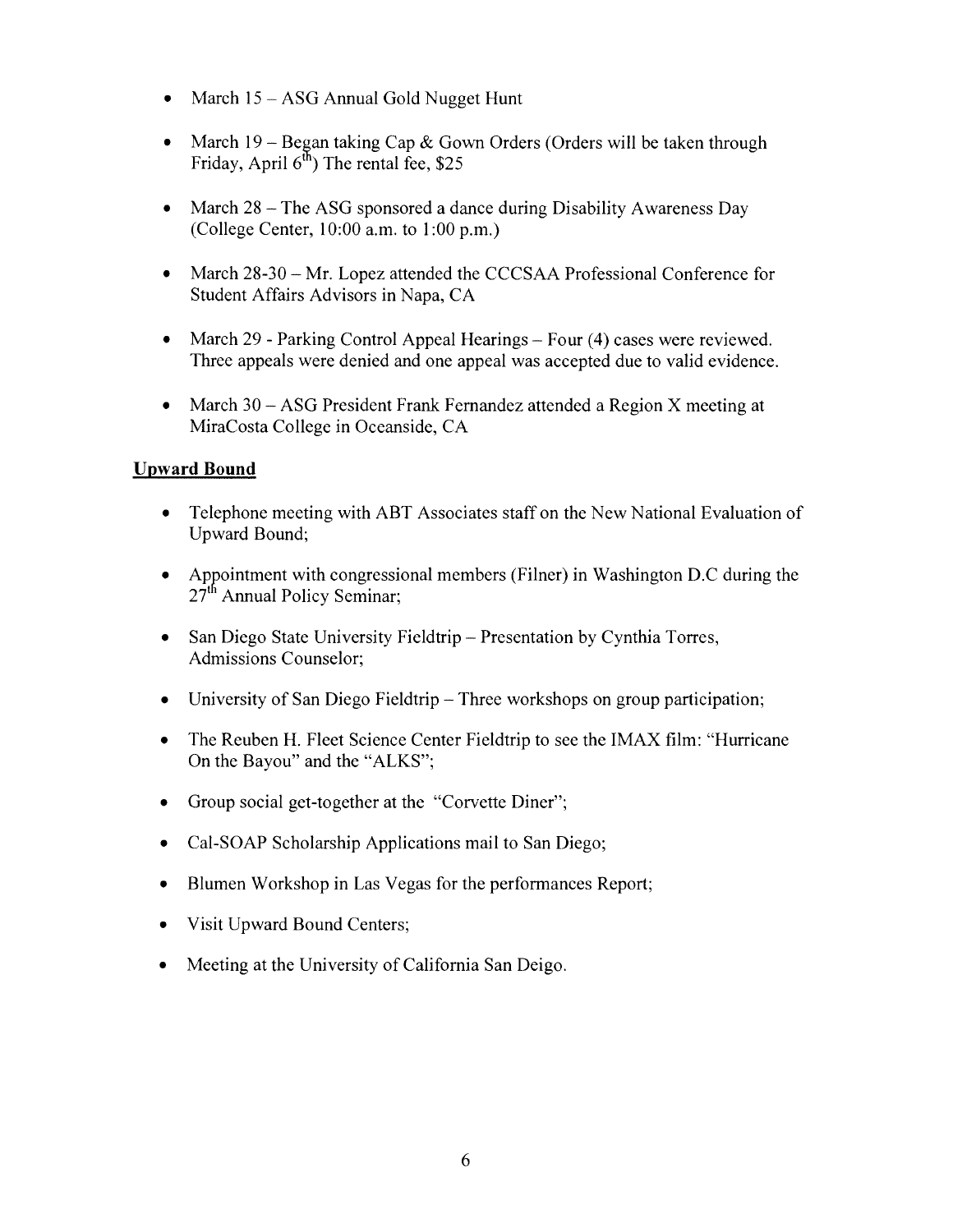# **IMPERIAL VALLEY COLLEGE OFFICE OF THE VICE PRESIDENT FOR STUDENT SERVICES**

# **STUDENT SERVICES UPDATE April 2007**

# **District Counseling**

- The District Counselors have been finishing up on the high school advising with a few small schools being completed the first two weeks of May.
- Counselors will all be back to begin Summer/Fall Registration advising from now  $\bullet$ on.

# **Matriculation**

 $\bullet$ In April we tested the following high schools:

Calipatria 55 students Calexico H.S. 32 ESL students Vincent Memorial 29 students Aurora high School 44 students

79 IVC students took the ACCUPLACER 18 IVC students took the CELSA GED was administered on April 25-27

- We worked closely with the English department to test the reading classes in  $\bullet$ order to validate the COMPASS test. Dr. Gordon has all the information now and will be submitting a report to me soon.
- The Director attended a Directors' Conference in San Francisco from April 22- $\bullet$ 25.
- All of these activities were in addition to the various meetings on campus and seeing students for academic advising.

# **Transfer Center/Articulation Services**

- Statewide Academic Senate Career Pathways Project appointee to medical assisting group
- Represented IVC at: (1) 9th Annual Showcase & Recognition Ceremony for  $\bullet$ ROP; and, (2) 2007 University Admittance Reception Program
- IVC catalog input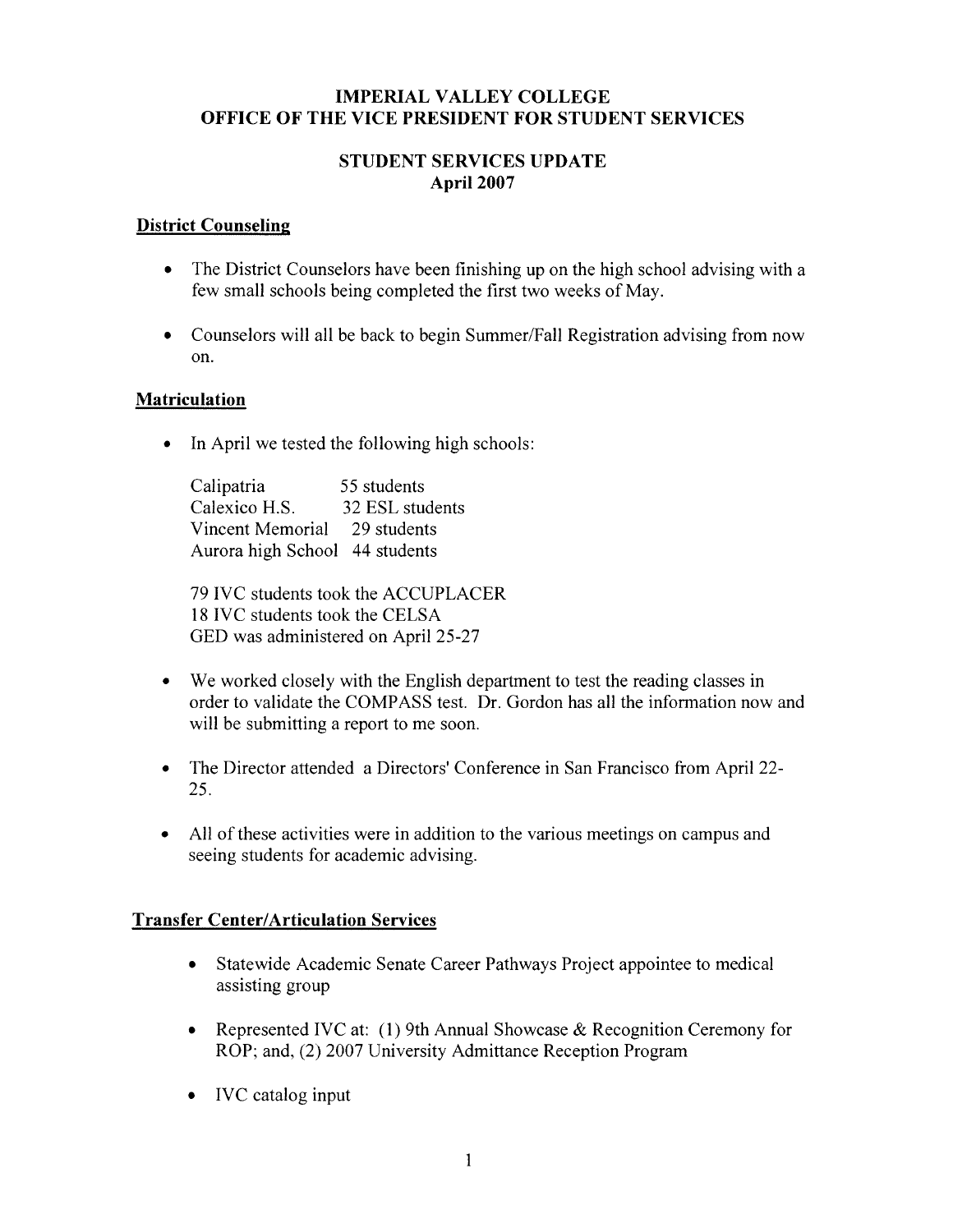- Student appointments
- Curriculum course outlines of record review many faculty contacts (all divisions)
- Transfer Center file review of students in program
- Meetings: CIAC Conference; Title 5 Grant computer science  $\&$  nursing programs review; Academic Senate; Curriculum & Instruction; Student Services Council; Counseling Meeting/In-Service Trainings
- Campus representatives: SDSU/IV, Alliant International University,  $\&$ **UCSD**

# **Student Support Services**

- 10 participated in the educational fieldtrip to UCSD and USD (Friday, April 20)  $\bullet$
- We are making plans for the SSS Awards Program scheduled for Saturday, June 2, 2007
- $\bullet$ Currently, implementing a database specifically designed for SSS Programs
- On-going academic monitoring and course suggestions for SS '07 and Fall '07  $\bullet$

# **Disabled Students Programs and Services (DSPS)**

| <b>Test Proctoring</b>        | 22 |
|-------------------------------|----|
| <b>Reader Services</b>        | 8  |
| Sign Language Interpreters    | 26 |
| Notetakers                    | 74 |
| Scribes                       | 11 |
| Tutoring                      | 87 |
| Adaptive Furniture            |    |
| Tape Recorders                | 2  |
| <b>Counselor Appointments</b> | 63 |
| <b>WAIII</b>                  |    |
| Appointments                  | 22 |
| Job Placement                 |    |

# **CalWORKS Assessment and Counseling**

- We submitted the 2007-08 Contract to Carla Moore.
- In June, we will be having our first annual CalWORKs Recognition Ceremony for  $\bullet$ our CalWORKs graduates, and we are all involved in the planning of this event.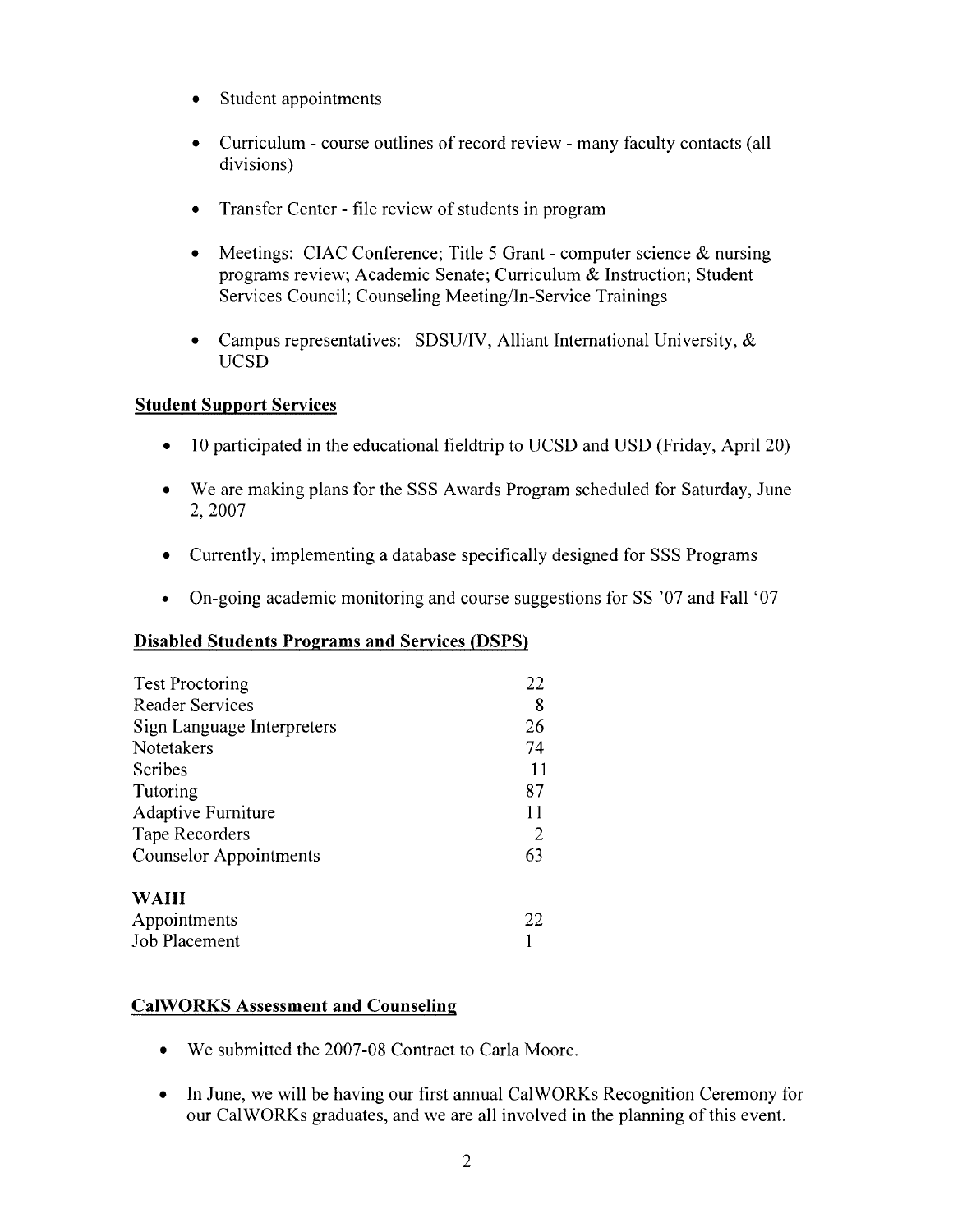- We worked two days during Spring Break and assessed the Cal Learn participants (high school students).
- We are also in the process of hiring a CalWORKs Counselor and an Office Assistant III to assist our secretary.

# **EOPS**

- 345 student appointments were completed.
- 78 bus passes were provided to EOPS students
- Two of our counselors made classroom presentations and provided a resource table at Kennedy Middle School Career Day.
- One of our counselors took two students to the EOPS Region X Leadership Conference held in San Diego on April 27, 2007
- EOPS Staff attended various committee meetings, conferences, and workshops: **EOPS** staff meetings Counseling In-service **Equivalency Committee** Academic Senate EOPS conference in San Francisco Western Law Workshop in San Diego

# **Financial Aid**

• Financial Aid is moving to implement one of it's SLO's (to have students learn how to complete an online FAFSA) by no longer scheduling individual appointments to help students complete the application. Instead, we will have group workshops in the computer lab at which time the students will complete the application. Staff will be on hand to explain, answer questions and assist with the process however each student will complete their own application. This is a major shift in office policy and we will be monitoring closely to see how it goes.

# **Educational Talent Search**

- April 2: Director met with Customer Service Committee decoration committee for Ice Cream Social for IVC Staff.
- April 3: Director met with IVCRA committee regarding upcoming IVCRA member meeting.
- April 3: ETS Counselor attended a Parent Night at Kennedy Middle School in  $\bullet$ order to promote the program and recruit.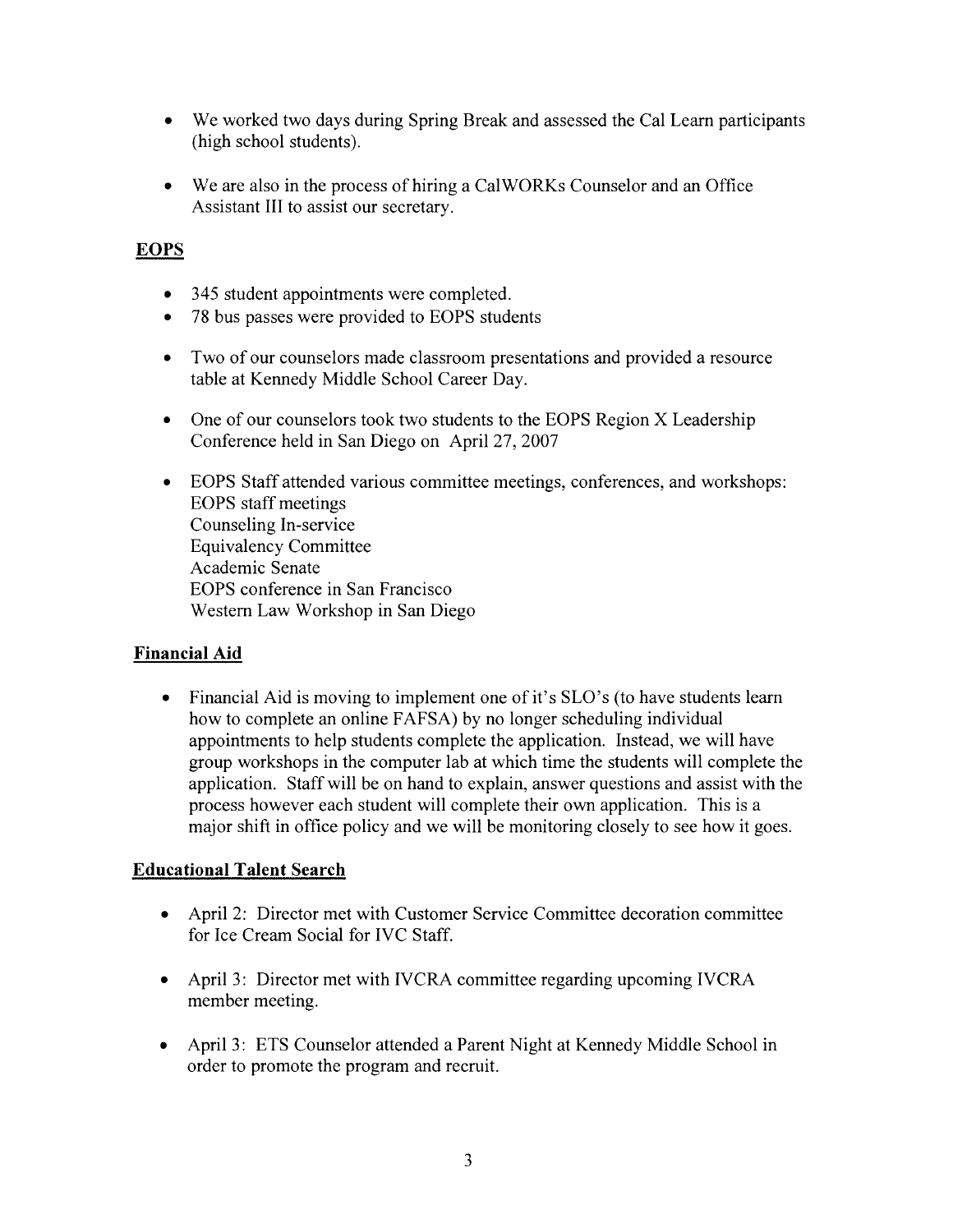- April 4: Ice Cream Event at IVC. ETS staff assisted with decorations, throughout the event, and with cleaning.
- April 4: Director presented at Kennedy Middle School on their Career Day. Also had a resource table available.
- April 5: TRIO meeting with Dr. Jaime. Discussion on new Counseling position.
- April 5: ETS Tutor Meeting held to discuss upcoming activities and events.
- April 6: Director met with Customer Service Committee to debrief about Ice Cream Social for IVC Staff.
- April 9-13: Spring Break
- April 15: Director attended an IVCRA meeting to discuss the Counselor's Conference in Fall 2007.
- April 20: Director attended IVCRA member meeting held at El Rio Center in Brawley. The new Gear-Up Program facilitated the meeting.
- April 25: Director met with IVCRA to discuss up coming IVCR Kick-Off in October.
- April 27: Director and Amelia Carlos assisted IVC Counselor In-Service April meeting.
- April 28: ETS had a Saturday College Prep Workshop for 7-12th graders.  $\bullet$
- $\bullet$  All of April:

ETS Tutorial Centers available to all students. Saturday tutorial session is also available  $\omega$  Spencer Library from 9:00a-1:00p.

Actively recruiting at all program school sites.

# **Admissions and Registrar**

**Students Served:**  $\bullet$ 

Worked intensively on:

Processing hundreds of requests for official transcripts and GE certifications to be sent to other institutions and employers.

Processing hundreds of request for student verifications.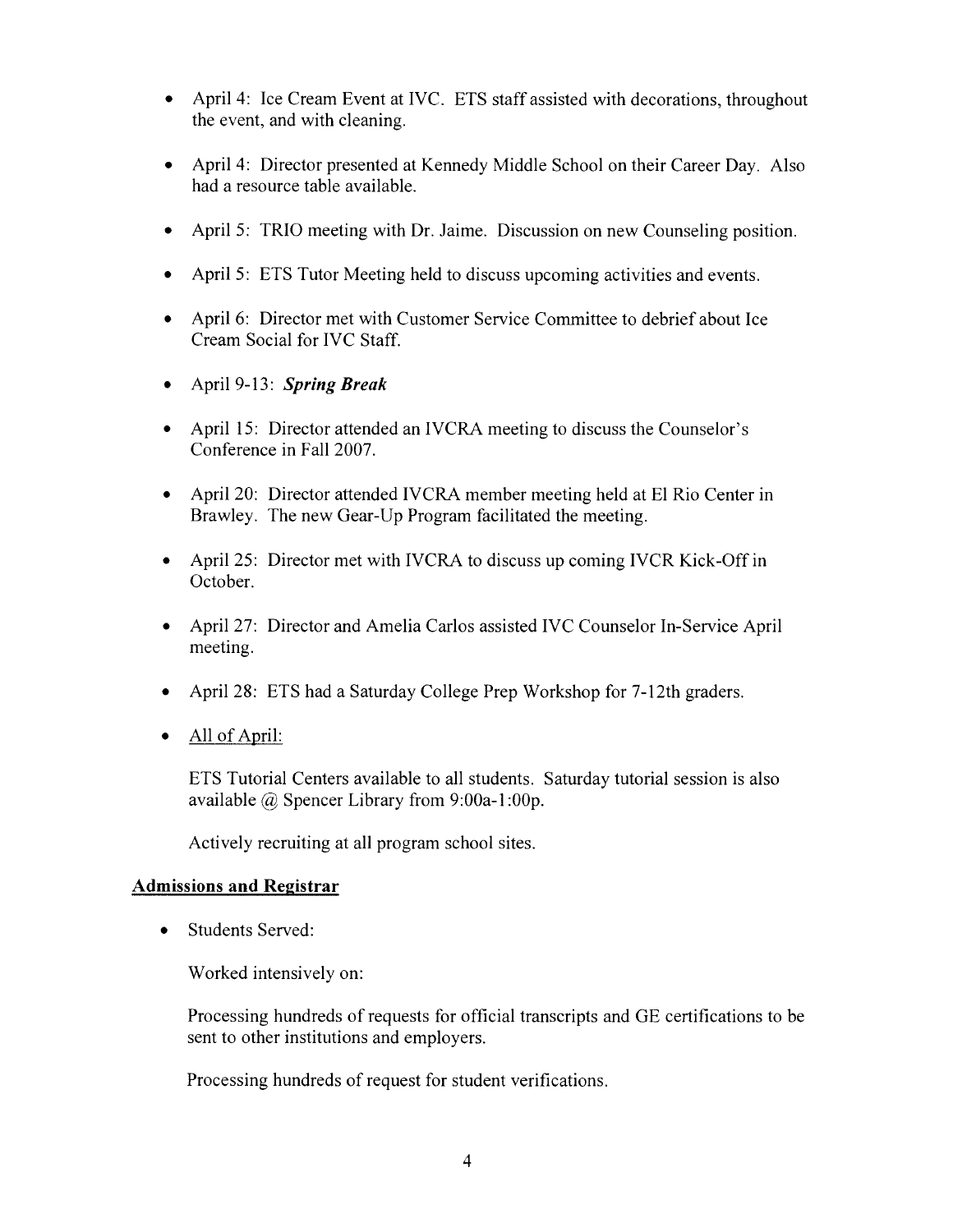Evaluating records and documents for requests to change students' status from nonresident to resident tuition and fee purposes.

Evaluating and articulating transcripts from other institutions for current and new students.

Downloaded applications approximately 60 times (2-3 times/day).

Approximately 300 applications were processed.

Errors were corrected on approximately 168 applications so the download could be completed.

Graduation:  $\bullet$ 

> 50 new graduation petitions entered into 0607 database for total of 581 total grads.

407 graduation petitions verified for accuracy (Spring/Summer 07).

22 degree verification completed.

 $\bullet$ Registration:

Began preparation for Summer/Fall Registration.

Preparing and mailing of over 11,000 priority registration letters.

Rosters:  $\bullet$ 

Processed 20 Final Grade Rosters and 25 Opening Day Rosters.

Microfilm:  $\bullet$ 

1,500 jackets created for 2001 permanent record files

Labeling files with student's name and ID  $#$ 

# **Student Affairs**

- Fridays Weekly Student Affairs Staff meeting (Student Affairs Conference Room, 9:00 a.m.)
- Mondays Weekly Associated Student Government meetings (Board Room, 1:00)  $\bullet$  $p.m.$ )
- $\bullet$ April  $5$  – Easter Egg Hunt for Preschoolers (Preschool, 9:00 a.m.)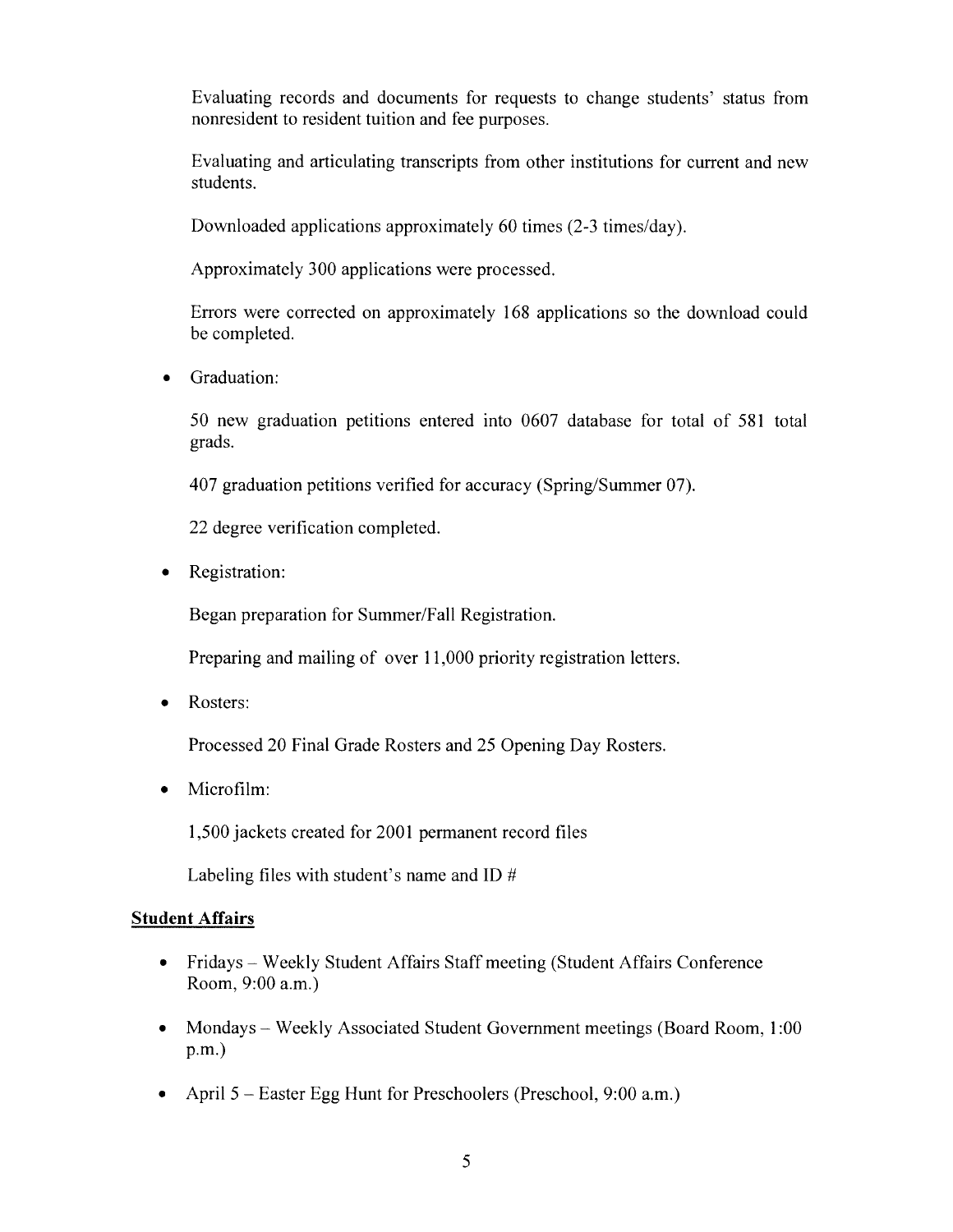- April 6 Deadline to order cap & gown for \$25 (cap & gown fee will increase to \$50 after April 7)
- April 9-12 The Associate Dean of Student Affairs attended the California College & University Policy Chiefs Association (CCUPCA) Conference at South Lake Tahoe
- April 18 Spring Barbeque Hot dogs and soft drinks were given away
- April 19 Campus Operations Committee Meeting (Board Room, 2:00 p.m.)
- April 20 ASG President and one of the Senators attended a Region X meeting at Grossmont College in El Cajon, CA
- April 20 ASG sponsored a Comedy Night Show with Richard Villa & Friends (Southwest Performing Arts Theater, 7:30 p.m.)
- April 25 ASG Co-sponsored the Sexual Assault Awareness Day in the College Center
- April 26 The ASG hosted hospitality and luncheon for the presenters at the 2007  $\bullet$ Applied Sciences Expo
- April 27 Deadline to apply for 2007-2008 ASG President & Senate  $\bullet$
- April  $27-30$  Three of the Senators, along with the ASG President and the Associate Dean of Student Affairs, attended the Academic Senate Student Statewide Conference in Manhattan Beach, CA

# **Upward Bound**

- Staff attended the Imperial Valley Counselors' Roundtable  $\bullet$
- Staff Meeting on Upward Bound Center Closeout  $\bullet$
- Senior Awards Luncheon/ Saturday, April 28<sup>th</sup>.  $\bullet$
- Staff attended the TRIO Alliance Meeting in San Diego on Monday, April 16<sup>th</sup>.  $\bullet$
- Memorial Fund/Donations collected for Henry Lee, a Virginia Tech freshman  $\bullet$ who was an Upward Bound alumnus who was slain April 16<sup>th</sup>.
- Worked on letter from Larry Oxendine, Director of Federal TRIO Programs  $\bullet$
- IVC was selected for the New National Evaluation of Upward Bound  $\bullet$
- Appointments to explain the study to the Superintendents  $\bullet$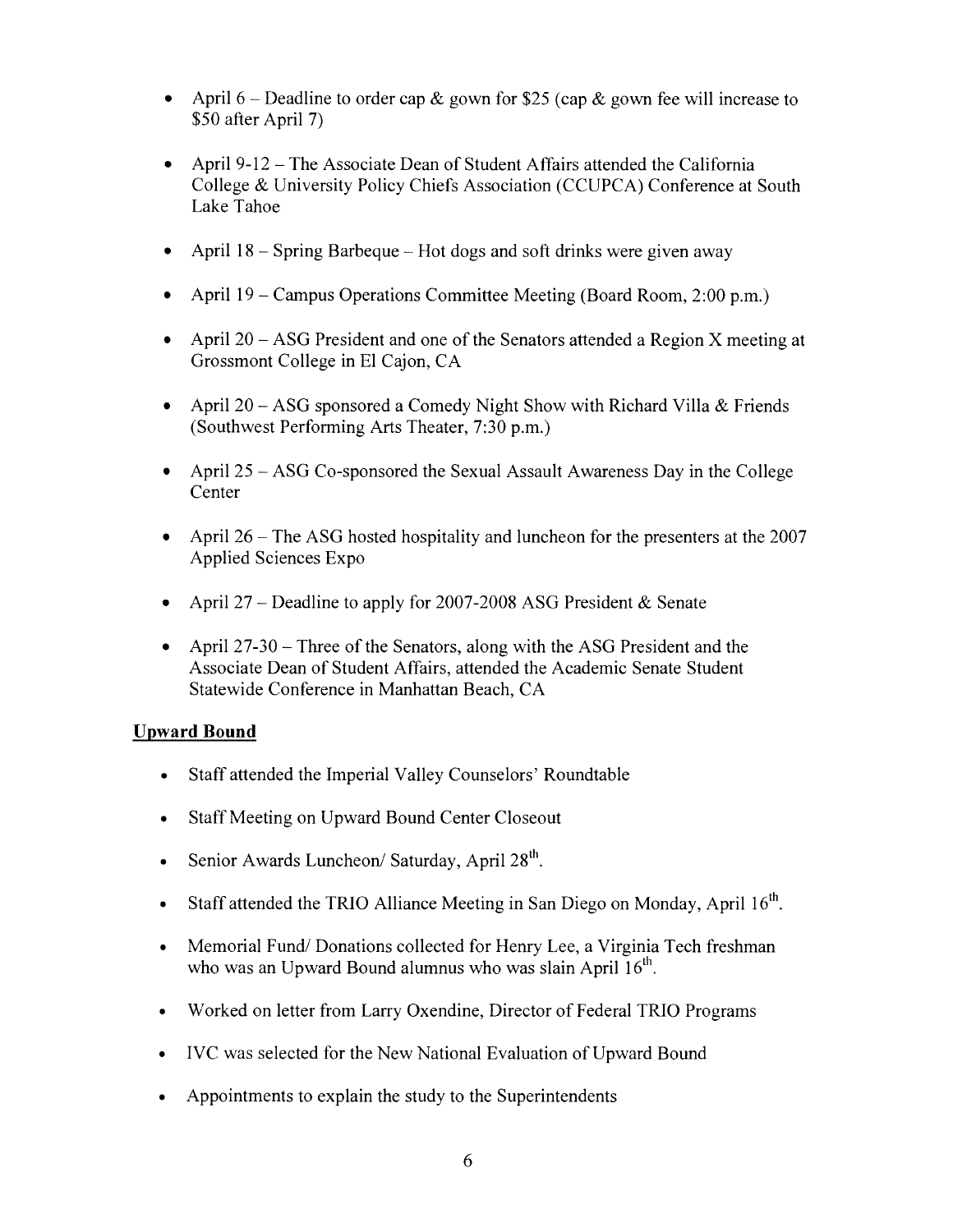- Appointments to explain the study to the Principals
- Appointments to meet with Counselors
- Completed Up-dating the Program Brochures for  $8<sup>th</sup>$  graders explaining the **Evaluation Study**
- Completed the Upward Bound Pre-Applications for  $8<sup>th</sup>$  graders explaining the **Evaluation Study**
- Completed the Summer Residential Master Schedule
- Announcements posted in the TV Channel 61 for summer recruitment
- Interviewing candidates for the Summer Residential and Bridge Programs
- Working with Alan Werner, Director from ABT Associates who are launching the study of Upward Bound program to learn how it helps students succeed in high school and prepare for college
- Meeting with staff on Why the evaluation? Who is in the evaluation? How does  $\bullet$ the evaluation work? What does it mean to be in the study? What is next?
- Hired the Site Liaison for the evaluation and reviewed the Agreement-the liaison  $\bullet$ will be paid \$50 for each completed study forms package (Parent Permission Form) for students consented to be in the study and \$15 for each completed study forms package (Parent Permission Form) for students referred for the lottery but not consented to be in the study.
- Working with ABT Associates-who are a research firm in Cambridge,  $\bullet$ Massachusetts, and its subcontractors the Urban Institute and Berkeley Planning Associates, are under contract to the U.S. Department of Education to conduct the Impact Evaluation of Upward Bound's Increased Focus on Higher Risk Students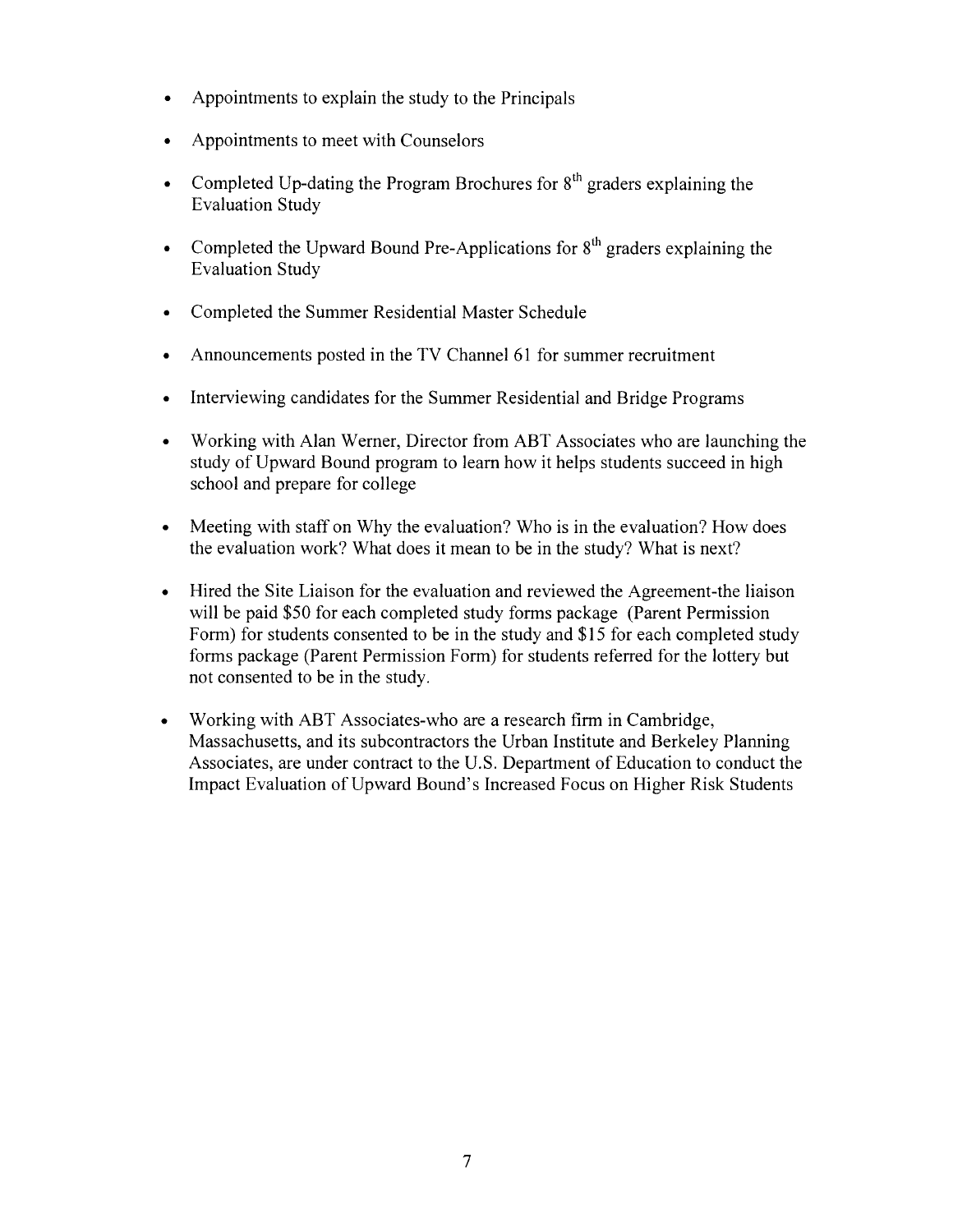# **IVC Academic Senate**

# **Approved Minutes** March 21, 2007

 $\mathbf{I}$ . The meeting was called to order at 1:30 pm by President Carnes.

Present: Dennis Carnes, Dave Drury, Suzanne Gretz, Cesar Guzman, Carol Lee. Mary Lofgren, Bobbie McClain, Armando Mendez, Barbara Nilson, Norma Nunez, Steve Pacheco, Thomas Paine, Mariaelena Thibodeaux,, Lianna Zhao, David Zielinski, Sherry Zobell, Frank Fernandez, James Patterson, Gary Rodgers

Excused: Bruce Seivertson, Cathy Zazueta

- Absent: Olga Artechi, Victor Zazueta
- Visitors: John Abarca, Kathy Berry, Ted Ceasar, Dick Fragale, Bill Gay, Michael Heumann, Eric Jacobson, Manfred Knaak, Sergio Lopez, Norma Nava, Kathy Westerfield

#### $II.$ **Visitor Comments**

Mendez – wondering why part-time faculty can't vote for president. This will be a discussion item on the next agenda.

Gretz – calendar for next year has been worked on. Changes have been made and forwarded to appropriate groups in the decision making process.

Thibodeaux – wireless web. Who is in charge and where can we get passwords? McClain – tonight is the regional spelling bee. John McClain is the pronouncer.

Jean Montenegro and Bobbie McClain are judges.

#### $III.$ **Information/Correspondence**

- President's Comments The SLO committee and a coordinator will be  $1.$ named in the near future, before the end of the academic year. Discussion is continuing on whether to offer release time or a stipend to the coordinator. At our next meeting the President Carnes will be asking for volunteers to be on the Rafael Santos Award selection committee.
- $\overline{2}$ . Statewide Career Pathways Project – The State Academic Senate is sponsoring a series of regional vocational articulation meetings. Interested parties are to notify Dennis Carnes or Carol Lee.
- $3.$ Praise for the California Community College (from state AS) – State Academic Senate President sent out an article from the Sacramento Bee lauding the community colleges.

#### IV. **Consent Agenda**

M/S/C (Nilson/Nunez) to approve the minutes of March 7, 2007 as corrected.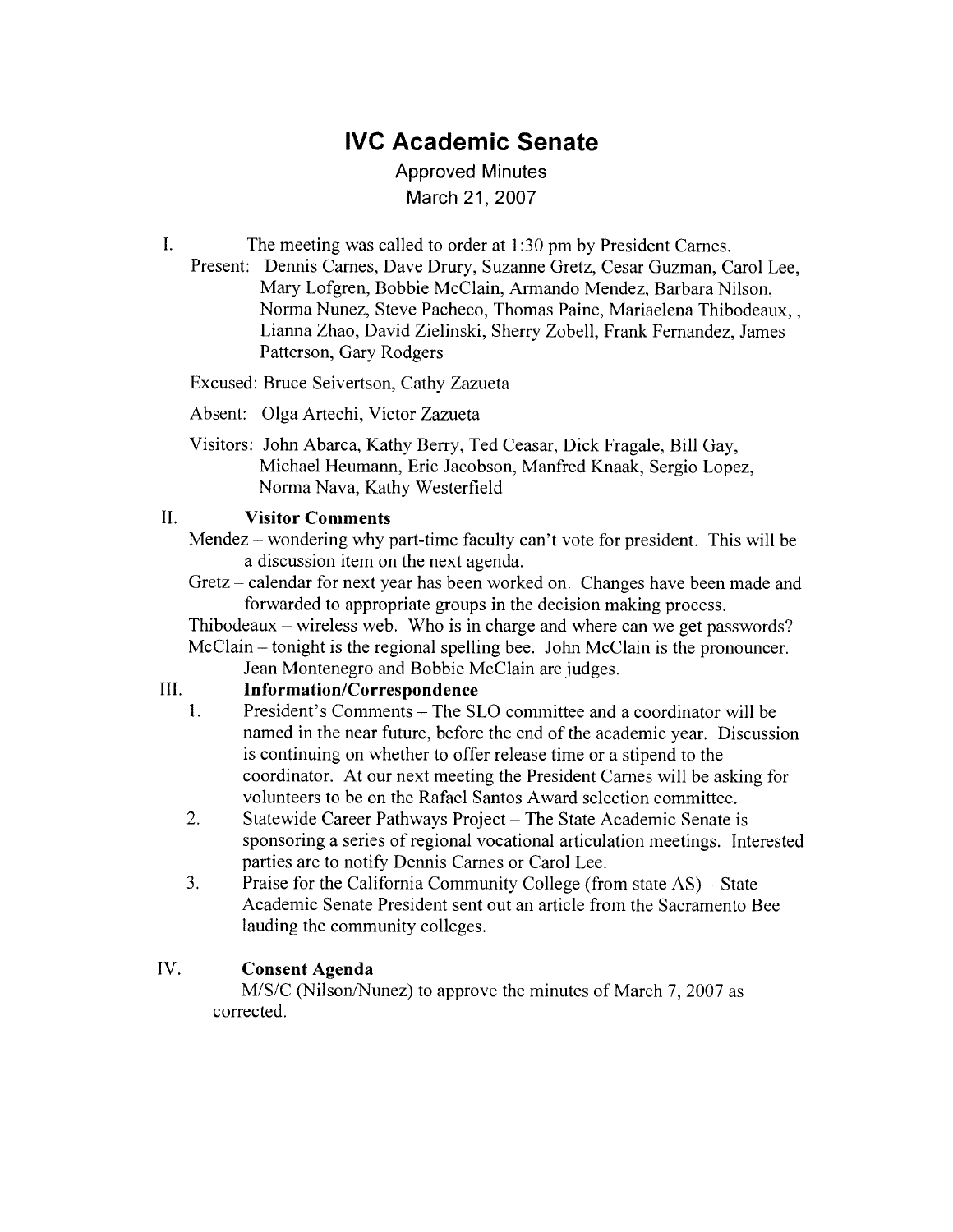#### V. **Academic and Professional Matters**

- $\mathbf{1}$ . Report from Curriculum and Instruction Committee - M/S/C (Gretz/Nilson) to accept the actions of the C&I committee for the dates of November 16, 2006, February 15, 2007, and March 1, 2007. These actions included course changes, deletions and additions. They will be presented to the Board on 3/21/07.
- $2.$ Results of the Election for AS President and At-Large Senators The following were elected by a majority of the voters on March 20, 2007: President for the academic term of 2007-2008 **Bruce Seivertson** Senators for the academic terms of 2007-2010 Suzanne Gretz

Michael Heumann Kevin White Cesar Guzman

Senator for the academic terms of 2007-2009 The secretary thanked Dennis Carnes, Carol Lee, Norma Nunez, and Lianna Zhao for their help during the election.

 $3<sub>1</sub>$ Recommendation to include major on the diploma (Fernandez) – A copy of the diploma currently used by IVC was distributed. The ASG would like a student's major to be added to the diploma. M/S/C (Zobell/Thibodeaux) that the Academic Senate support this request.

#### VI. **Discussion**

- Academic Senate Scholarship Fund Raiser Follow Up The Academic  $\mathbf{1}$ . Senate president gave the committee the directive to go forth with this worthwhile endeavor.
- 2. IV Community Meetings  $-$  Goal Setting  $(Gay)$   $-$  Strategic Planning. The Academic Senate is being asked to be a part of this process and help recruit faculty to be on the planning committee. Carnes will sent an email to all faculty asking for volunteers.
- $3.$ Student Learning Outcomes Clarification (Patterson) - sent out a very useful communication to all users that helps to bring clarification to our confusion concerning SLO's. The following quote was read : "The only truth about SLO's is there are no absolutes. I feel that indeed there will be courses with no SLO's, but at least every program should have a full set of SLO's, appealing to all of the institutional SLO's." Dennis Carnes President IVC Academic Senate.
- $\overline{4}$ . Full Disclosure Policy for textbook salespeople (Fernandez) – The ASG would like vendors who come on campus to abide by a full disclosure policy: i.e.; providing prices and ISBNs for individual books and packets. The senate asked the ASG to bring this back as an action item at our next meeting.
- 5. STRS retirement payment calculations – Update – Fragale has a call into the county to confirm that this has been cleared up. As soon as he hears from them he will inform all users.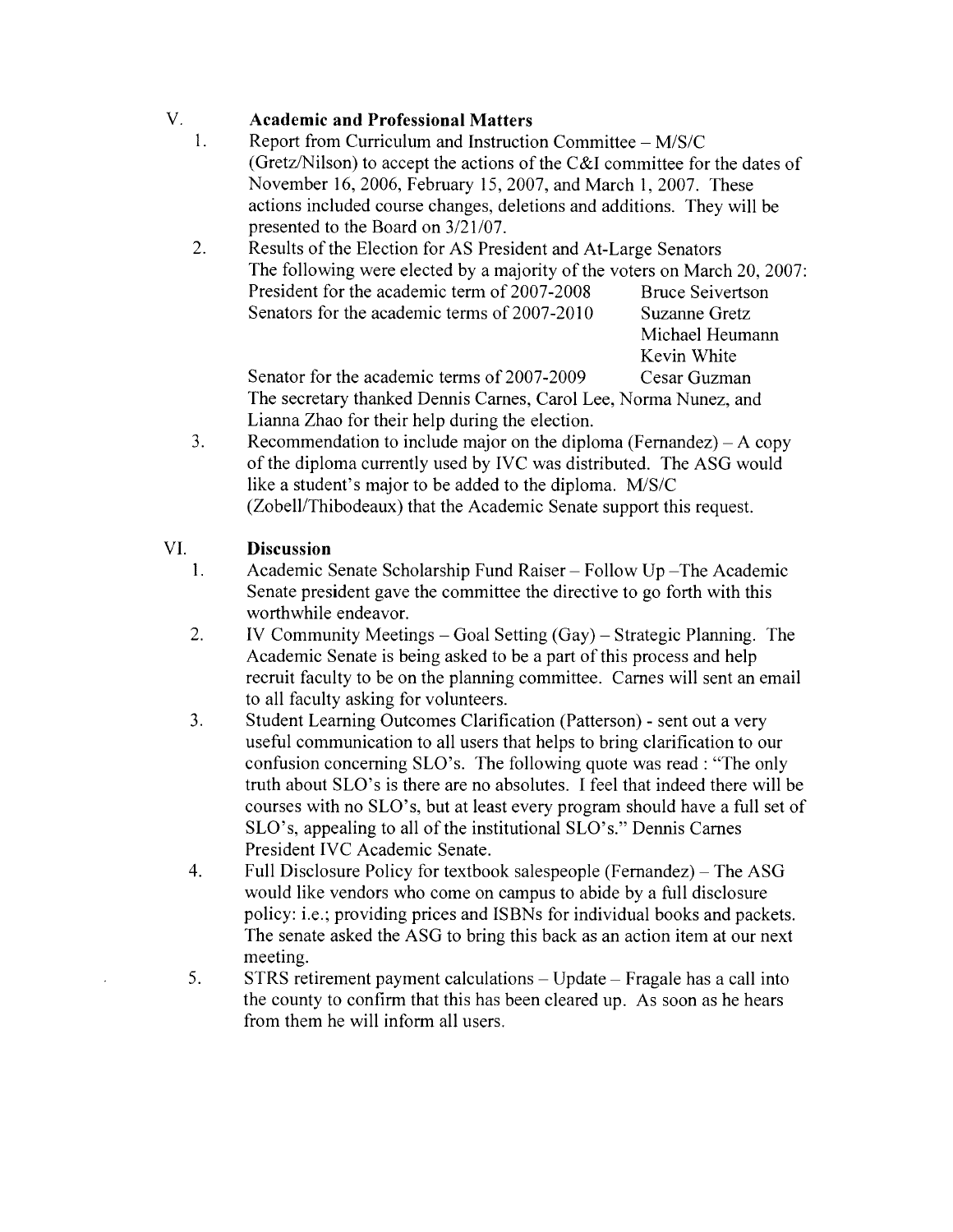#### **VII Committees**

- 1. Budget and Planning passed an agreement with a consulting firm that will help us to get state monies to renovate the 400 building and the library. The cost of the firm is \$10000 and they promise to get us more money than they cost us. This is in an effort to stretch our bond money.
- 2. C and  $I -$  See item VI 1 above
- 3. College Council (Heumann) John Abarca is the new Chair and Michelle Stevens the new Vice Chair.
- 4. Equivalency (written from Kalin) Application for CIS – denied Non-credit  $ESL$  – one approved, one returned
- 5. Policies and Procedures Review Progressing at a more rapid pace.
- 6. Administrative Council (Carnes) The Case of Compton College Dr. Pai presented this case study to the council. He asked them to consider whether IVC had these same problems. The conclusion was that there wasn't any active malfeasance, but an area that could create problems was the way inventory control is handled.

| AS Meeting Dates | Agenda Closure |
|------------------|----------------|
| March 21, 2007   | March 16, 2007 |
| April 4, 2007    | March 30, 2007 |
| April 18, 2007   | April 6, 2007* |
| May 2, 2007      | April 27, 2007 |
| May 16, 2007     | May 11, 2007   |
| May 30, 2007     | May 25, 2007   |

\* Early submission date because of spring break

The meeting was adjourned at 3:10 pm.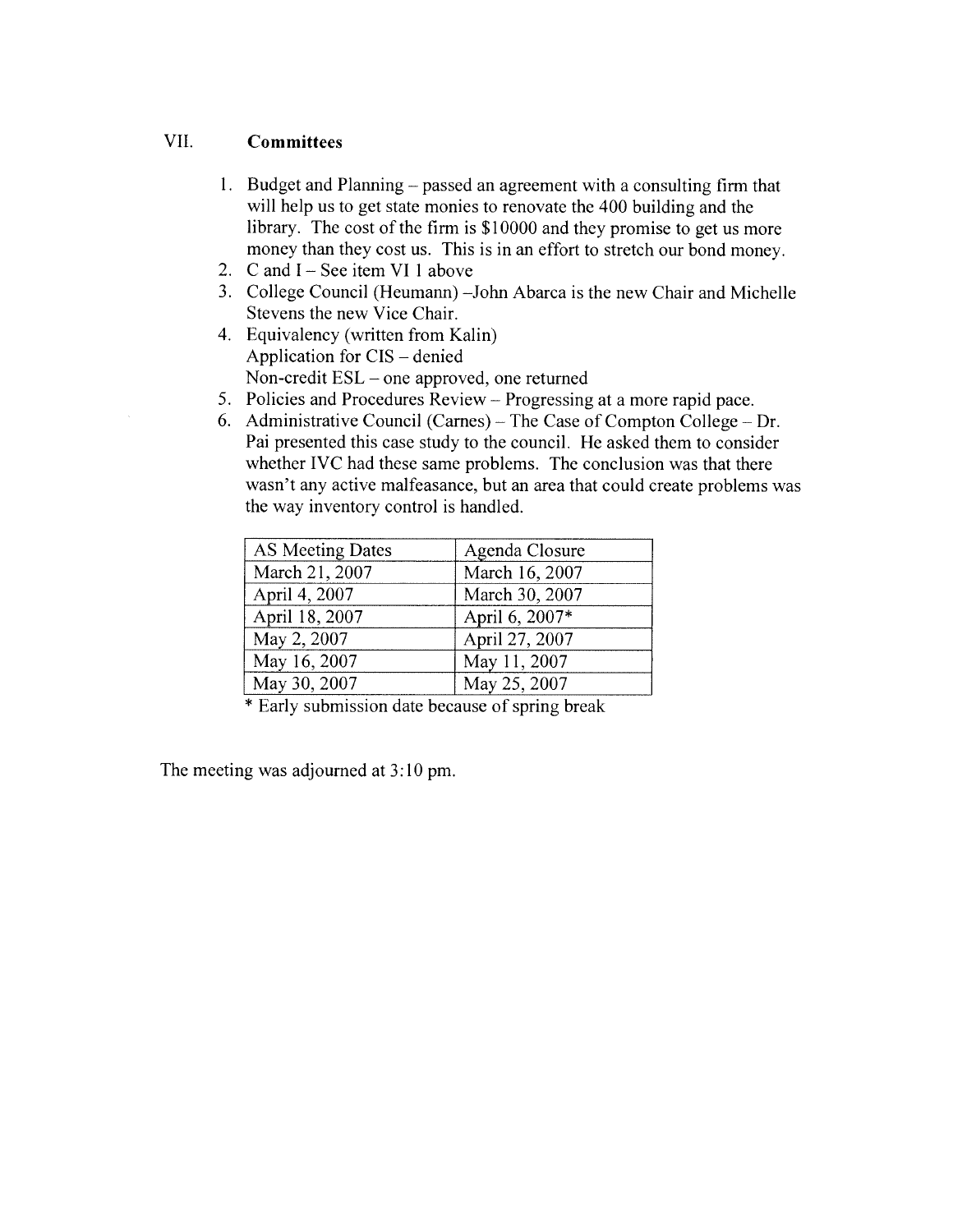# **IVC Academic Senate**

# **Approved Minutes** April 4, 2007

 $\mathbf{I}$ . The meeting was called to order at 1:40 pm by President Carnes.

#### $\Pi$ . **Roll Call**

Present: Olga Artechi, Dennis Carnes, Dave Drury, Suzanne Gretz, Cesar Guzman, Carol Lee, Bobbie McClain, Armando Mendez, Barbara Nilson, Norma Nunez, Steve Pacheco, Thomas Paine, Bruce Seivertson, Mariaelena Thibodeaux, Lianna Zhao, David Zielinski, Frank Fernandez, James Patterson

Excused: Mary Lofgren, Cathy Zazueta, Sherry Zobell

Absent: Victor Zazueta, Gary Rodgers

Visitors: Kathy Berry, Dick Fragale, Travis Gregory, Victor Jaime, Sergio Lopez, Jan Magno, Diane Ortiz, Michelle Stevens, Robin Ying

#### III. **Visitor Comments**

Steve Pacheco – inquired about the IVC group's mission to China.

Victor Jaime – replied that this is an agenda item for the Board

Cesar Guzman – long time faculty should have red gowns. Also, he wanted to know what recruitment and/or publicity is provided for classes that start at mid-term.

#### IV. **Information/Correspondence**

 $1<sub>1</sub>$ President's Comments – Eric Jacobson will be going on the China trip as a representative of the Academic Senate. Others going are Paul Pai, Gary Rodgers and Rom Medina, from the Board. Fragale indicted that \$12500 has been budgeted for the trip and the campus is to be reimbursed by the Liu Group for all expenses except for plane fare.

#### V. **Consent Agenda**

M/S/C (Nunez/Nilson) to approve the minutes of March 21, 2007 with corrections.

#### VI. **Academic and Professional Matters**

1. Report from Curriculum and Instruction Committee - M/S/C (Nunez/Seivertson) to accept the recommendations from the C&I Meeting of March29, 2007 for revised courses and distance ed courses: PHIL 108, LBRY 152, LBRY 156, and SPAN 110.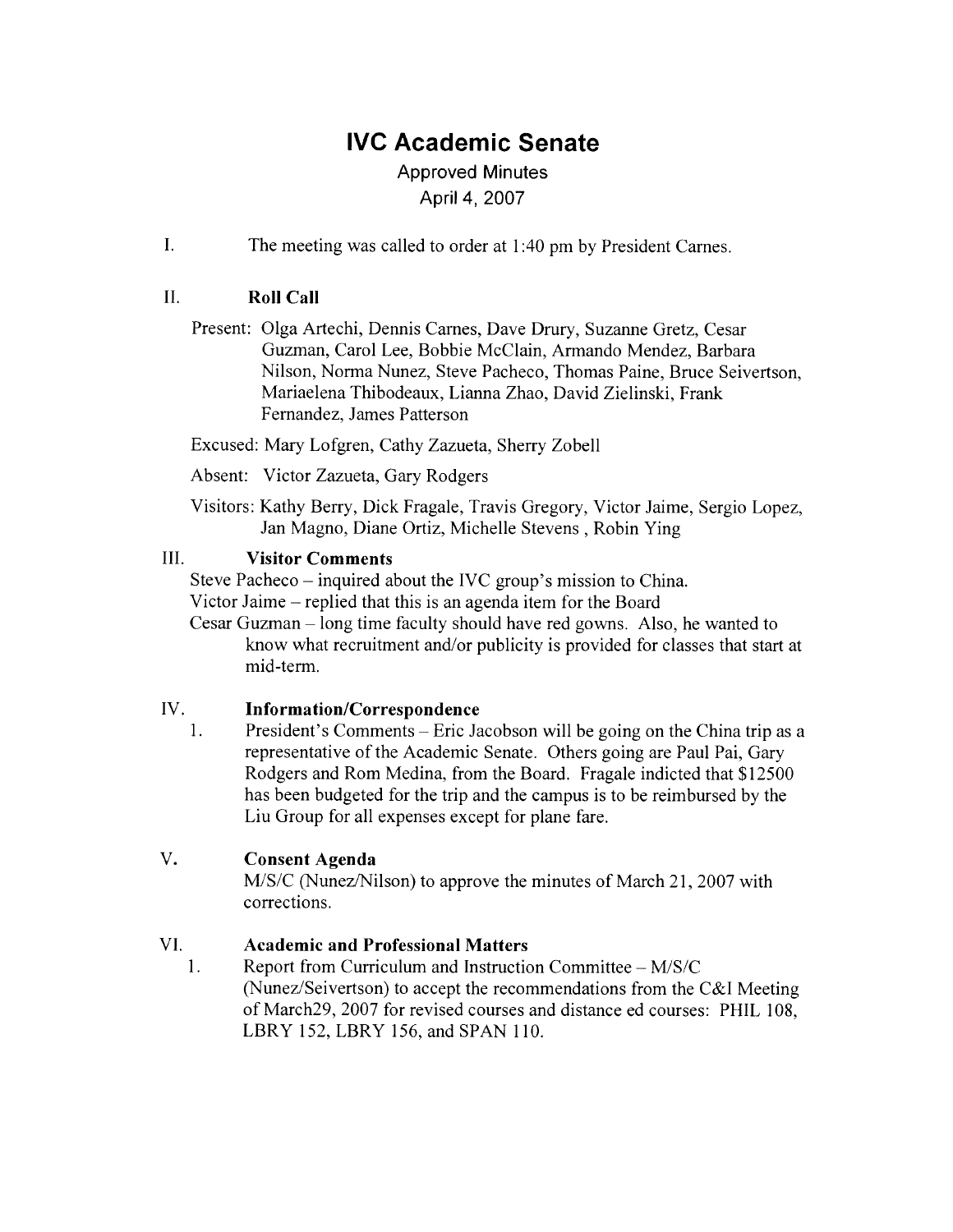$2.$ Institutional Goals by President Paul Pai for 2007/08 - Dr. Carnes read all nine items (see agenda). Concerns were expressed on the following: #4 – Articulation – James Patterson asked for clarification from Carol Lee. IVC Articulation Officer, if there were problems. C. Lee stated that the campus is now in a renewal cycle with the 4-year institutions and felt there was no problem with this group. With the "secondary" articulations there is a push statewide for more articulations with high schools and ROP groups (Career Pathways). IVC has a small amount of articulations with the high schools and ROP but stated that expansion is being requested. C. Lee also stated that students are not matriculating, requesting credit and passing the exam to earn the credit. A lot of factors are involved but they are being worked on.

 $#5 - Budget - S$ . Gretz indicated that she did not like the statement in item 5 that used the word "above". She felt "reasonable reserve" would be more appropriate. Funding should be made available for programs and students. D. Zielinski queried as to whether or not the college goals were in order of importance. D. Fragale indicated that they were not listed by priority.

- 5. Recycling (Stevens, Seivertson) – M. Stevens asked if her item could be moved ahead since she had another obligation. Dr. Carnes agreed. Environmental Science and the Ecology Club would like to make IVC a green campus. M. Stevens asked for the Academic Senate's support to have more paper sent to recycling. She also introduced Diane Ortiz, President of the Recycling Club.
- AS Representative for Policies and Procedures Committee Carnes the  $3.$ policy review is complete. The procedure review is 70% complete. D. Carnes will seek volunteers to assist himself, Seivertson, and Gretz.
- Institutional Goal Setting, Steering Committee members Carnes -4. committee needs faculty input over the next 5 year goals. He is seeking for volunteers to be on this committee.
- AS Constitution and Bylaws revision (Zobell) B. Seivertson and A. 6. Mendez will collect information/input from the faculty. D. Carnes suggested that the recommended changes be presented at an early AS meeting during 2007-08.
- $7<sub>1</sub>$ Proposal for SLO standing committee and coordinator – Carnes – D. Carnes would like to propose to the Board a new standing committee on SLOs. Approximately 80% of the community colleges have a coordinator who receives either a stipend or re-assigned time. A healthy discussion arose with the following concerns: requirements, amount of stipend, make-up of the committee, full or part-time faculty, duties, and office space. D. Carnes asked the senators to bring a completed SLO Committee Worksheet to the next AS meeting.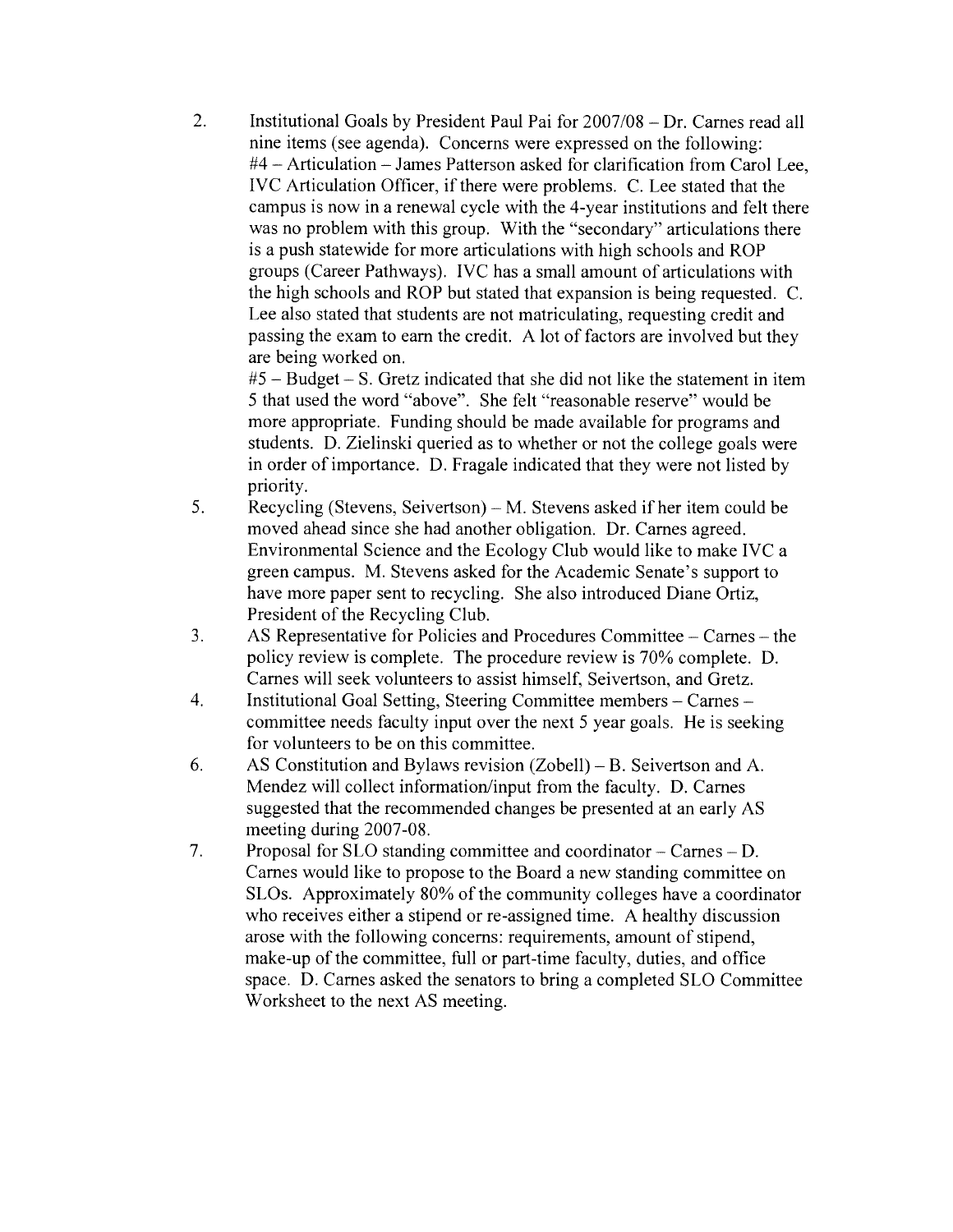#### VII. **Discussion**

- $\mathbf{1}$ Academic Senate Scholarship Fund Raiser – Follow Up – N. Nunez presented a copy of the flyer, designed by Gloria Carmona, for the Wine Tasting and Silent Auction Event set for May 1. M. Lofgren has already arranged for some donations. D. Carnes indicated Louie Wong has offered money and something for the auction. N. Nunez will contact Mr. Wong. There was a question as to whether donations and the ticket price could be written off for tax purposes. N. Nunez will discuss this with M. Lofgren. A deadline for donated items was discussed and it was stressed that this is not a "white elephant" auction.
- $2.$ Parking Fines – Pacheco – concerned with new system and inability to reverse minor infractions. Discussion ensued. S. Lopez indicated this was not the forum to handle parking issues. It was suggested that this topic be moved to College Council.
- 3.  $STRS$  retirement payment calculations – Update – D. Fragale said that this has been resolved for this year, but is still trying to find out if it has been resolved for the future.
- $4.$ The role of volunteers on campus and in the classroom  $-$  Gregory  $-$  T. Gregory, Human Resources Director, provided a handout on Education Code, California Employment Laws and a sample IVC application form regarding volunteers. Concerns were expressed over the TB and background check. Kathy Berry informed the group of what nursing and childcare workers are required to provide. There were concerns on the length of time it takes to get the background checks.
- 5. Technology Upgrade for Campus  $- R$ . Ying provided a handout indicating the plans for improvements.
- M/S/C (Drury/Seivertson) to table items 6 and 7 until the next meeting.
	- Reprographic control codes Zobell 6.
	- $7.$ Treasurer's report, if and how often? - Zobell

#### VII. **Committees**

1. Budget and Planning  $-$ 

 $Carnes - 2$  technology positions were approved Fragale – reported on how the bond money is currently being expended. Parking lot will take three months. At the next Board meeting the architect will present information on the start of construction for the science building.

- 2. C and  $I \text{see VI.1}$
- 3. College Council (Heumann) no report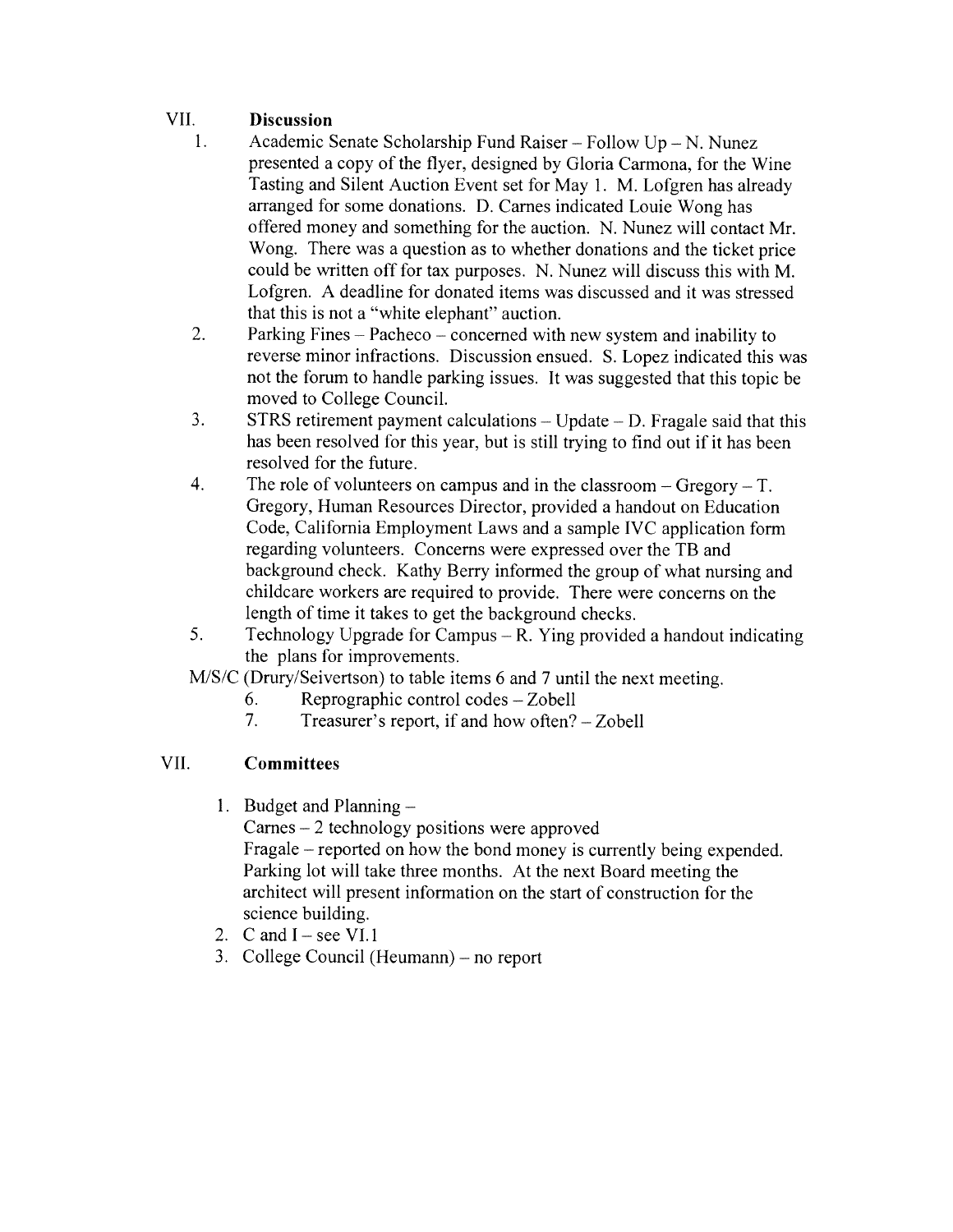- 4. Equivalency (written from Kalin) No action on one application because there wasn't a division representative present. Equivalencies approved: one – engineering, one – physical science, one – non-credit ESL Equivalencies denied: one – computer science, one - physics One application for non-credit ESL was tabled for further discussion with the division chair.
- 5. Policies and Procedures Review no report
- 6. Administrative Council no report
- 7. Other  $B$ . Seivertson would like to revisit the issue of campus housing now that funding is available for housing on public lands.

The meeting was adjourned at 3:30 pm.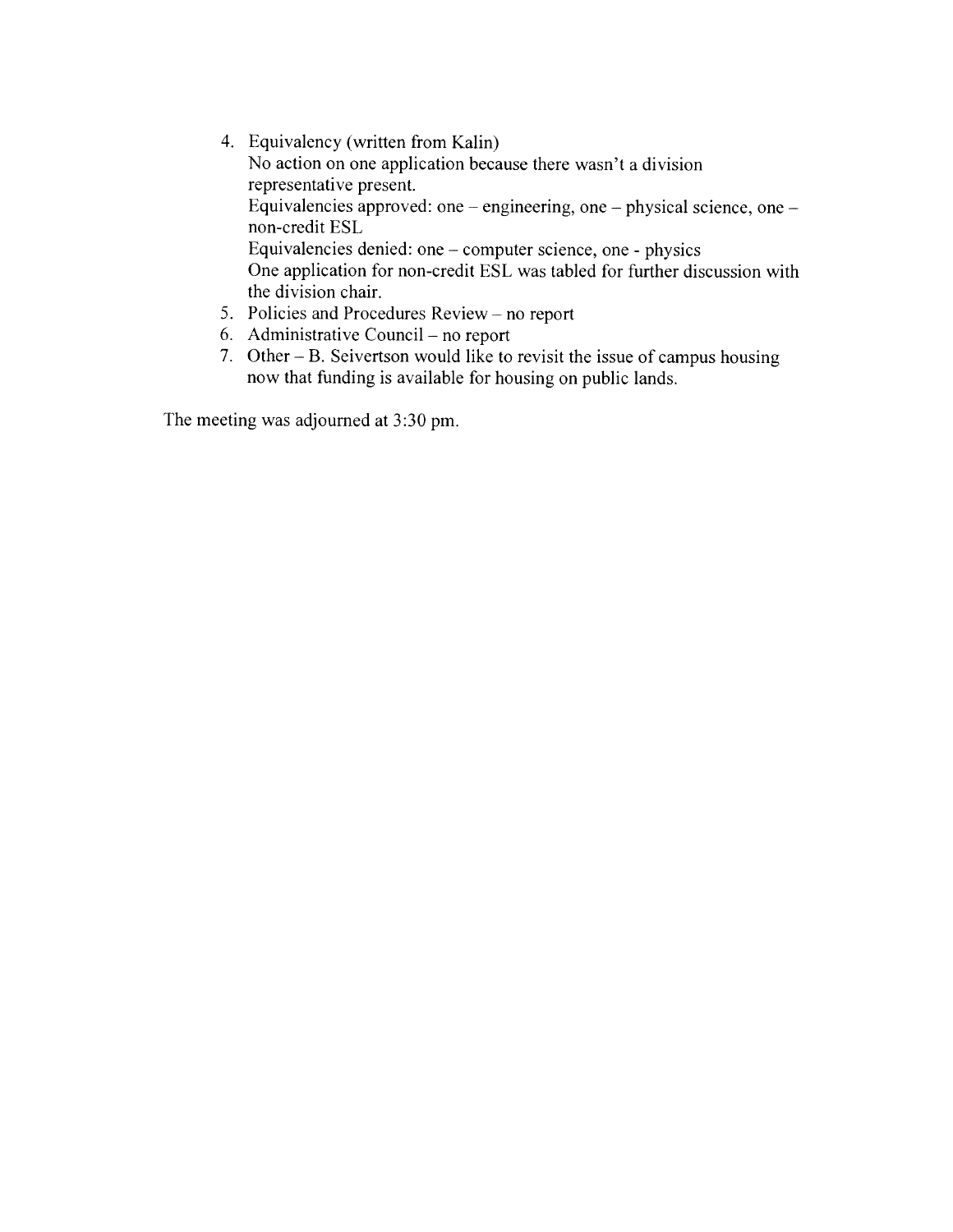# **IVC Academic Senate**

# **Approved Minutes** April 18, 2007

 $\mathbf{I}$ . The meeting was called to order at 1:35 pm by President Carnes.

#### $II.$ **Roll Call and Announcements**

Present: Dennis Carnes, Suzanne Gretz, Cesar Guzman, Carol Lee, Mary Lofgren, Bobbie McClain, Armando Mendez, Barbara Nilson, Norma Nunez, Steve Pacheco, Thomas Paine, Lianna Zhao, Sherry Zobell, Frank Fernandez, Gary Rodgers

Excused: James Patterson, Bruce Seivertson, Mariaelena Thibodeaux

Absent: Olga Artechi, Dave Drury, Victor Zazueta, David Zielinski

Visitors: John Abarca, Dick Fragale, Sergio Lopez, Paul Pai, Mary Jo Wainwright

#### III. **Visitor Comments**

- F. Fernandez  $-$  gave an announcement about student awards and the nominations are due this Friday, April  $20<sup>th</sup>$ .
- B. McClain  $-1$ . She gave a handout addressing tough topics when talking to students. 2. There is a problem with the community garden. There was not water during spring break and someone drove through the garden. There is a need to inform the campus community concerning power outages before they happen, if possible.

#### IV. **Information/Correspondence**

President's Comments - $\mathbf{1}$ .

> China trip - during the last meeting there was a lively discussion about the trip to China. Carnes feels he was misunderstood; we are an open school, not a Hispanic school. That term should not be exclusionary, we serve Hispanic students, but we also serve many others. Do we need to go so far (China) to find a sister school? Some people have been critical about spending this amount of money.

Nilson – we were invited.

Nunez – are we seeking to invite exchange students to our school and sending ours to theirs?

Dr. Pai – We are part of a group, Silicon Border Task Force, where sister institutions provide us with models on international business. Others from the Imperial County will be going on this trip. This will help prepare our students and faculty for future study abroad.

Wainwright – would like to see a report to the campus community on the results from this endeavor.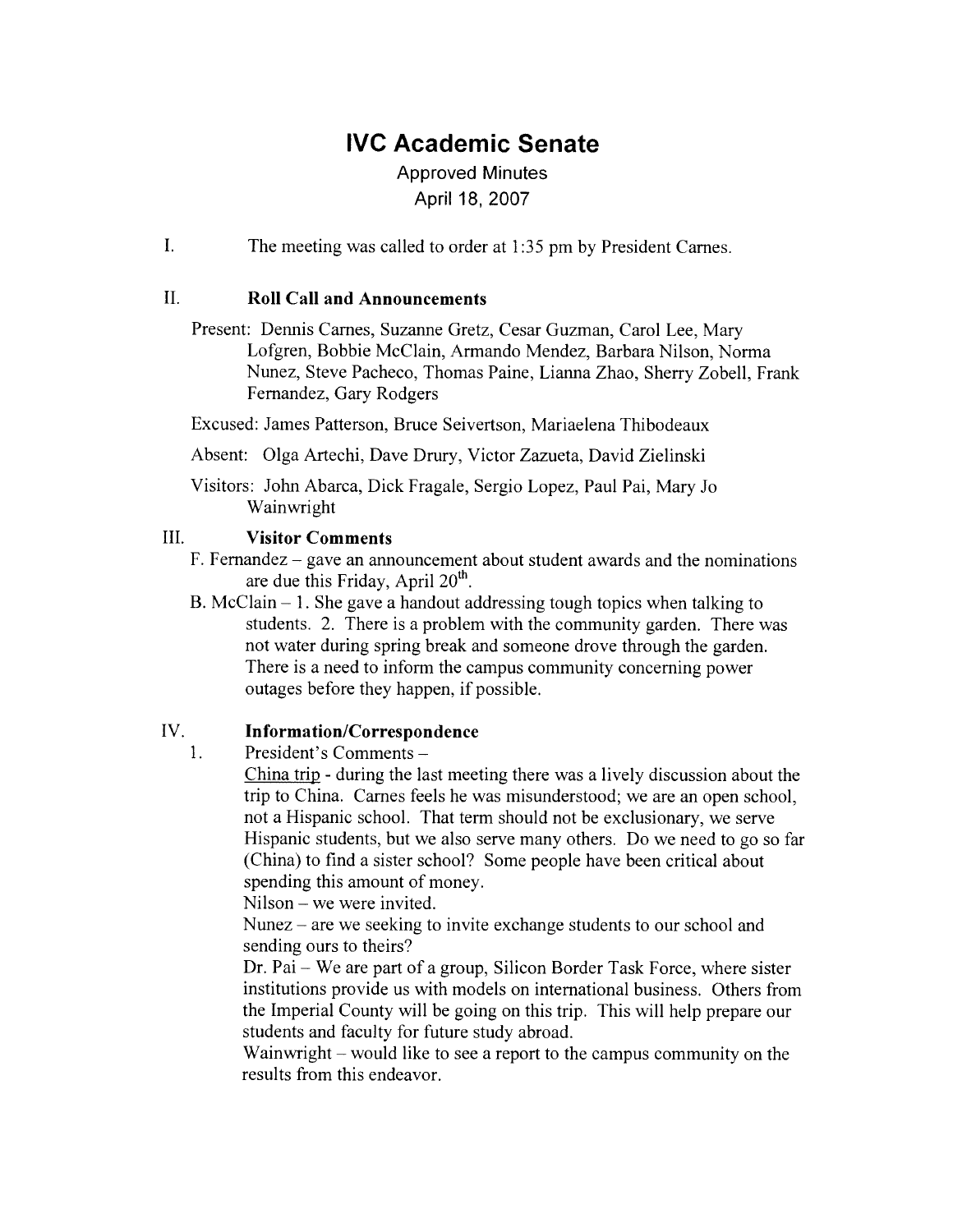Virginia Tech tragedy - Carnes – was contacted by members of the faculty with interest in talking about the tragedy at Virginia Tech. He would like to see this on the next agenda.

Lofgren – discussed things that can be done in a crisis. This will be a topic at the Campus Operations meeting.

Fragale – ordered 3 bullhorns with sirens as an emergency band-aid. Gretz – please post pre-school fire drill.

 $Lopez - we need to have one drill a year to orient staff and students as to$ where to go during an emergency.

McClain – please consider the off-campus sites also.

#### V. **Consent Agenda**

Approval of the minutes of April 4, 2007 were deferred until next meeting.

#### VI. **Academic and Professional Matters**

- $1.$ Proposal for SLO standing committee and coordinator Postponed to next meeting to give senators more time to fill out their worksheet which is to be delivered to Carnes by Friday, April 27<sup>th</sup>.
- $2.$ Announcement of Applications for Rafael Santos Award Seeking nominations for outstanding teaching or non-teaching faculty. Please sign your name on the nomination and give your reasons as to why this person is being nominated. May 16 is the deadline. Academic Senate Executive committee will be the evaluators.

#### VII. **Discussion**

- Academic Senate Scholarship Fund Raiser Lofgren May 1, Wine 1. Tasting and silent auction. \$20 a ticket. Please sell them to your division members. Scholarship forms need to be given to students. The deadline for the applications is May  $28<sup>th</sup>$ . Items for the silent auction are to be delivered to Mary Lofgren
- 2.  $STRS$  retirement payment calculations – Fragale – supposed to be resolved but doesn't have anything in writing.
- $3.$ Notice of Employment (faculty) – Gregory – This item was not appropriate for AS
- $4.$ Reprographic control codes  $-$  Zobell  $-$  What can be done to control the blatant misuse of the codes? J. Abarca discussed some ideas and others were presented by senate members.
- 5. Treasurer's report, if and how often?  $-$  Zobell  $-$  A treasurer's report use to be given to the senate members. It was felt that the practice needs to be resumed and should be a regular part of the agenda.

#### VIII. **Committees**

- $1<sub>1</sub>$ Budget and Planning – meeting coming up
- C and  $I$  nothing since last meeting  $2.$
- $\overline{3}$ . College Council – Heumann – no report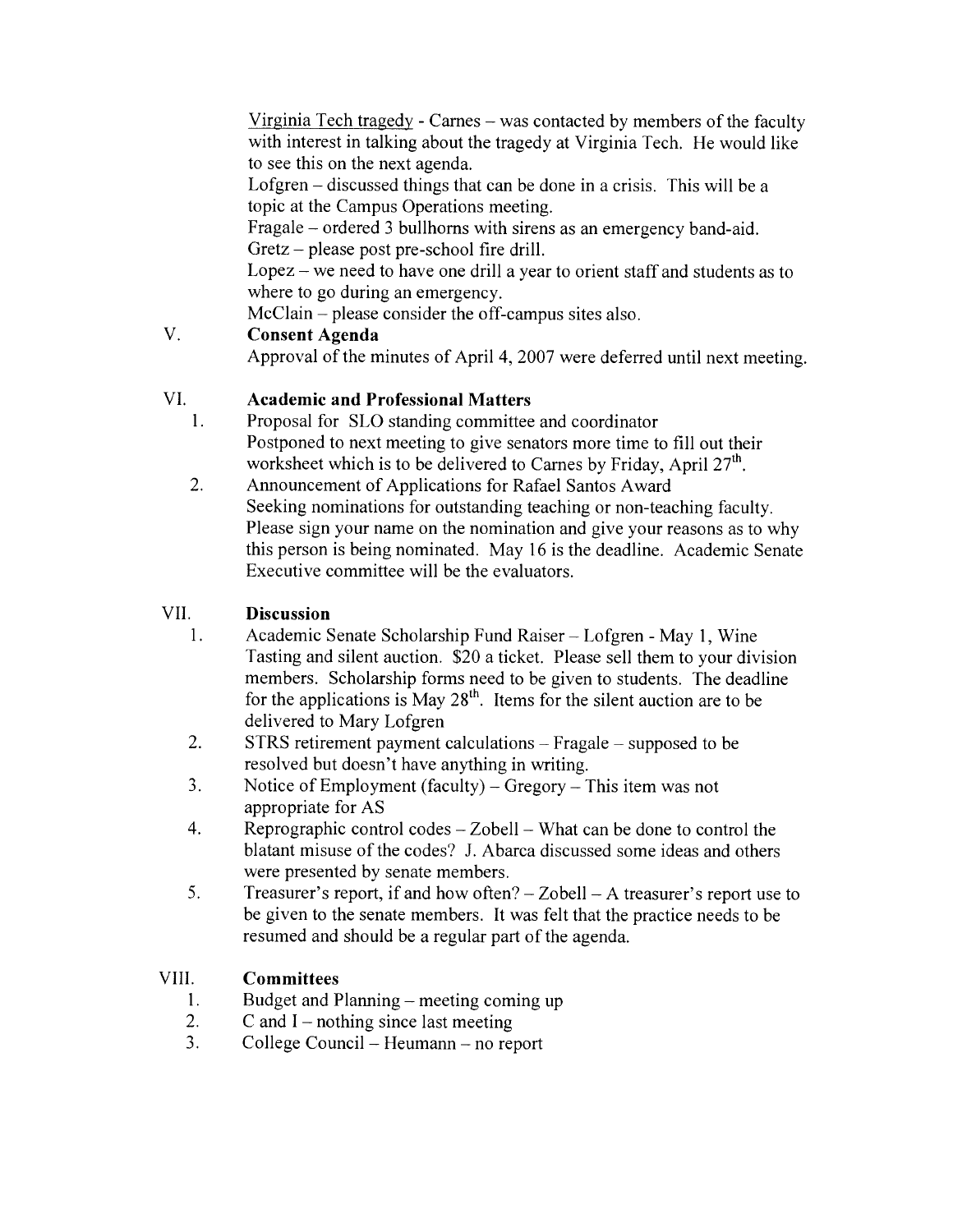- $4.$ Equivalency - Kalin - from April 4, 2007 Approved: three - non-credit ESL approved, three - Matriculation Counselor, one - Fire Science Denied: one – non-credit ESL, three – English composition, three – Matriculation Counselor, three - Reading Two applications needed further review by the division chairs
- $5.$ Policies and Procedures Review – M. Wainwright will resume her seat on this committee
- Administrative Council no report 6.

| AS Meeting Dates | Agenda Closure |
|------------------|----------------|
| May 2, 2007      | April 27, 2007 |
| May 16, 2007     | May 11, 2007   |
| May 30, 2007     | May 25, 2007   |

The meeting was adjourned at 3:00 pm.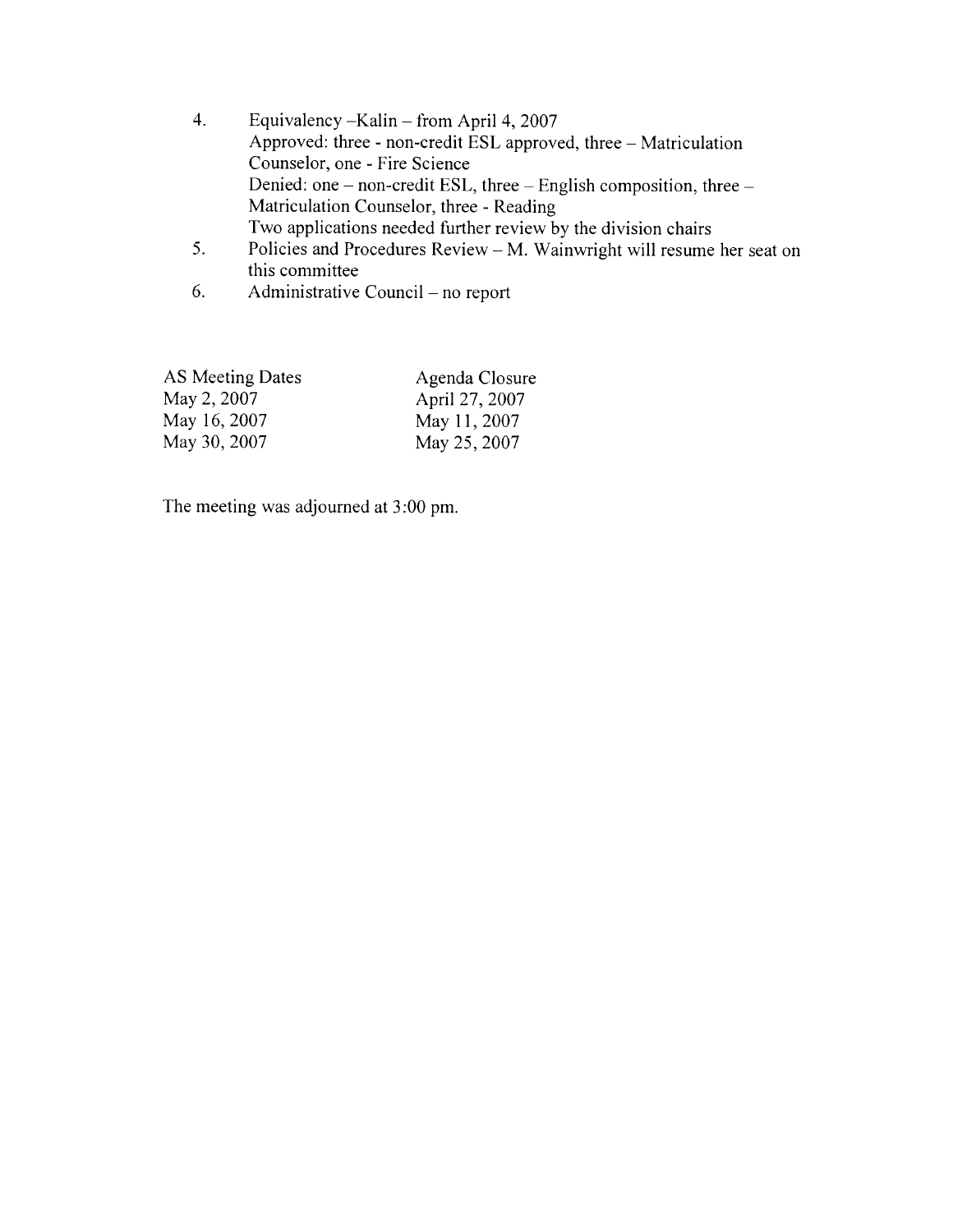# **IMPERIAL VALLEY COLLEGE**

# **ADMINISTRATIVE COUNCIL MEETING**

# April 24, 2007

# **MINUTES**

# **MEMBERS PRESENT:**

Dr. Victor Jaime, VP/Student Services

| Kathy Berry, Associate Dean/Nursing     | Sergio A. Lopez, Associate Dean/Student Affairs |
|-----------------------------------------|-------------------------------------------------|
| Richard Fragale, Interim VP of Business | Dr. Dennis Carnes, Representing Academic Senate |
| Services                                | Jan Magno, Dean/Financial Aid                   |
| Ted Ceasar, Associate Dean/DSP&S        | Gene Hill, IVC Foundation Director              |
| Bill Gay, Public Relations Officer      | Efrain Silva, Dean/Extended Campus              |
| Gonzalo Huerta, Dean/Applied Sciences   | Robin Ying, Dean/Technology Learning Services   |

**GUESTS:** Rick Webster, Director/Maintenance & Operations

**ABSENT:** Dr. Paul Pai, Superintendent/President Gary Rodger, Interim VP/Academic Services Kathie Westerfield, Associate Dean/A&R Travis Gregory, Assoc. Dean/HR

**RECORDER:** Dixie Krimm

# **CALL TO ORDER**

Dr. Victor Jaime, VP/Student Services called the meeting to order at 8:35 a.m. in the Board Room.

# **APPROVAL OF MINUTES**

M/S/C S. Lopez/R. Fragale to approve the minutes of March 27, 2007, with correction to the title of Richard Fragale to Interim VP of Business Services.

# **TRAINING FOR THE "ADMINISTRATORS EVENING DUTY & VACATION CALENDAR" &** "MATER CAMPUS CALENDAR"

Dr. Robin Ying conducted training on the use of "Administrators Evening Duty & Vacation Calendar" & "Master Campus Calendar".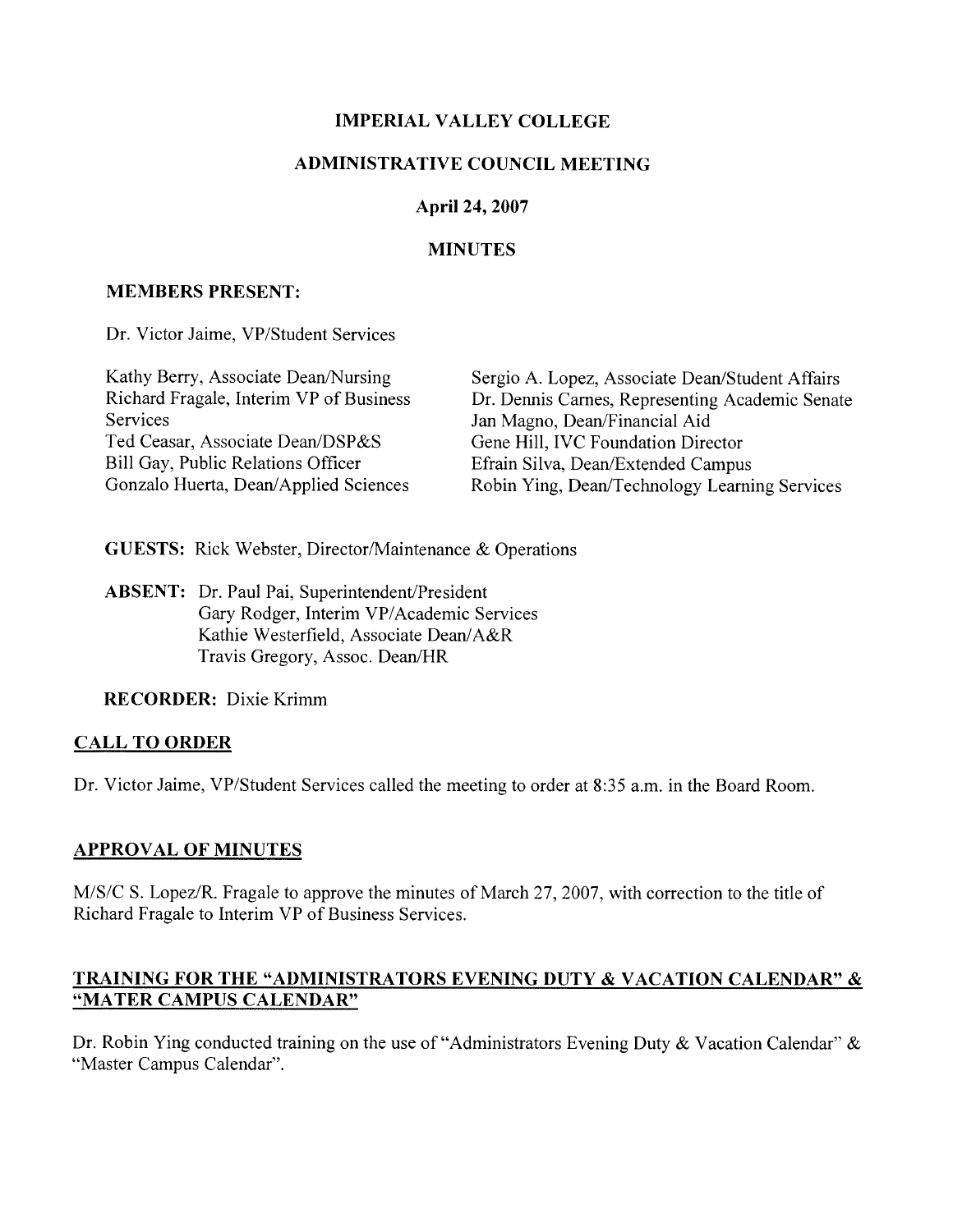The following observations were made:

- Mr. Lopez expressed concerns over the lack of a centralized system.
- $\bullet$ Events should not be placed on the calendar unless prior facility approval is obtained from appropriate department.
- Student affairs is evaluating scheduling software. Current system to remain in place until new  $\bullet$ software is purchased.
- Dr. Carnes indicated that the Academic Senate room should also be part of the system.

# VIPS FOR COMMENCEMENT (GUESTS TO BE INVITED, COORDINATION, RSVPS) WHY, HOW, WHO WILL HOST?

Gene Hill discussed the practice of inviting VIPs to the commencement ceremony. The following comments were made:

- The practice is important for community relations.  $\bullet$
- Invitees should be requested to RSVP. Seats should be reserved for VIPs but unused seats released to the general audience.
- President's office will provide the VIP list. Gene Hill and Bill Gay volunteered to assist in mailing and coordination of event.

# SECURITY ISSUES/BULL HORNS/EMERGENCY DRILLS

Mr. Fragale indicated that bull horns were purchased as an interim and quick fix to security concerns elevated by the Virginia Tech tragedy. He stressed that this measure is only a "band-aid" for a complex issue. The following comments were made:

- The Safety Committee will discuss on their next meeting the development of a comprehensive security plan.
- Drills are an important component of a security plan.
- Bull horns will be purchased for extended campus.
- Dr. Carnes requested a presentation on this matter to Academic Senate.  $\bullet$
- The Sheriff's office will assist in the development of the plan.
- Ideas were discussed on the promotion of training (mandatory/voluntary) to obtain better participation.

# **MONEY FOR "CLASSIFIED SCHOOL EMPLOYEES WEEK (MAY 15-21)" AND "DAY OF** THE TEACHER (MAY 9)"

Mr. Fragale reminded the committee of the celebration of the "Day of the Teacher" and "Classified School" Employees Week".

- Dr. Pai's office will host refreshments in celebration of these two events.
- Dr. Carnes suggested similar celebrations at the extended campuses.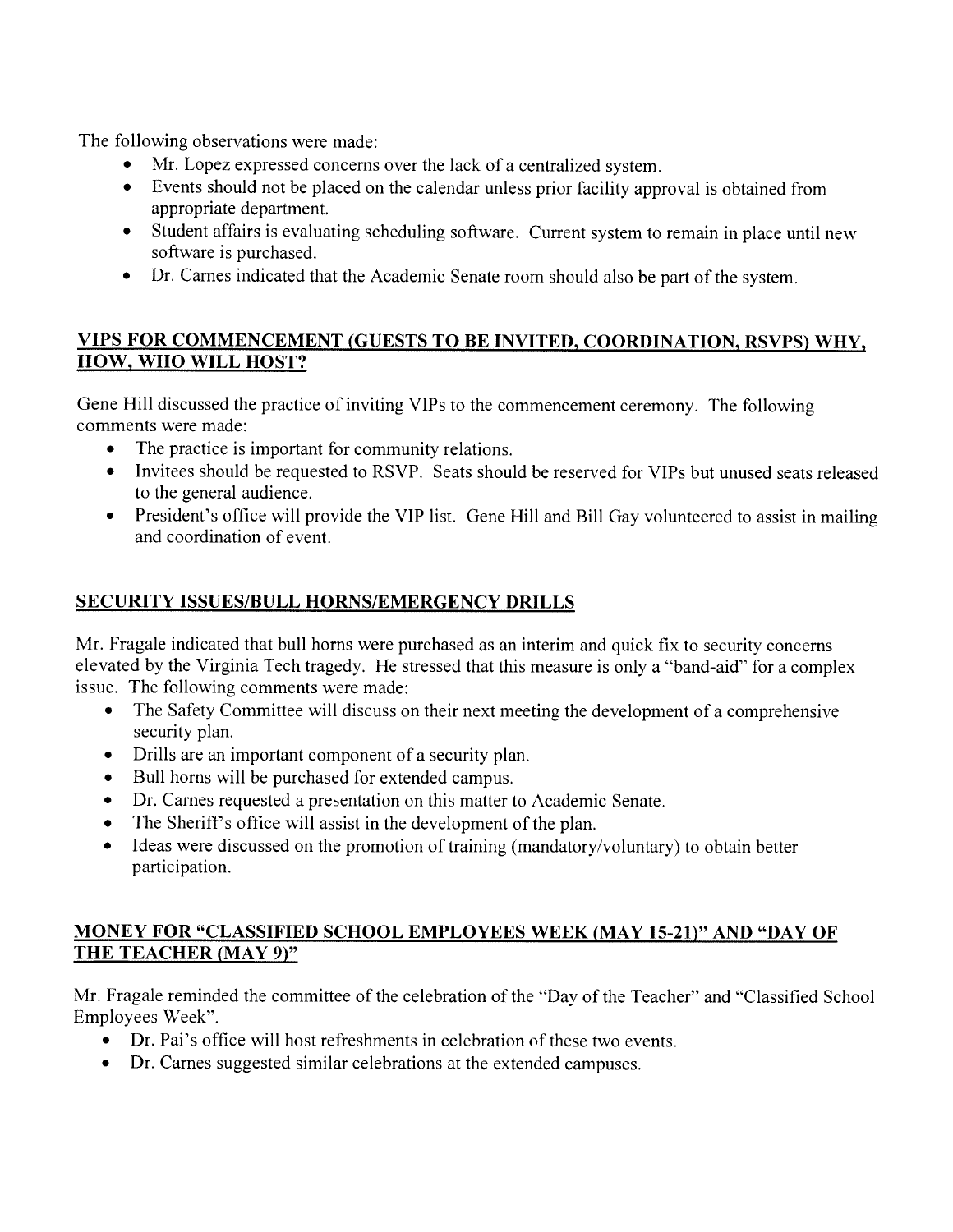# **DEPARTMENT UPDATES & REPORTS**

Kathy Berry– Friday, May 11<sup>th</sup> ground-breaking at 5:30pm and open house for the new science building 6:00-8:00pm. Bill Gav stated that e-mails and flyers have been sent out.

Dr. Ying and Dawn Chun attended a very informative enrollment management workshop. Some key topics included automated budgeting based on schedule and enrollment trends, outreach, and up front marketing. Dr. Ying obtained the Power Point presentation which had examples of projections and targets and demonstrated a very integrated plan. He described examples of getting away from "roll over" scheduling.

Gonzalo Huerta reminded the committee that the Applied Sciences Expo was to be held on Thursday. April 26, 2007, from 10:00am-2:00pm, in parking lot B. 1400 high school students are expected to attend.

Efrain Silva updated committee on CBO search.

Sergio Lopez said that parking has been affected by the construction of the new building. 100 spaces have been removed and therefore when special functions occur, overflow parking areas must be used. Mr. Lopez is concerned with the condition of the lot and security issues arise from the new parking areas. He suggested surveillance cameras or wireless cameras.

Dr. Robin Ying reminded the committee of the MIS Training to be held Wednesday, May 2<sup>nd</sup>.

Richard Fragale stated that the Budget and Planning has been postponed until May 9<sup>th</sup>. He stated that the preliminary budget numbers look good.

Dr. Dennis Carnes stated that he contacted people individually and encouraged faculty to go to the SLO workshop.

# **ADMINISTRATIVE CALENDAR**

Administrative calendar reviewed.

# ADJOURNMENT AND NEXT MEETING

Meeting adjourned at 9:45 a.m. The next meeting of the Administrative Council will be held on Tuesday, May 8, 2007 at 8:30 a.m. in the Board Room.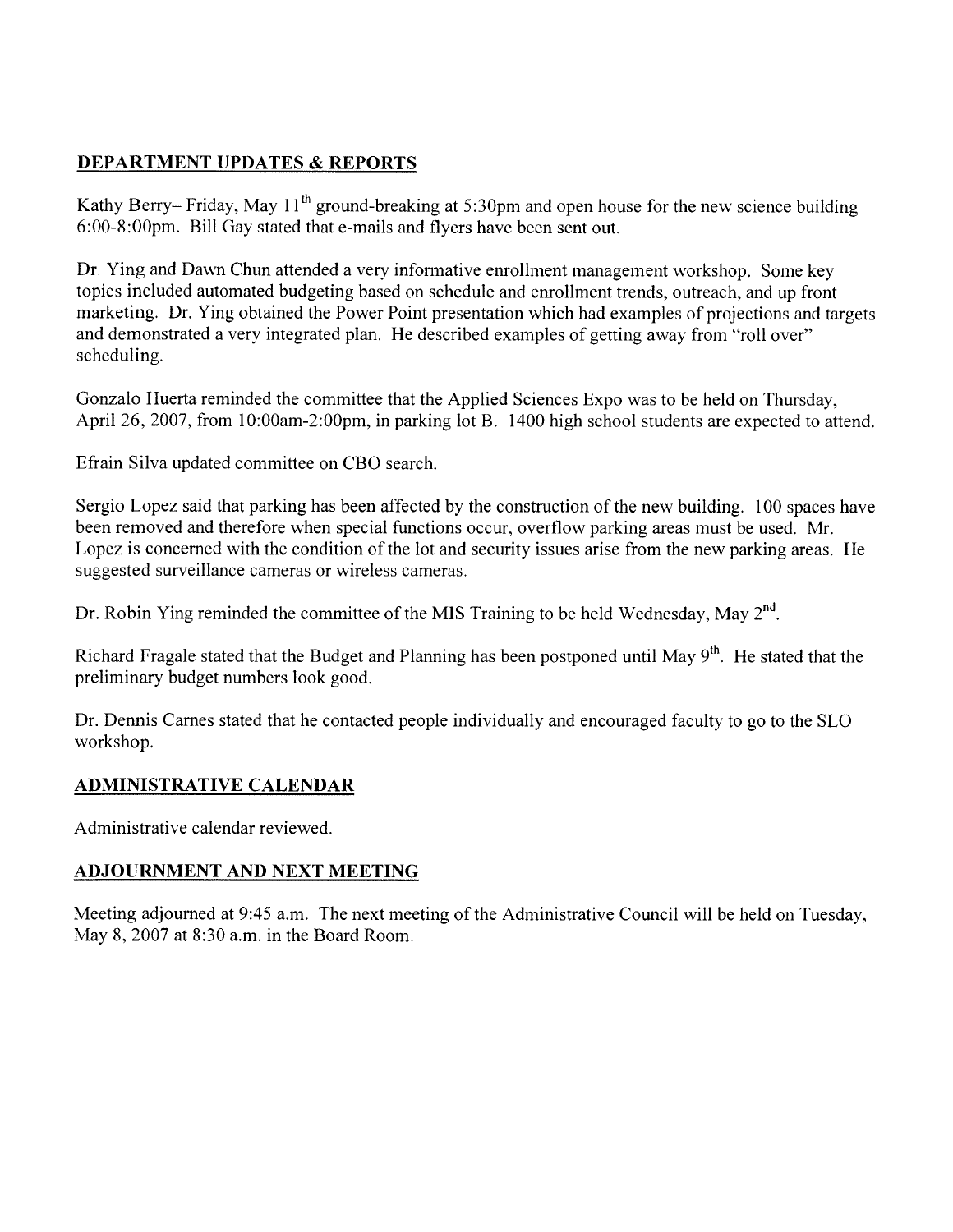## **IMPERIAL VALLEY COLLEGE CURRICULUM AND INSTRUCTION COMMITTEE MEETING ADOPTED MINUTFS REGULAR MEETING** THURSDAY, MARCH 1, 2007 3:05 p.m. - Board Room

| <b>PRESENT:</b>     | Kathy Berry<br>Gonzalo Huerta<br>Gary Rodgers<br>Dave Zielinski | Krista Byrd<br>Victor Jaime<br>Valerie Rodgers | <b>Ted Ceasar</b><br>Carol Lee<br>Robin Ying | Melani Guinn<br>Francisco Mariscal<br>Lianna Zhao |
|---------------------|-----------------------------------------------------------------|------------------------------------------------|----------------------------------------------|---------------------------------------------------|
| <b>ABSENT:</b>      | Dave Drury                                                      | Linda Amidon                                   |                                              |                                                   |
| <b>CONSULTANTS:</b> | Kathy Westerfield                                               | Efrain Silva                                   |                                              |                                                   |
| <b>VISITORS:</b>    | Dennis Carnes<br>Denise Widhalm                                 | Patti Biley<br>Rhonda Ruiz                     | Paul Pai                                     |                                                   |

**RECORDERS:** Gary Rodgers and Carol Lee

## I. Opening of the Meeting

## A. Call to Order of Regular C&I Meeting - Carol Lee, Co-Chair

Carol Lee, Co-Chair, called the regular meeting of the Imperial Valley College Curriculum and Instruction Committee to order at 3:05 p.m., on Thursday, March 1, 2007.

## B. Approval of the Minutes of February 15, 2007

M/S/C Ceasar/Huerta to approve the C&I minutes of February 15, 2007, as corrected. There were minor corrections as to who was present at the meeting. (Robin Ying was not at the meeting, and Frank Fernandez arrived late but was in attendance. However, their names were listed under both Members Present and Members Absent.)

## II. Action Items

## A. GENERAL CATALOG (TEXTUAL, MAJOR AND CERTIFICATE ITEMS)

## 1. Hours - Term or Weekly Identification

Gonzalo Huerta requested at the February 15, 2007 meeting, that "Weekly Hours" and/or "Term Hours" be placed back in the general catalog. Minor discussion took place and it was recommended that "Term Hours" be identified in the catalog description (e.g., three units of lecture would be listed as 54 Hours).

M/S/C Huerta/Jaime to approve the return of the identification within the catalog description of the Term Hours per course, commencing with the 2007-08 general catalog, as presented. The motion carried.

## **B. DELETED COURSES**

## 1. BLDC 200 - Building Construction Project Management (4.0) M/S/C Huerta/V. Rodgers to approve the deletion of BLDC 200 commencing with the 2007-08 general catalog, as presented. The motion carried.

## **C. NEW COURSES**

## 1. BLDC 201- Construction Planning and Management (3.0)

M/S/C Huerta/Berry to approve the addition of BLDC 201 to the curriculum, commencing with the 2007-08 academic catalog, as presented. The motion carried.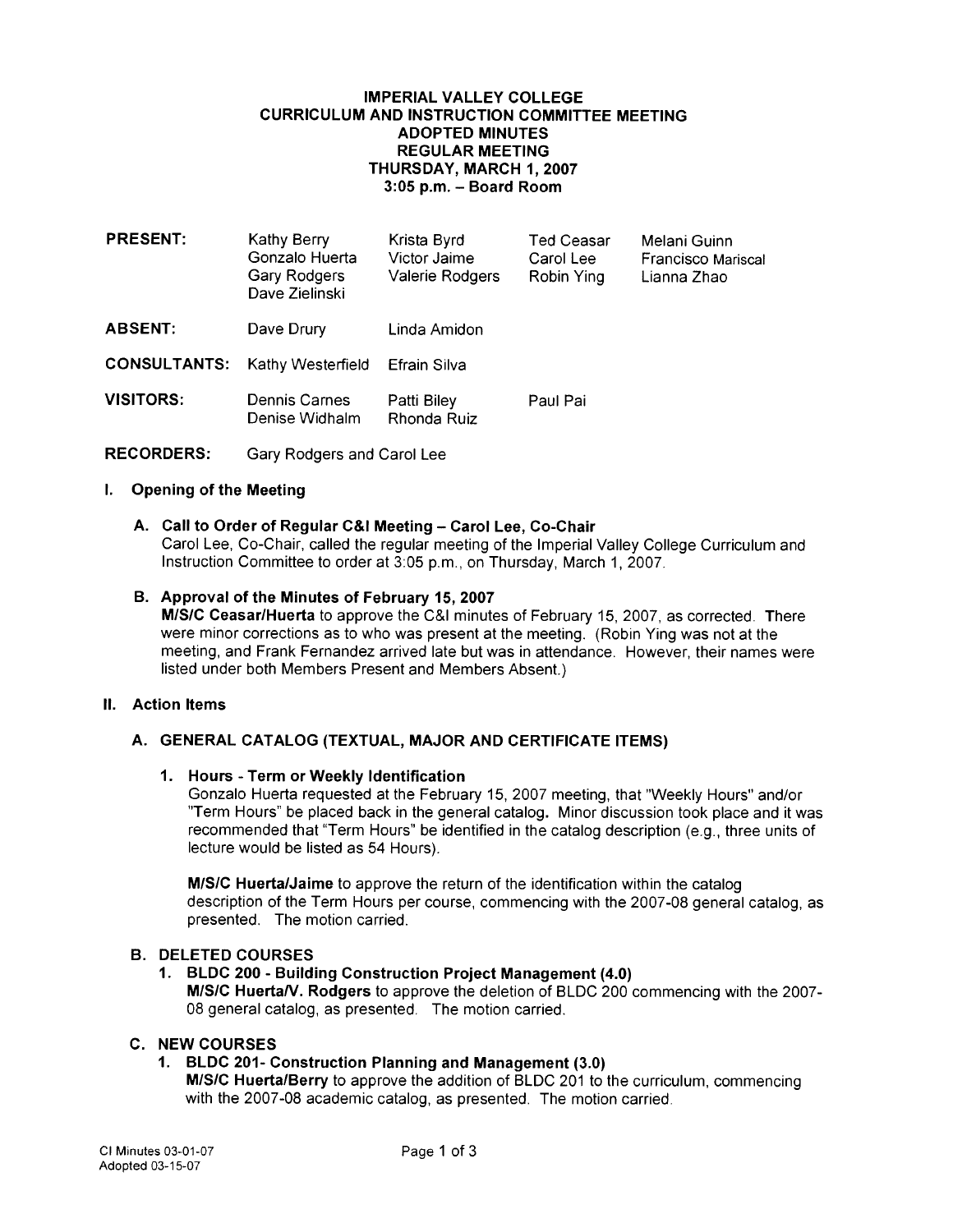## 2. ENGL 040 - Communication Skills for Healthcare (5.0)

M/S/C Zielinski/Guinn to approve the addition of ENGL 040 as a developmental level English class for foreign trained healthcare professionals to the curriculum, effective spring 2007 (academic year of 2006-07), as presented. The motion carried. Kathy Berry explained that this is a program needed for healthcare professionals.

3. PE 143, Advanced Basketball - Men

## 4. PE 144, Advanced Basketball - Women

M/S/C Byrd/Guinn to approve the addition of PE 143 and 144 to the curriculum to be consistent with other California Community Colleges in applying Commission on Athletics rules regarding intercollegiate basketball, for the 2007 - 08 general catalog, with clarifications. Division Chair, Dave Drury, will need to clarify the repeat amount. The motion carried.

## **D. REVISED COURSES**

- 1. PHIL 100 Introduction to Philosophy I (3.0)
- 2. PHIL 102 Introduction to Philosophy II (3.0) M/S/C Guinn/Byrd to approve the revision of the course title and the upgrading of textbooks for PHIL 100 and PHIL 102, for the 2007-08 general catalog, as presented. The motion carried.
- 3. PHIL 104 Ethics (3.0)
- 4. PHIL  $106 -$ Logic  $(3.0)$

M/S/C Guinn/V. Rodgers to approve the upgrading of textbooks for PHIL 104 and PHIL 106, for the 2007-08 general catalog, as presented. The motion carried.

## E. REVISIONS OF MAJORS AND/OR CERTIFICATES

1. Building Construction Project Management Certificate M/S/C Huerta/Berry to approve the addition of BLDC 201 and the deletion of BLDC 200 from the Building Construction Project Management Certificate, commencing with the 2007-08 general catalog, as presented. The motion carried.

## **F. NONCREDIT**

- 1. New Noncredit Courses
	- a. BUS 804 Computer Basics (27 Hours)
	- b. BUS 805 Computers for ESL Students (36 Hours) M/S/C V. Rodgers/Berry to approve the addition of BUS 804 and BUS 805 to the noncredit program course offerings, commencing with the 2006–07 general catalog, with corrections. The motion carried. Valerie Rodgers will make minor corrections to the course outline for BUS 805. Brief discussion ensued regarding courses the division hoped to offer in spring 2007.

# III. Discussion Items

- 1. Board Items Dennis Carnes, Academic Senate President, requested that items approved at the meeting today, March 1, 2007, be included on the agenda for the next Academic Senate as well as the next Board meeting. The committee was in agreement with his request.
- 2. Budget and Planning Agenda Krista Byrd shared with the members present that she was upset with the way faculty positions were presented on the Budget and Planning agenda. She would like it clearly understood that the History position will not be excluded from future faculty hiring consideration. There was concurrence from the C&I Committee members.
- 3. Special Topics Gonzalo Huerta asked for clarification of the special topics numbering statement in the current IVC general catalog (page 55). Information was provided which indicated it is problem to create special topics courses in Banner. He asked that this issue return to the committee as an action item at the next C&I meeting, in order to rephrase the intent and do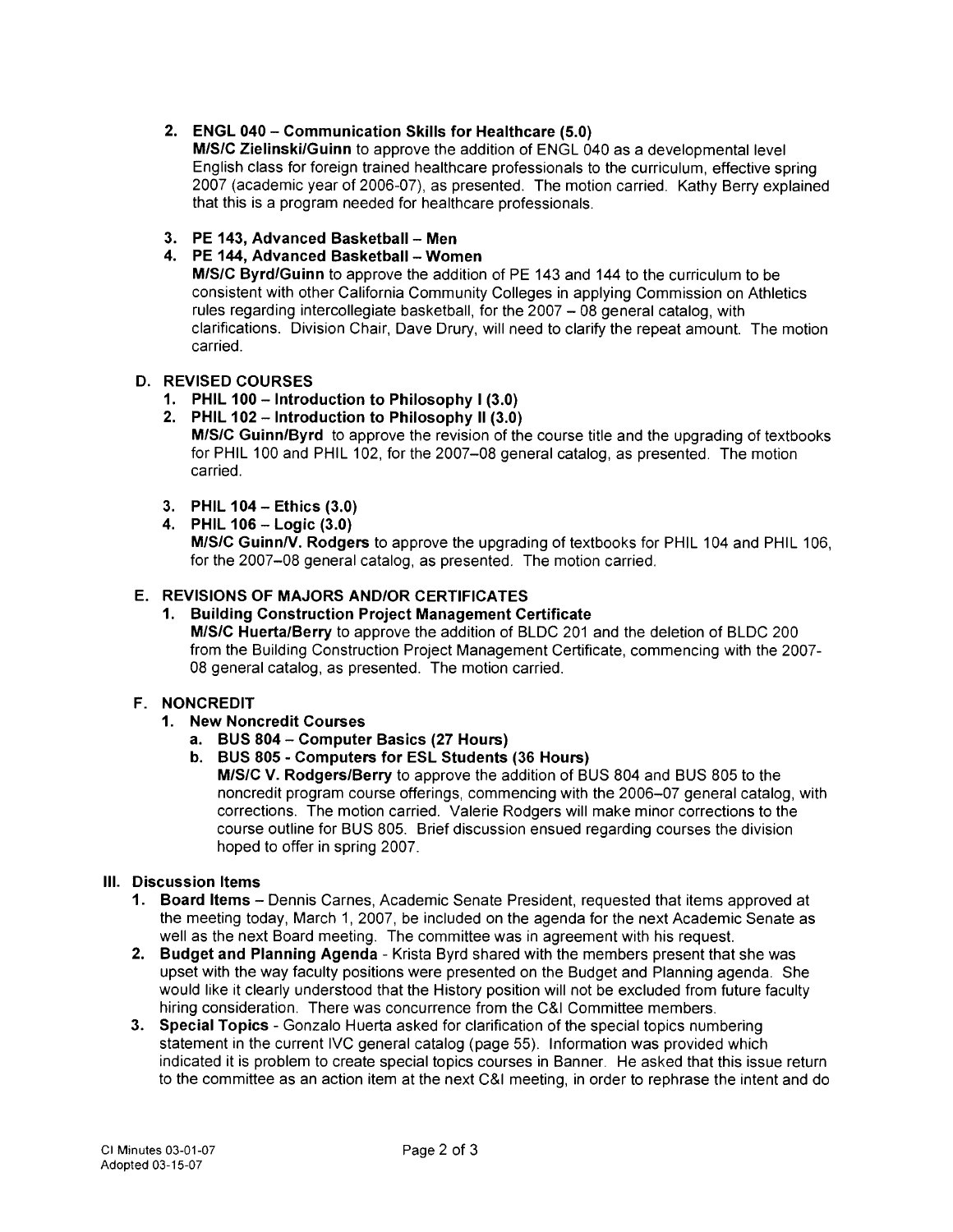away with the numbering. Co-chair, Carol Lee indicated this item would be included as an action item on the next meeting agenda.

4. AMSL Outline Corrections - Melani Guinn asked if corrections could still be made to the course outlines of records for AMSL courses. Co-Chair, Carol Lee, replied in the affirmative.

#### IV. Information Items -None

## V. Other Items

Gary Rodgers asked the Division Chairs to remain for a quick meeting to discuss Instruction issues and items.

## VI. Next Regular Meeting - MARCH 15, 2007 - 3:05 PM - BOARD ROOM MATERIALS DUE: Wednesday, March 7, 2007 to Linda Amidon by 5:00 PM

## **VII. Adjournment**

The meeting was adjourned at 3:40 p.m.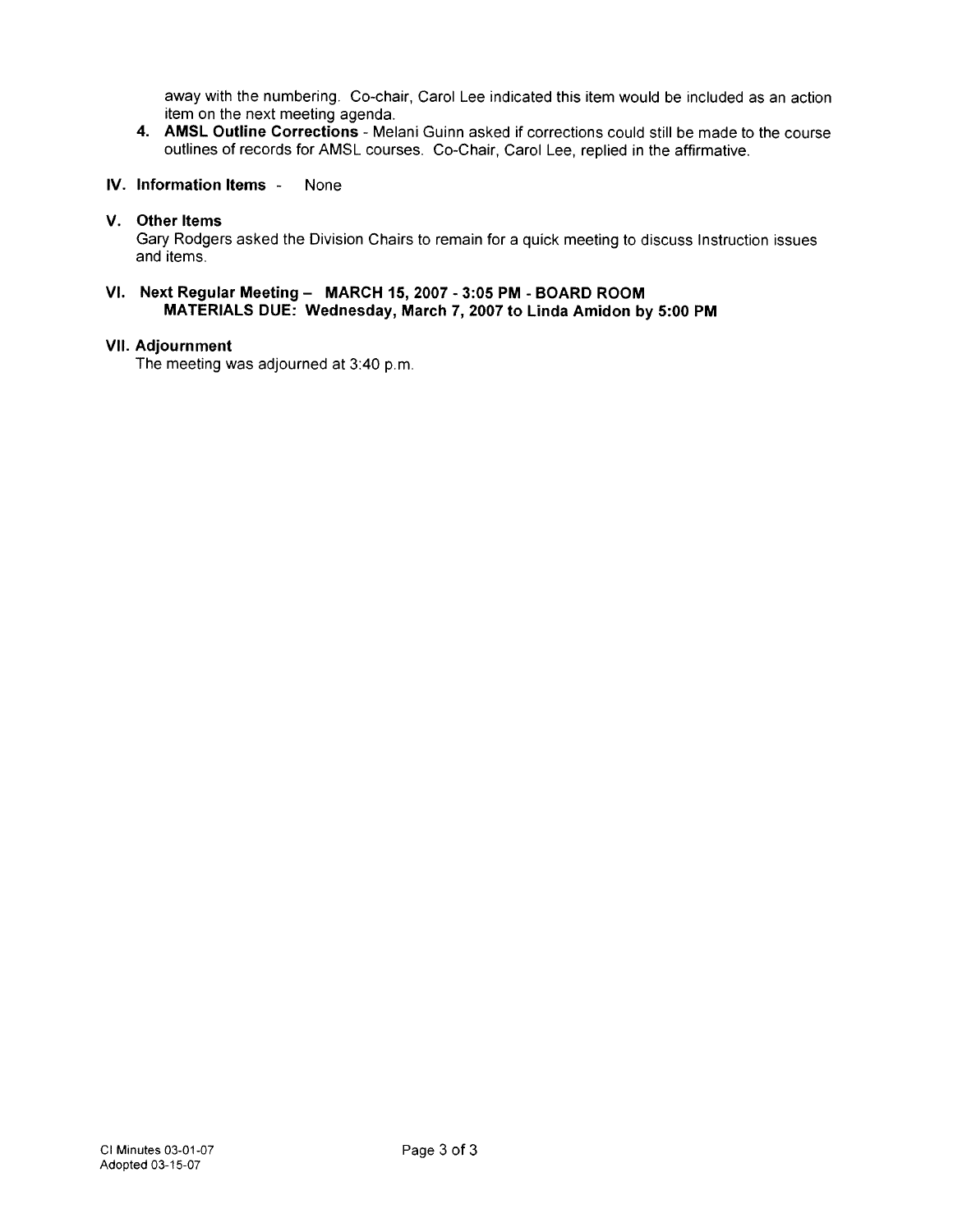## **IMPERIAL VALLEY COLLEGE CURRICULUM AND INSTRUCTION COMMITTEE MEETING ADOPTED MINUTES REGULAR MEETING** THURSDAY, MARCH 15, 2007 3:05 p.m. - Board Room

| <b>PRESENT:</b>     | Dave Drury<br>Victor Jaime<br><b>Gary Rodgers</b> | Krista Byrd<br>Carol Lee<br>Valerie Rodgers | Ted Ceasar<br>Lianna Zhao<br>Robin Ying | Melani Guinn<br><b>Francisco Mariscal</b><br>Dave Zielinski |
|---------------------|---------------------------------------------------|---------------------------------------------|-----------------------------------------|-------------------------------------------------------------|
| <b>ABSENT:</b>      | Kathy Berry                                       | Gonzalo Huerta                              | Norma Nunez                             |                                                             |
| <b>CONSULTANTS:</b> | Kathy Westerfield                                 | Efrain Silva                                | <b>Frances Beope</b>                    |                                                             |
| <b>VISITORS:</b>    | <b>Dennis Carnes</b><br>Becky Green               | Michael Heumann Rosa Peralta                |                                         | <b>Bill Gay</b>                                             |

**RECORDERS:** Linda Amidon

## I. Opening of the Meeting

- A. Call to Order of Regular C&I Meeting Gary Rodgers, Co-Chair Gary Rodgers, Co-Chair, called the regular meeting of the Imperial Valley College Curriculum and Instruction Committee to order at 3:05 p.m., on Thursday, March 15, 2007.
- B. Approval of the Minutes of March 1, 2007 M/S/C Jaime/Drury to approve the C&I minutes of March 1, 2007, as presented. The motion carried.
- II. Action Items

## A. GENERAL CATALOG (TEXTUAL, MAJOR AND CERTIFICATE ITEMS)

- 1. Credit for Advanced Placement Examinations (2006-07 General Catalog, p. 24) M/S/C Jaime/Drury to approve the revisions to the textual statement on Advanced Placement as follows: (1) decrease units awarded (currently three to ten units; propose three to six units); and, (2) delete Computer Science exam from listing (IVC course no longer exists), effective with the 2007-08 general catalog, as presented. The motion carried.
- 2. Withdrawal Grade Statement (2006 2007 General Catalog, p. 23)

M/S/C/ Lee/Mariscal to approve the deletion of the text indicated from the second paragraph in the statement under the "Withdrawal Grade" heading: "A student may withdraw from any full-term course or from the college with a "W" grade by the end of the 14<sup>th</sup> week (or 75% of a term, whichever is less). Any instructor may withdraw a student during the first fourteen weeks (or 75% of a term, whichever is less) for excessive absences or for disciplinary reasons', effective with the 2007-08 general catalog, as presented. The motion carried following the discussion noted below.

In response to inquiries regarding the reason for the change, Kathie Westerfield explained that students could be dropped from classes legally for three reasons only: (1) the student does not meet the prerequisites, (2) no shows, and (3) excessive absences. She also explained how handling disciplinary issues could be handled, emphasizing that a student must be given the right of due process. The outcome would likely be the same (i.e., suspension and/or dismissal); however, the instructor would be protected from possible claims of discriminatory practices. Due process would also protect the student. Kathie noted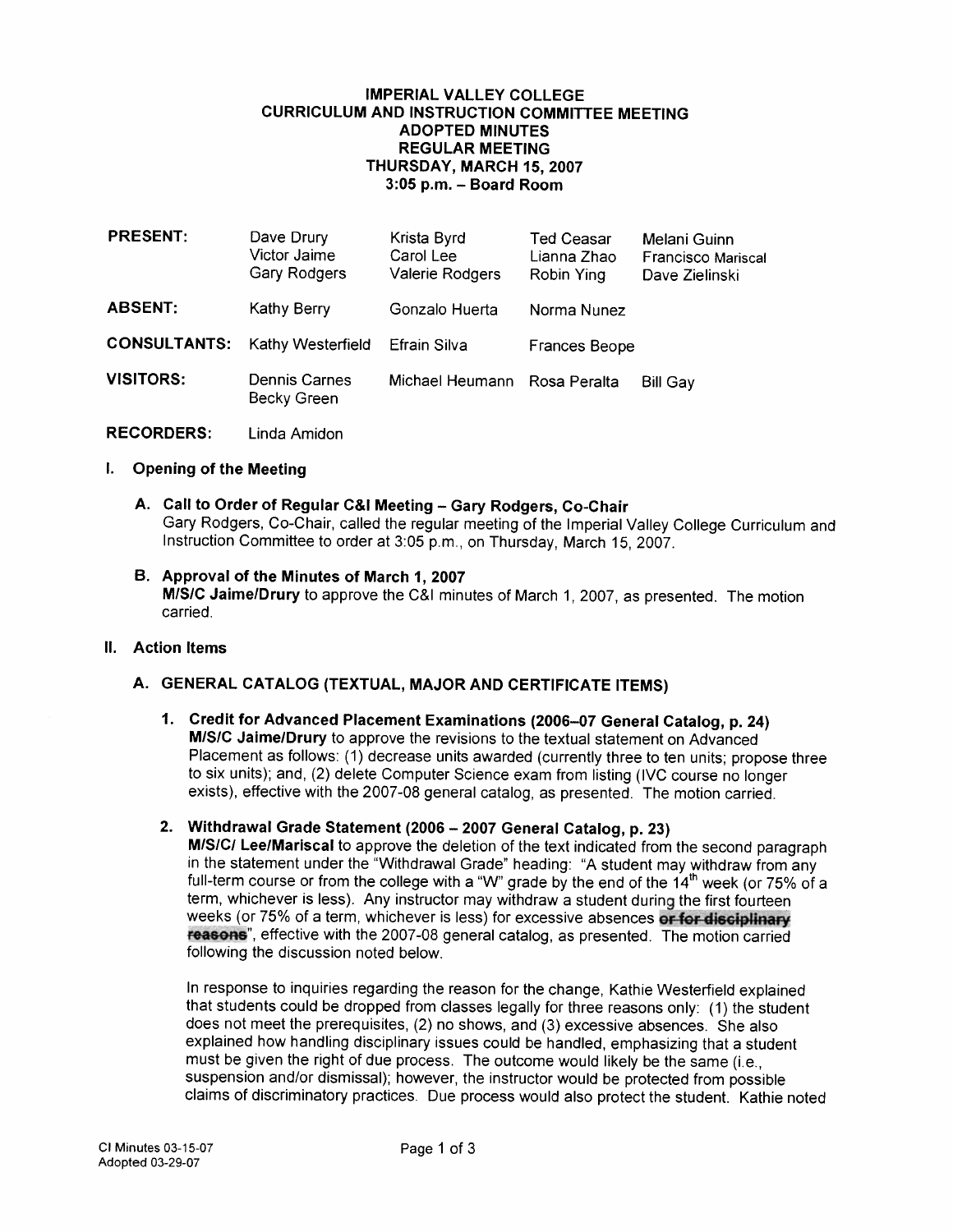that the right of due process policy was included in the Code of Student Conduct statement in the catalog, but suggested it needed review.

- 3. Attendance and Automatic Withdrawals Statement (2006-07 General Catalog, p. 28) M/S/C Lee/Guinn to approve the deletion of the following sentence from the second paragraph in the statement under the "Attendance and Automatic Withdrawals" heading: "Further, an instructor may drop any student judged to be a disturbing element in the class". effective with the 2007-08 general catalog, as presented. The motion carried.
- 4. Common Courses, Special Topics (198/298) (2006-07 General Catalog, p. 55) M/S/C V. Rodgers/Drury to approve the revision to the Special Topics statement with the removal of the numbers currently identified, (198/298), effective with the 2007-08 general catalog, as presented. The motion carried.

## **B. REVISED COURSES**

A. PHIL 108 - Religions of the Modern World (3.0) M/S/C Guinn/V. Rodgers to approve the revision of the course description, objectives, core content, and the upgrading of textbooks for PHIL 108, for the 2007 - 08 general catalog, as presented. The motion carried.

## **C. DISTANCE EDUCATION**

- 1. LBRY 152 Library Technical Services (3.0) Addendum Document
- 2. LBRY 156 Library Technical Services (3.0) Addendum Document
- 3. SPAN 110 Elementary Spanish (5.0) Addendum Document

M/S/C Ying/V. Rodgers to approve the Distance Education Addendums for LBRY 152. LBRY 156 and SPAN 110 to meet state mandated curriculum requirements, as presented. The motion carried

## III. Discussion Items

A. California Community Colleges Management Information Systems Data Element Dictionary - addition of noncredit course codes effective summer 2007.

Linda briefly explained that classification codes for noncredit courses were added and are effective summer 2007.

B. Distance Education Addendum - Discussion regarding the delay of submission of the DE addendum for the curriculum mandate to allow for the development of the course and appropriate time for the various reviews on presenting a course through various modalities. Suggestion has been made that (1) the existing courses outline-of-record have the "Method of Instruction" item checked off indicating the desire to offer the course through distance education; and, (2) that the DE Addendum would not be required until the end of the first term the course is offered.

Michael Heumann explained that the current Distance Education Addendum form is set up for all parties to sign before a distance education course is offered. But he sees the process as a two step process: (1) approval of the idea of a course (i.e., procedural), and (2) implementation. He suggested that the first step should not be part of the C&I Committee's domain. Michael related the issue with PE 100: The DE Addendum for the course could not be submitted to C&I for approval by the March 7 deadline because both Toni Pfister and Paige Lovitt were not available to sign the addendum. Consequently, there was initial concern that the course could not be offered this summer, but Gary Rodgers subsequently approved the course for inclusion in the summer schedule. Val suggested as a solution that the quality control process take place at the section level not the course level, but she questioned whether this process would meet state guidelines. Carol Lee agreed with Val's suggestion, but she pointed out that the DE Addendum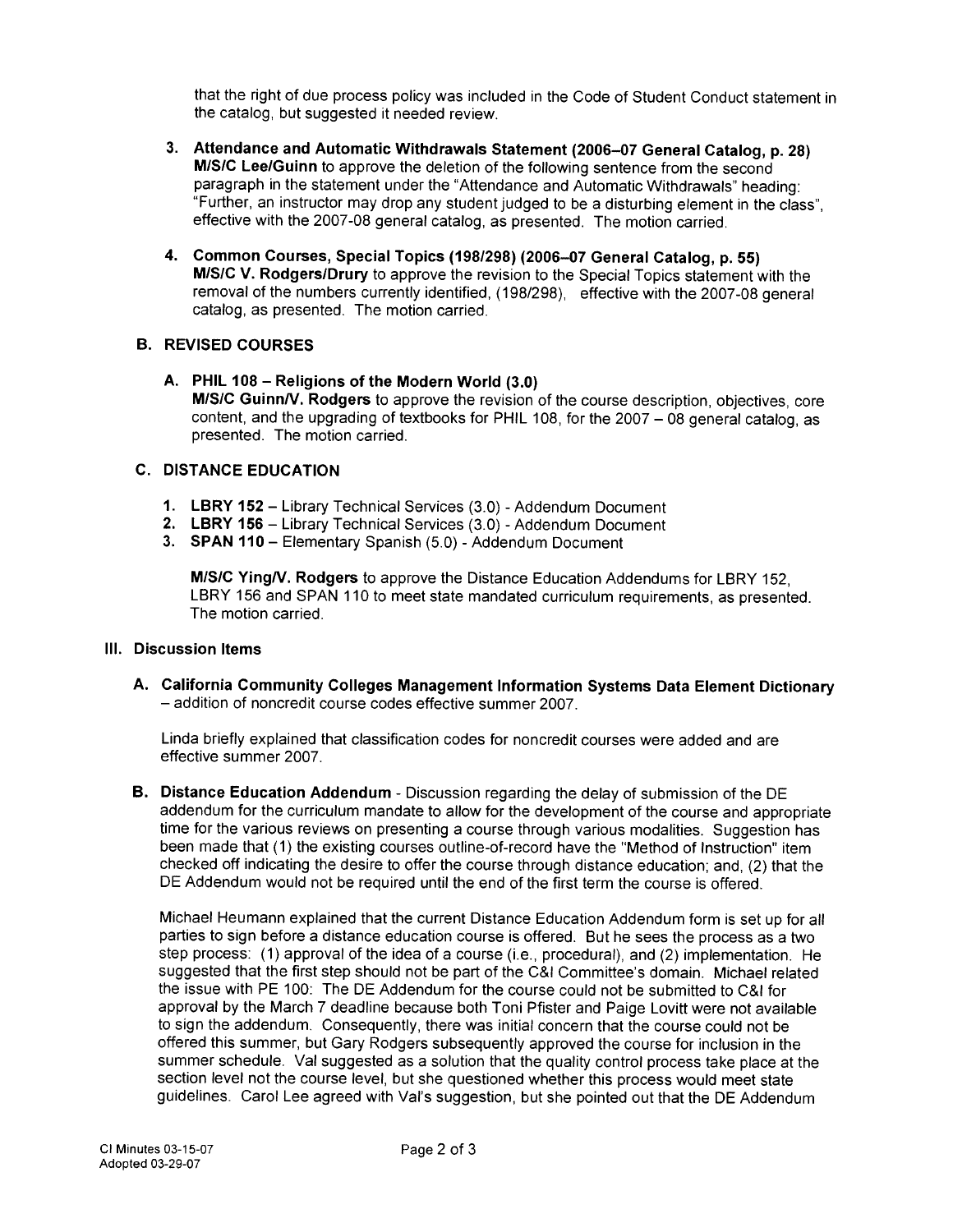does have to be a separate vote. She indicated she would contact the Chancellor's Office regarding the quidelines. Michael Heumann also offered to get in touch with his contact, Kathy O'Conner, regarding the rules. This issue will be added as a discussion item on the agenda for the next C&I Committee meeting.

## C. Student Communication Survey (Bill Gav)

Bill Gay sought the committee's input on the timing of an extensive communication survey that would be conducted (i.e., conduct the survey before or after spring break). He explained that the purpose of the survey is to determine the sources that students are getting their information about classes and registration. Krista Byrd stated that Dr. Pai requested the survey. The survey, which will take participants 10 to 15 minutes to complete, would be completed next week. Krista will send email notification to all users that the survey would be conducted the week of March 26.

## D. Strategic Planning (Bill Gav)

Bill Gay reported that the college is getting ready to roll out the next set of strategic planning meetings. Focus groups would be held internally in April and then in the community in May. The Stakeholders' Summit would be in September. Bill will speak with Dennis Carnes, Academic Senate President, and John Abarca, Chair of College Council, regarding establishing an ad hoc committee to develop the questions for the focus groups. Victor Jaime emphasized the need to establish the college's goals by January for budgeting purposes.

## **IV.** Information Items

Robin shared with the committee the emergency which arose in the Reading/Writing Lab. He stated that the Reading Plus program was not working and he described the steps he took to determine the problem. Robin explained that 500 to 1,000 megabits is required to run the program, and he suspected the Internet Café in the Casbah Room was using excessive bandwidth. He asked Sergio Lopez to temporarily shut down the café and when that occurred the speed in the lab increased to over 800 megabits allowing the Reading Plus program to run. As a solution to the problem, Robin recommended limiting the Internet Café to off hours (before 9:30 a.m. and after 4:30 p.m.) The discussion which followed included suggestions for addressing the problem in the short-term and long-term (limiting Internet access, increasing bandwidth), and comments regarding the need and purpose of the Internet Café (pros: the café provides students a sense of community and a means for socialization, it's a major part of the current culture and part of the future, all community colleges are following this trend; cons: it's not part of the college's mission).

Robin and Gary also related student complaints they received regarding the improper use of computers in the labs and Library for access to "My Space" and "You Tube" websites.

Robin provided his assessment of the issue: The college has a technical deficiency, i.e., the network is inadequate. The college can continue providing students Internet access via the Internet Café but within limitations. He stated that installation of a second fiber optic line, made possible through the Chancellor's Office, could alleviate some of the existing problems. He also stated that approximately \$1 Million is needed to implement the proposed network plan.

## V. Other Items - None.

## VI. Next Regular Meeting - MARCH 29, 2007 - 3:05 PM - BOARD ROOM MATERIALS DUE: Wednesday, March 21, 2007 to Linda Amidon by 5:00 PM

## **VII. Adjournment**

The meeting was adjourned at 3:57 p.m.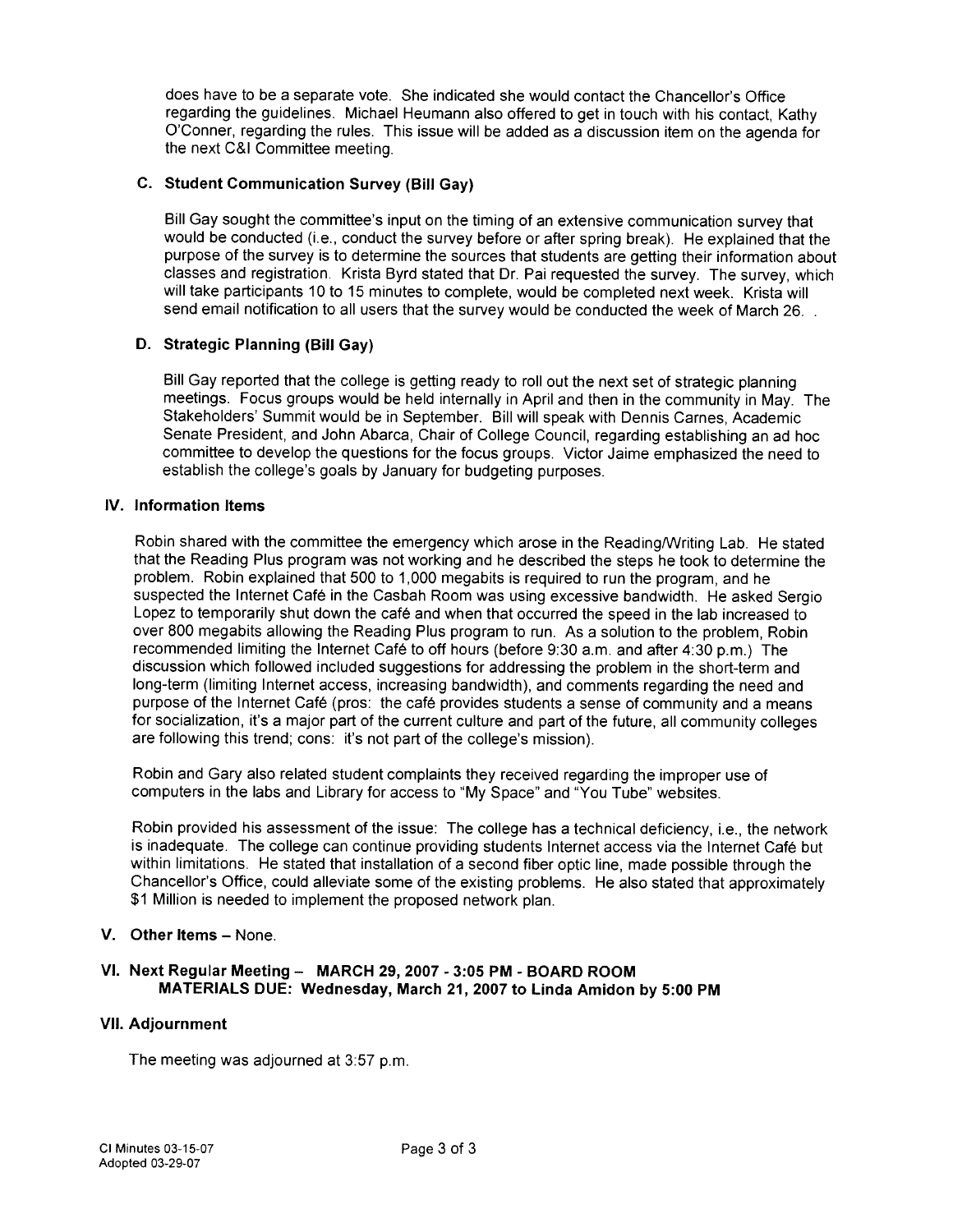

### Members Present  $\sqrt{}$

 $\sqrt{\text{Richard }\text{Fragale}}$ , Chair, VP for Business Services √ Gail Parish, CSEA Representative  $\sqrt{ }$  Travis Gregory, Associate Dean of HR Resources  $\sqrt{ }$  Jim Pendlev, Certificated Retiree Rep.  $\sqrt{2}$  Carlos Fletes, Director of Fiscal Services  $\sqrt{ }$  Shirley Hofer-Bell, Classified Retiree Rep. V Frances Beope, CTA Representative - Gloria Carmona, CTA Representative Others: Mary Bell; Julie Revoir and Giovanni \_ Lorrainne Mazeroll, CTA Representative Pacheco, Keenan and Associates \_ Chris Mays, CSEA Representative Recorder: Mary Carter

Call to Order: The meeting was called to order by Chairperson Richard Fragale at 2:00 p.m. on Monday, April 2, 2007 in the Transfer Center.

### Approval of Minutes: *M/S/C Parish/Fletes to approve the minutes of the February 26, 2007 meeting as* presented. (Abstain: Hofer-Bell)

### Report by Keenan:

Julie Revoir, Account Manager for Keenan and Associates reported that Blue Cross has agreed to decrease the renewal by 1.5% to 6.5%, and she presented the revised renewal as of  $4/2/07$ . The recommended increase for Delta Dental is now 4.64% because January claims were up significantly. The recommended increase for vision is now 8.7%. The overall increase is 6.29%, which is approximately \$33,922 less than the first renewal calculation.

The committee reviewed the potential savings or cost increases to the plan of the following options:

- 1. Enroll in Medicare Part D, save \$69,313 (Certificated retirees over age 65 would have a second Blue Cross ID card for prescriptions, no effect on their benefits; the College would receive a credit that Blue Cross would pass on from the U.S. Government)
- 2. Classified \$10 office visit copay, 85% co-insurance, \$1,907 increase
- 3. Classified \$10 office visit copay, 90% co-insurance, \$5,721 increase
- 4. Classified \$15 office visit copay, 90% co-insurance for Classified, save \$13,730
- 5. Faculty \$10 office visit copay, 90% co-insurance, \$20,077 increase
- 6. RX: \$5 generic/\$15 brand copays, 30 day retail supply, save \$26,316
- 7. RX: \$5/\$15/2 copays for mail RX, save \$34,707
- 8. RX: \$10/\$20/1 copay for mail RX, save \$74,372
- 9. RX: \$10/\$20/2 copays for mail RX, save \$85,813
- 10. RX: \$5/\$10/\$25 formulary/1 copay mail, save \$20,977 (A formulary is a list of drugs listed as "preferred" by a panel of experts who consider cost, safety, efficacy, redundancy and other factors. Non-formulary drugs can be used, but at the higher co-pay.)
- 11. RX: \$5/\$10/\$25 formulary/2 copays mail, save \$28,604
- 12. RX: \$5/\$20/\$35 formulary/1 copay mail, save \$95,348
- 13. RX: \$5/\$20/\$35 formulary/2 copays mail, save \$107,553
- 14. \$50 copay for ER visits, save \$9,535, copay waived if person admitted to the hospital
- 15. \$200 individual/\$600 family deductible, first dollar after office visit, save \$47,293
- 16. \$300/\$900 deductible, first dollar after office visit, save \$101,450
- 17. Air/ground ambulance at 80%, no annual maximum (currently \$2,500 max.), \$4,577 increase
- 18. Mental health, \$15 copay, 50 visits per year, \$35,470 increase
- 19. Mental health, \$20 copay, 50 visits per year, \$33,181 increase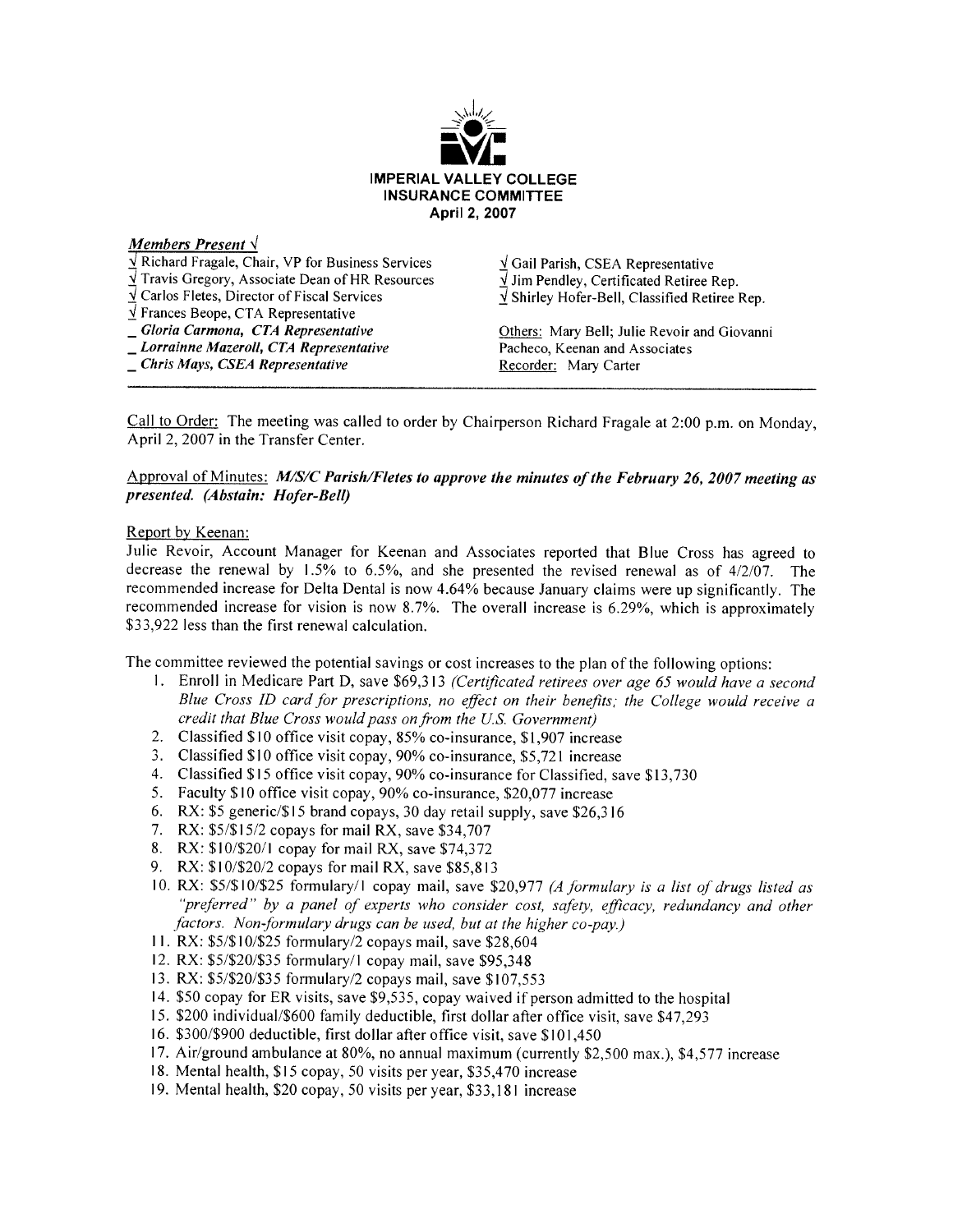20. Carve out mental health/substance abuse benefits from Blue Cross plan, \$51,869 credit. (The current mental health benefit (outpatient) is \$25 per visit, limit of 50 visit/year. Severe mental illness is covered under the medical plan).

Information on mental health, substance abuse and employee assistance plans from Blue Cross and PacifiCare was presented to the committee:

| <b>Blue Cross</b>                         | PacificCare                                     |
|-------------------------------------------|-------------------------------------------------|
| \$15 copay, 50 visits with EAP \$97,071   | $$15$ copay $$122,288$ with EAP                 |
| \$20 copay, 50 visits, with EAP, \$95,682 | \$20 copay \$118,898 with EAP                   |
|                                           | \$15 copay (no out of network), \$117,306 w/EAP |
|                                           | \$20 copay (no out of network), \$114,122 w/EAP |
| EAP only \$10,632 (5 visits per incident) | EAP only \$11,864 (5 visits per incident)       |
|                                           | EAP only \$10,426 (3 visits per incident)       |
| Orthodontia (currently \$500 maximum)     |                                                 |
| \$1,000 maximum benefit, \$8,894 increase |                                                 |
| \$1,500 maximum, \$17,749 increase        |                                                 |

The committee asked for more information on Medicare D.

Julie Revoir stated that the open enrollment is coming up soon for the 125 Plan.

GASB: Mr. Fragale reported that the College requested proposal for GASB compliance programs, and three bids were received from Keenan, PARS, and the Community College League of California. The College needs to make a decision on how to fund this liability, currently estimated at \$39 million. He will bring this item to the Insurance Committee as well as the Planning and Budget Committee.

Next Meeting: Thursday, May 3, 2007, 2:00 p.m.

Meeting adjourned at 3:45 p.m.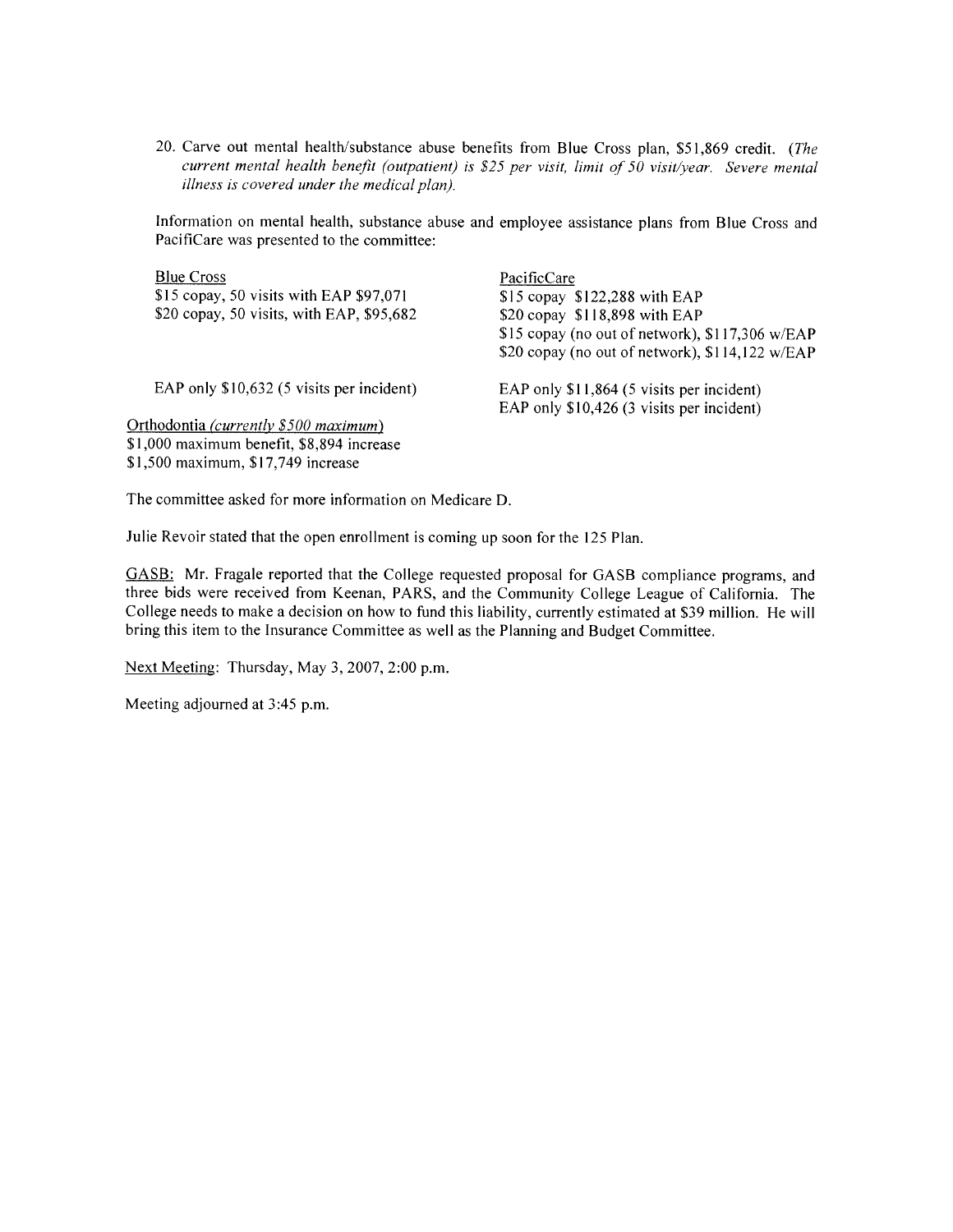

## **Planning and Budget Committee Unadopted Minutes** Wednesday, March 28, 2007

VPresent √ Richard Fragale, Chair, Interim Vice President for Business Services √Dr. Victor Jaime, Administrative Representative VDr. Dennis Carnes, Academic Senate President VJohn Abarca, College Council Chair VEric Jacobson, Faculty Representative

 $\sqrt{D}$ r. Lianna Zhao, Faculty Representative **VCarlos Fletes, Director of Fiscal Services** Dawn Chun, CMCA Representative VBetty Kakiuchi, CSEA Representative **Gail Parish, CSEA Representative Frank Fernandez, ASG President** 

Visitors: Dr. Paul Pai, Gary Rodgers, Dr. Robin Ying, Travis Gregory, Jan Magno and Efrain Silva (2:30 p.m.)

Call to Order: The regular monthly meeting of the Planning and Budget Committee was called to order at 2:00 p.m. on Wednesday, March 28, 2007, by Richard Fragale, Chair.

Introduction of New Member: John Abarca, College Council Chair, was welcomed as a new member of the Planning and Budget Committee.

I. Action

A. M/S/C Jaime/Kakiuchi to approve the minutes of the February 28, 2007 and March 7, 2007 meetings, as presented.

- B. M/S/C Fletes/Kakiuchi (no: Jacobson) to recommend approval of a new position, Part-time Student Services Representative for Calexico Extended Campus, and approval to hire effective immediately. Efrain Silva stated that the position requested is needed because of the increased number of classes being offered at Calexico High School; the person would work in the evening for two hours at the high school and then two hours at Extended Campus. Currently, there is only one staff member in the evening at Calexico Extended Campus.
- C. M/S/C Carnes/Fletes (no: Jacobson) to recommend approval to hire the Director of Technical Services effective immediately. Dr. Robin Ying stated that the Director of Technical Services is an existing position, it was created in June 2002 when the position of Director of Information Systems was split into two positions, Director of Technical Services and Director of Application Services. The two positions have different responsibilities; the Director of Technical Services is responsible for the network and hardware and the Director of Application Services is responsible for software, such as Banner. The position of Director of Technical Services was briefly filled, but has been vacant for some time. The job description has been updated to be more precise, but the nature of the work is the same.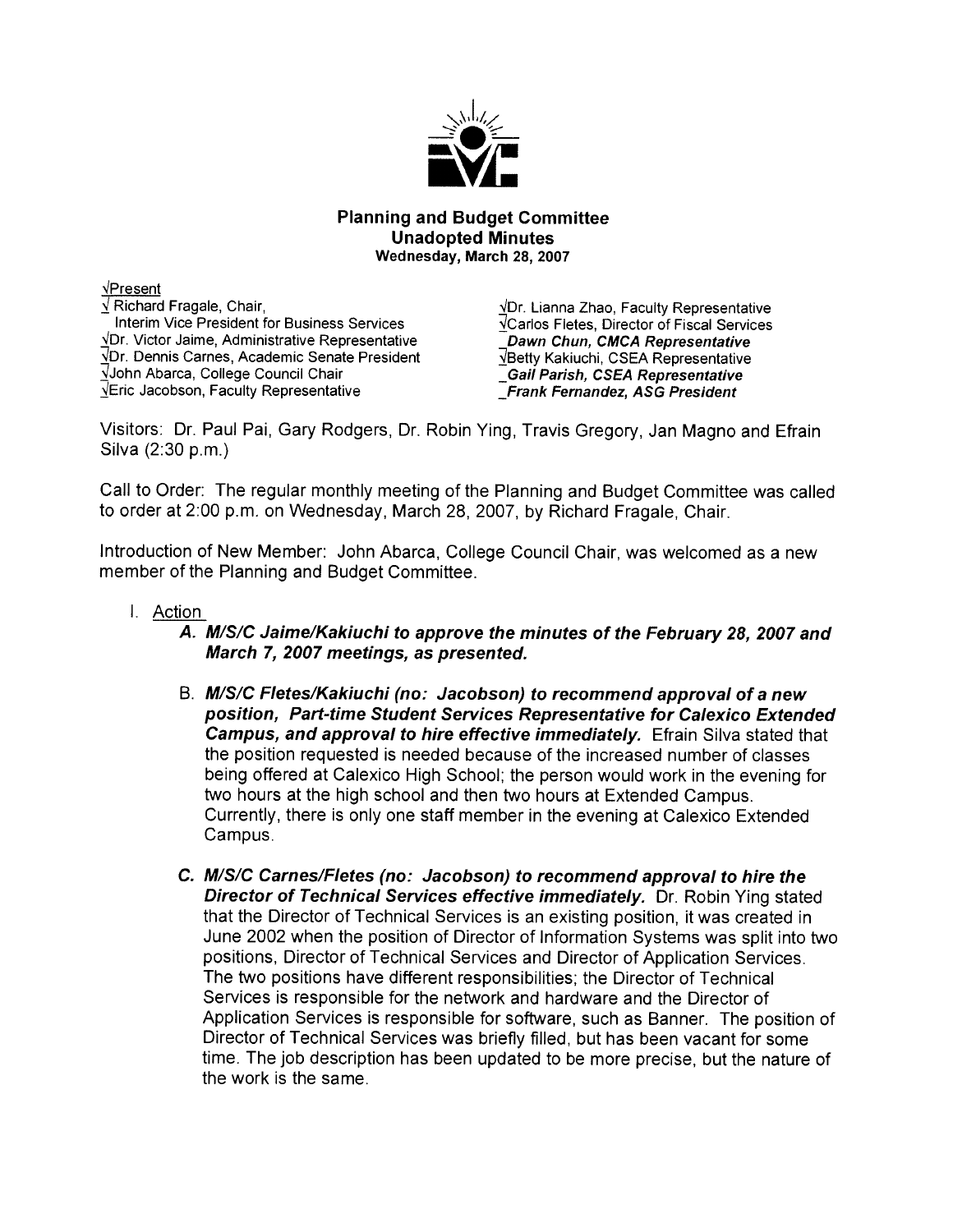- D. M/S/C Jaime/Carnes (no: Jacobson) to recommend approval of the new position of Webmaster and approval to hire effective immediately. Dr. Ying distributed salary comparison data from three other colleges on the position of webmaster. The average starting salary is \$65,176. The webmaster position is proposed as a Classified position, range 32. The position will be referred to the Reclassification Committee if approved.
- II. Information
	- A. Budget Update: Mr. Fragale reported that the budget continues to look healthy, with a very positive reserve. He does not foresee any problems for this year.

Carlos Fletes and Richard Fragale presented a projection for 2007-08 and 2008-09 unrestricted general fund budget. The budget for 2007-08 includes four new faculty positions, an 8% increase in health and welfare costs, 5% salary increases and a \$500,000 payment to the State. COLA of 4% is being forecast for 2007-08, but no growth. Expenditures exceed revenue by \$2,090,015, which will reduce the reserve to \$3,904,206, which is a 10.82% reserve. Mr. Fragale stated that the College will be reviewing its options on GASB compliance, and he will put an item on GASB on the agenda for the next committee meeting.

- B. First Principal Apportionment: Carlos Fletes reviewed the Revised First Principal Apportionment report, dated March 16, 2007 with the committee. He noted that the State took its payment on the loan from the apportionment under Other Revenue Adjustments. There is a slight decline in credit FTE, but an increase in non-credit for net growth of 13.4 FTEs. The total base revenue is \$31 million.
- C. 2006-07 Unrestricted Budget, Distribution by Area: Gary Rodgers distributed pie charts showing the distribution of unrestricted funds, by area.

# III. Discussion:

Budget Development is on track, the Business Office is currently awaiting the receipt of budget information from area vice presidents.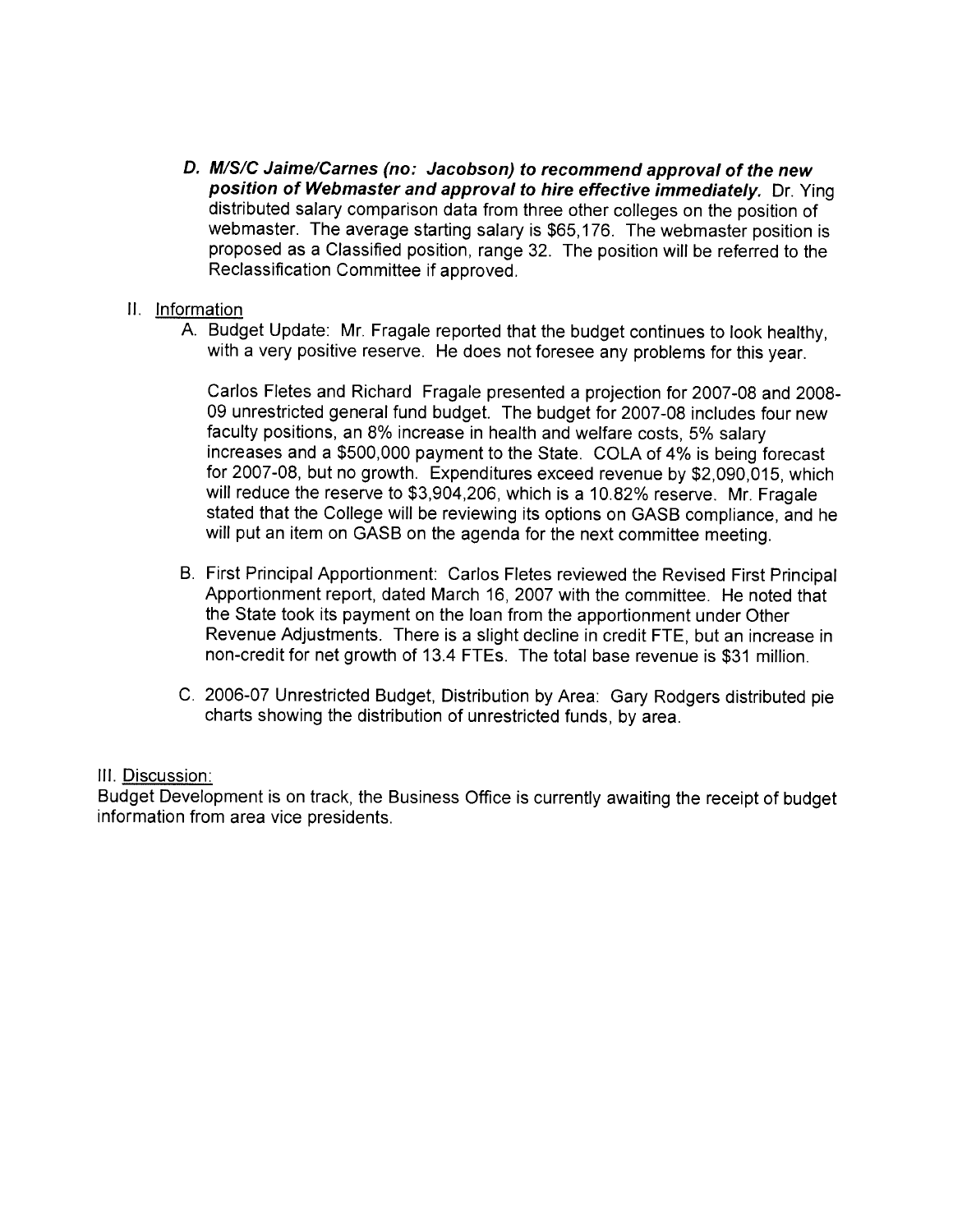# **UNADOPTED MINUTES IMPERIAL VALLEY COLLEGE** STUDENT AFFAIRS COMMITTEE Location: Administration Board Room

# Friday, March 5, 2007

Chairman, Mr. Sergio A. Lopez called the Student Affairs Committee meeting to order at 3:05 p.m. in the Administration Board Room.

#### L. **CALL TO ORDER**

| <b>PRESENT</b>     | <b>FACULTY</b>                  | <b>CLASSIFIED</b>       | <b>STUDENTS</b>                   |
|--------------------|---------------------------------|-------------------------|-----------------------------------|
|                    | Sergio A. Lopez, Chair          | Saria Cardoza           | Frank J. Fernandez                |
|                    | Cecilia Barba<br>Jeff Beckley   | Gail Parish             | Francisco Mariscal<br>Sunni Pyron |
|                    | Krista Byrd                     |                         | Camille Ruan                      |
|                    | Carey Fristrup<br>Rosalie Lopez |                         |                                   |
|                    | Lori Mazeroll                   |                         |                                   |
|                    | Terry Norris                    |                         |                                   |
| <b>NOT PRESENT</b> | Stephen Pacheco                 | Maria Trejo             |                                   |
| <b>VISITORS</b>    | None                            | RECORDER: Saria Cardoza |                                   |
|                    |                                 |                         |                                   |

## **ORDER OF BUSINESS**

#### **II. APPROVAL OF AGENDA & MINUTES**

M/S/C (Beckley/Fristrup) to approve the March 5, 2007 agenda with a minimum correction

M/S/C (Parish/Fristrup) to approve the October 2, 2006 and November 3, 2006 minutes as submitted. The November 6, 2007 minutes will be approved at the next meeting.

#### III. **NEW BUSINESS**

## Smoking Policy Proposal – Information Item

Frank Fernandez disseminated the proposed smoking policy handouts (ASG Resolution#1 attached). The Associated Students Government passed the resolution at their February 21, 2007 meeting. The proposal was also presented to the Campus Operations Committee on March 1, 2007. According to Frank Fernandez a subcommittee was formed to follow up on the implementation of a smoking policy. The committee has not yet met. The students' plans are to designate smoking areas and eventually transit to a smoke-free campus. Gail Parish suggested contacting the unions in order to adjust faculty and staff contracts accordingly.

More information will be given at a later meeting.

#### IV. **OLD BUSINESS**

Commencement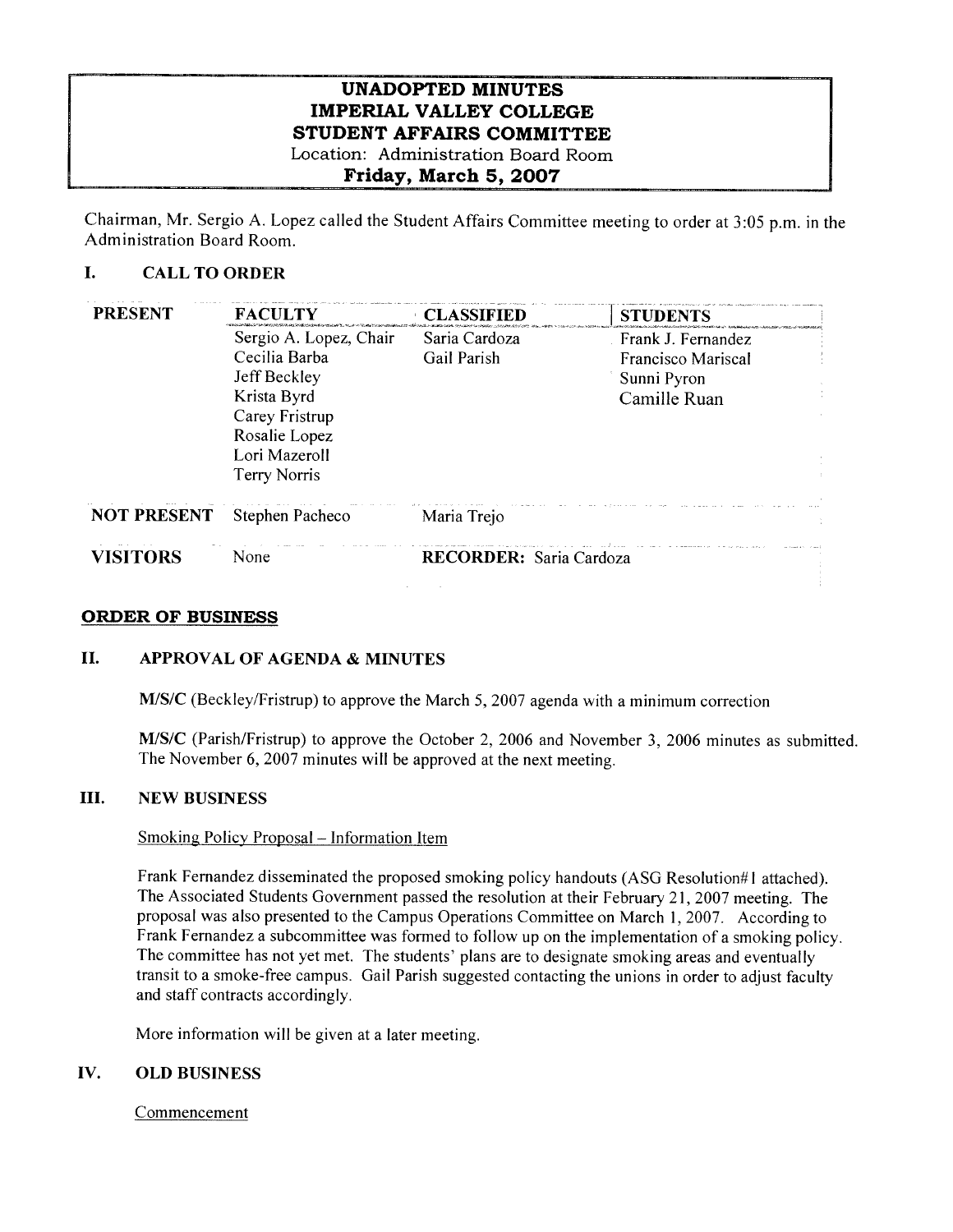Guest Speaker: Frank Fernandez recommended Scott Lay, President/Chief Executive Officer for the Community College League of California to be this year's commencement guest speaker. There was a consensus among the committee to allow Frank to extend an invitation to Mr. Lay.

Sashes/Chords: Mr. Lopez stated that chords will be purchased this year for students graduating with honors and distinction. Students receiving the chords will have to return them right after graduation along with their cap and gown.

Music: Everyone agreed that the String Quartet is difficult to hear, therefore, the music will be piped in this vear. The Alma Mater has already been recorded on a CD. Mr. Lopez will ask the Exercise Science Division to borrow the Star Spangled Banner CD.

## Parking Citation Fine Increase

The committee approved the increase of citation fines at the January 18, 2006 meeting as followed:

| *Table presented and approved on the<br>January 18 meeting | <b>Currently</b>                         | <b>Proposed Increase</b> |
|------------------------------------------------------------|------------------------------------------|--------------------------|
| <b>Parking Permit Fee</b><br>- Fall & Spring               | Early Bird Fee \$15.00<br>After: \$20.00 | Keep at \$20.00          |
| <b>Parking Permit Fee</b><br>- Summer & Winter             | \$5.00                                   | \$10.00                  |
| <b>Citation Fee</b>                                        | \$10.00                                  | \$20.00                  |
| <b>Delinquent Fee</b>                                      | \$30.00                                  | \$40.00                  |
| Parked in Handicapped Space<br>w/out Permit                | \$10.00                                  | \$150.00                 |
| <b>Blocking of Fire Lanes</b>                              | \$10.00                                  | Towed                    |

Mr. Lopez stated that for each parking citation paid to the college, the county gets paid five dollars. Therefore, if someone pays for a ten dollar citation only five dollars go to the college. Mr. Lopez stated that the monies from citations may only be utilized for improvement, employment and maintenance in the Parking Control area and the parking lots. Mr. Lopez stated that the majority of the funds will go towards the resealing of all parking lots. According to Mr. Lopez the resealing of the lots should be done at least every three years. The approximate cost of the job has been estimated at \$160,000.

Mr. Lopez will follow up with the proposed parking citation fines increase.

#### V. **ADJOURNMENT**

The next Student Affairs Committee meeting has been scheduled for Monday, April 2, 2007 at 3:00 p.m. in the Administration Board Room.

The meeting was adjourned at 3:50 p.m.

| Chairman                   |        | Date |      |  |
|----------------------------|--------|------|------|--|
| Respectfully submitted by: |        |      |      |  |
| Adopted this               | day of |      | 2007 |  |